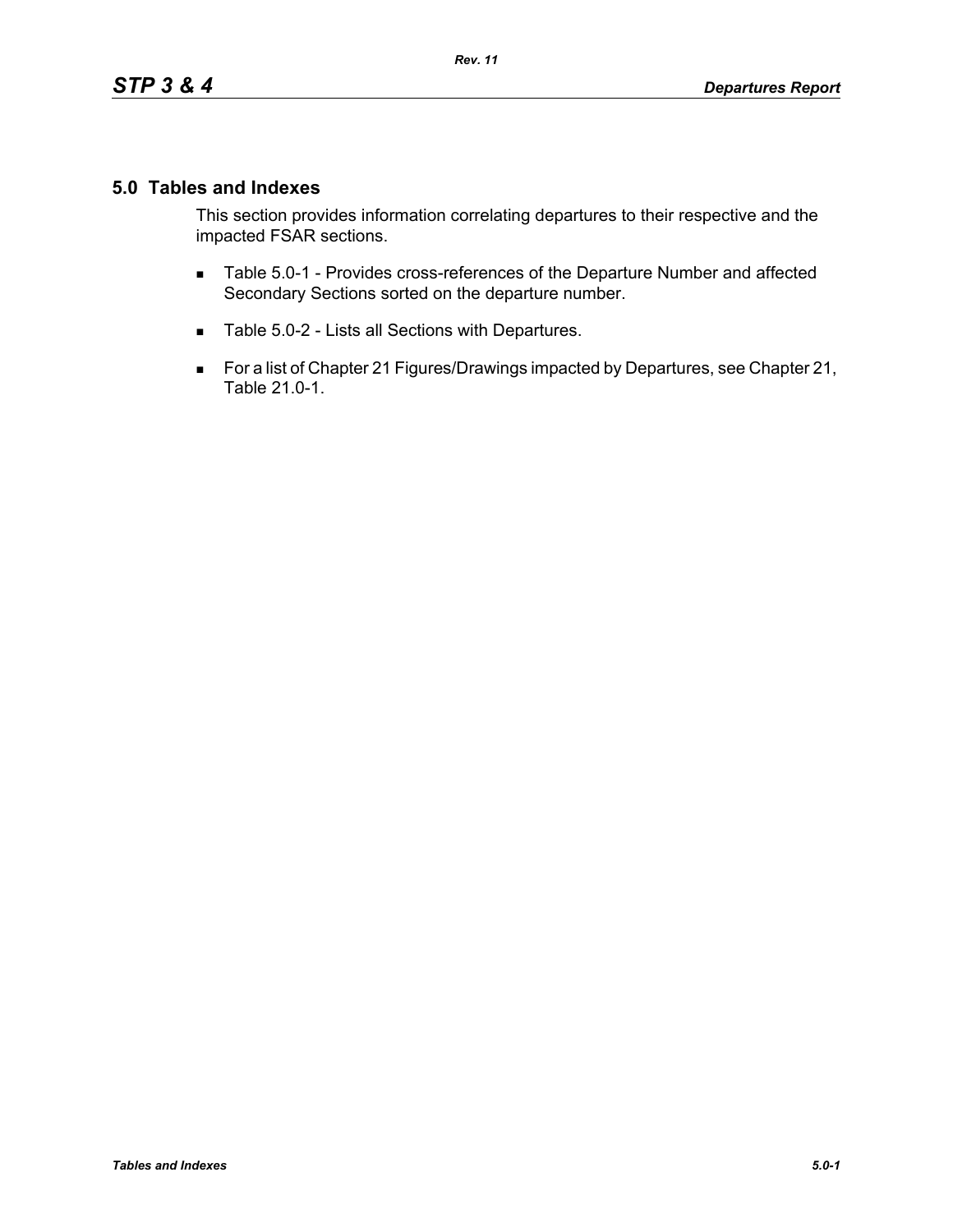| <b>Departure Numbers</b> | <b>Sections</b>            |
|--------------------------|----------------------------|
| <b>STD DEP T1 1.1-1</b>  | Tier 1 Section 1.1         |
| STD DEP T1 2.1-2         | Tier 1 Section 2.1         |
| <b>STD DEP T1 2.1-2</b>  | Tier 2 Section 5.3         |
| STD DEP T1 2.2-1         | Tier 1 Section 2.2         |
| STD DEP T1 2.3-1         | Tier 1 Section 2.3         |
| STD DEP T1 2.3-1         | Tier 1 Section 2.7         |
| <b>STD DEP T1 2.3-1</b>  | Tier 2 Appendix 1A         |
| STD DEP T1 2.3-1         | Tier 2 Section 1.2         |
| STD DEP T1 2.3-1         | Tier 2 Section 15.2        |
| STD DEP T1 2.3-1         | Tier 2 Section 16.3.3.1.1  |
| STD DEP T1 2.3-1         | Tier 2 Section 16.3.3.6.1  |
| STD DEP T1 2.3-1         | Tier 2 Section 16B.3.3.1.1 |
| STD DEP T1 2.3-1         | Tier 2 Section 16B.3.3.6.1 |
| STD DEP T1 2.3-1         | Tier 2 Section 3.4         |
| STD DEP T1 2.3-1         | Tier 2 Section 5.2         |
| STD DEP T1 2.3-1         | Tier 2 Section 7.1         |
| STD DEP T1 2.3-1         | Tier 2 Section 7.2         |
| STD DEP T1 2.3-1         | Tier 2 Section 7.3         |
| STD DEP T1 2.3-1         | Tier 2 Section 7.5         |
| STD DEP T1 2.3-1         | Tier 2 Section 7.6         |
| STD DEP T1 2.3-1         | Tier 2 Section 6.2         |
| STD DEP T1 2.3-1         | Tier 2 Section 7.6         |
| STD DEP T1 2.3-1         | Tier 2 Section 11.5        |
| STD DEP T1 2.3-1         | Tier 2 Appendix 18F        |
| STD DEP T1 2.3-1         | Tier 2 Appendix 18H        |
| STD DEP T1 2.4-1         | Tier 1 Section 2.4         |
| STD DEP T1 2.4-1         | Tier 1 Section 2.6         |
| STD DEP T1 2.4-1         | Tier 2 Appendix 19L        |
| STD DEP T1 2.4-1         | Tier 2 Appendix 19Q        |
| STD DEP T1 2.4-1         | Tier 2 Appendix 1AA        |
| STD DEP T1 2.4-1         | Tier 2 Appendix 3MA        |
| STD DEP T1 2.4-1         | Tier 2 Section 3.1         |
| STD DEP T1 2.4-1         | Tier 2 Section 3.9         |
| STD DEP T1 2.4-1         | Tier 2 Section 5.4         |
| STD DEP T1 2.4-1         | Tier 2 Section 6.3         |
| STD DEP T1 2.4-1         | Tier 2 Section 6.6         |

**Table 5.0-1 Tier 1 Departures and All Affected Sections**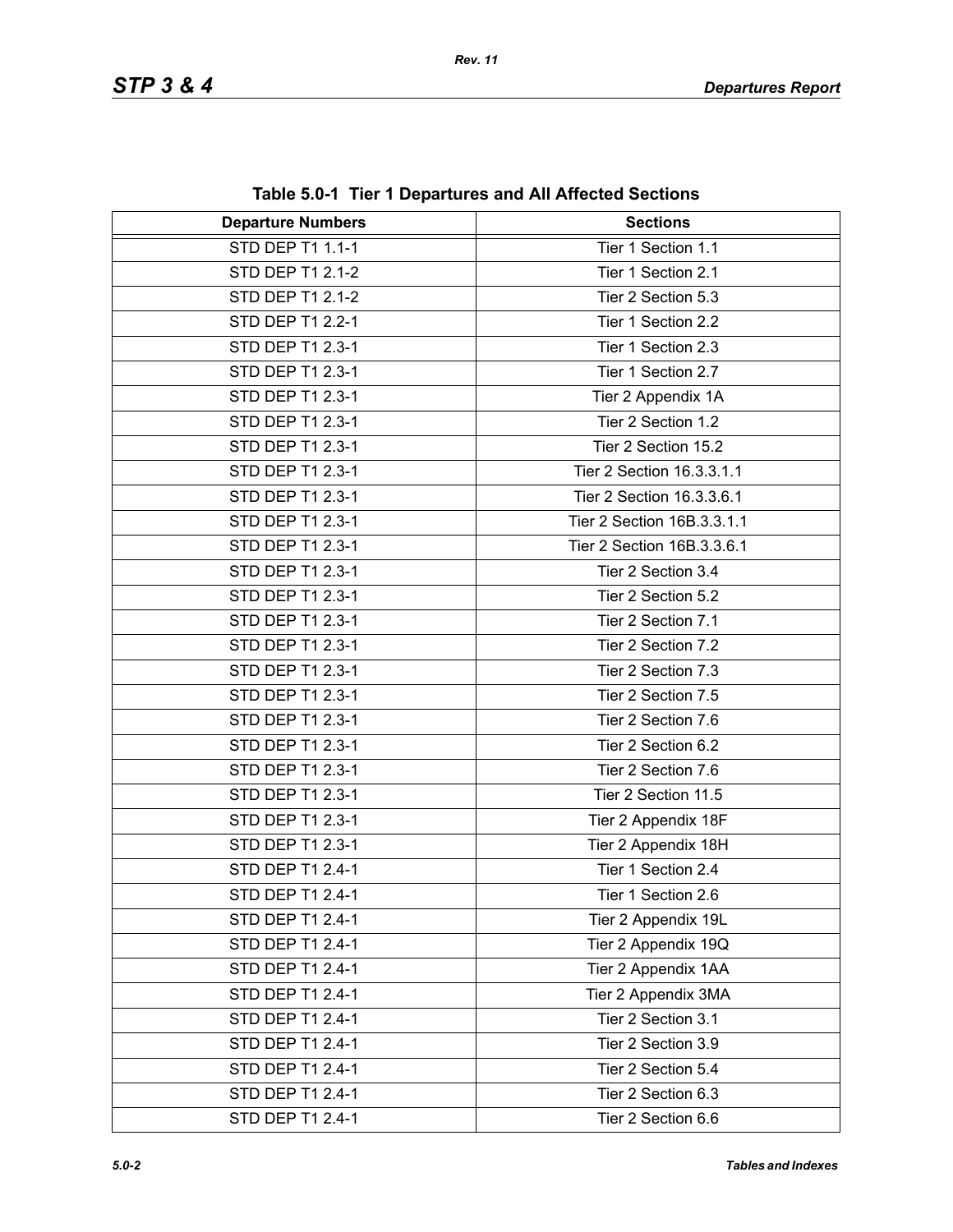| rable 5.0-1 Tier T Departures and All Anected Sections |                            |  |
|--------------------------------------------------------|----------------------------|--|
| <b>Departure Numbers</b>                               | <b>Sections</b>            |  |
| <b>STD DEP T1 2.4-1</b>                                | Tier 2 Section 7.3         |  |
| STD DEP T1 2.4-1                                       | Tier 2 Section 7.4         |  |
| STD DEP T1 2.4-1                                       | Tier 2 Section 9.1         |  |
| STD DEP T1 2.4-1                                       | Tier 2 Appendix 9A         |  |
| STD DEP T1 2.4-2                                       | Tier 1 Section 2.4         |  |
| STD DEP T1 2.4-2                                       | Tier 2 Section 10.2        |  |
| STD DEP T1 2.4-2                                       | Tier 2 Section 16.3.3.1.1  |  |
| STD DEP T1 2.4-2                                       | Tier 2 Section 16B.3.3.1.1 |  |
| STD DEP T1 2.4-2                                       | Tier 2 Section 5.2         |  |
| STD DEP T1 2.4-2                                       | Tier 2 Section 6.2         |  |
| STD DEP T1 2.4-2                                       | Tier 2 Section 7.3         |  |
| STD DEP T1 2.4-2                                       | Tier 2 Section 8.1         |  |
| STD DEP T1 2.4-2                                       | Tier 2 Section 8.3         |  |
| STD DEP T1 2.4-2                                       | Tier 2 Section 16.3.3.1.4  |  |
| STD DEP T1 2.4-2                                       | Tier 2 Section 16B.3.3.1.4 |  |
| STD DEP T1 2.4-3                                       | Tier 1 Section 2.4         |  |
| STD DEP T1 2.4-3                                       | Tier 2 Appendix 19K        |  |
| STD DEP T1 2.4-3                                       | Tier 2 Appendix 19M        |  |
| STD DEP T1 2.4-3                                       | Tier 2 Appendix 1A         |  |
| STD DEP T1 2.4-3                                       | Tier 2 Appendix 3B         |  |
| STD DEP T1 2.4-3                                       | Tier 2 Appendix 3M         |  |
| STD DEP T1 2.4-3                                       | Tier 2 Appendix 3MA        |  |
| STD DEP T1 2.4-3                                       | Tier 2 Section 14.2        |  |
| STD DEP T1 2.4-3                                       | Tier 2 Section 16.3.3.1.4  |  |
| STD DEP T1 2.4-3                                       | Tier 2 Section 16B.3.3.1.4 |  |
| STD DEP T1 2.4-3                                       | Tier 2 Section 19.11       |  |
| STD DEP T1 2.4-3                                       | Tier 2 Section 19.3        |  |
| STD DEP T1 2.4-3                                       | Tier 2 Section 3.2         |  |
| STD DEP T1 2.4-3                                       | Tier 2 Section 3.9         |  |
| STD DEP T1 2.4-3                                       | Tier 2 Section 5.4         |  |
| STD DEP T1 2.4-3                                       | Tier 2 Section 6.2         |  |
| STD DEP T1 2.4-3                                       | Tier 2 Section 6.3         |  |
| STD DEP T1 2.4-3                                       | Tier 2 Section 7.3         |  |
| STD DEP T1 2.4-3                                       | Tier 2 Section 16.3.3.1.1  |  |
| STD DEP T1 2.4-3                                       | Tier 2 Section 16B.3.3.1.1 |  |
| STD DEP T1 2.4-3                                       | Tier 2 Section 19.13       |  |

**Table 5.0-1 Tier 1 Departures and All Affected Sections**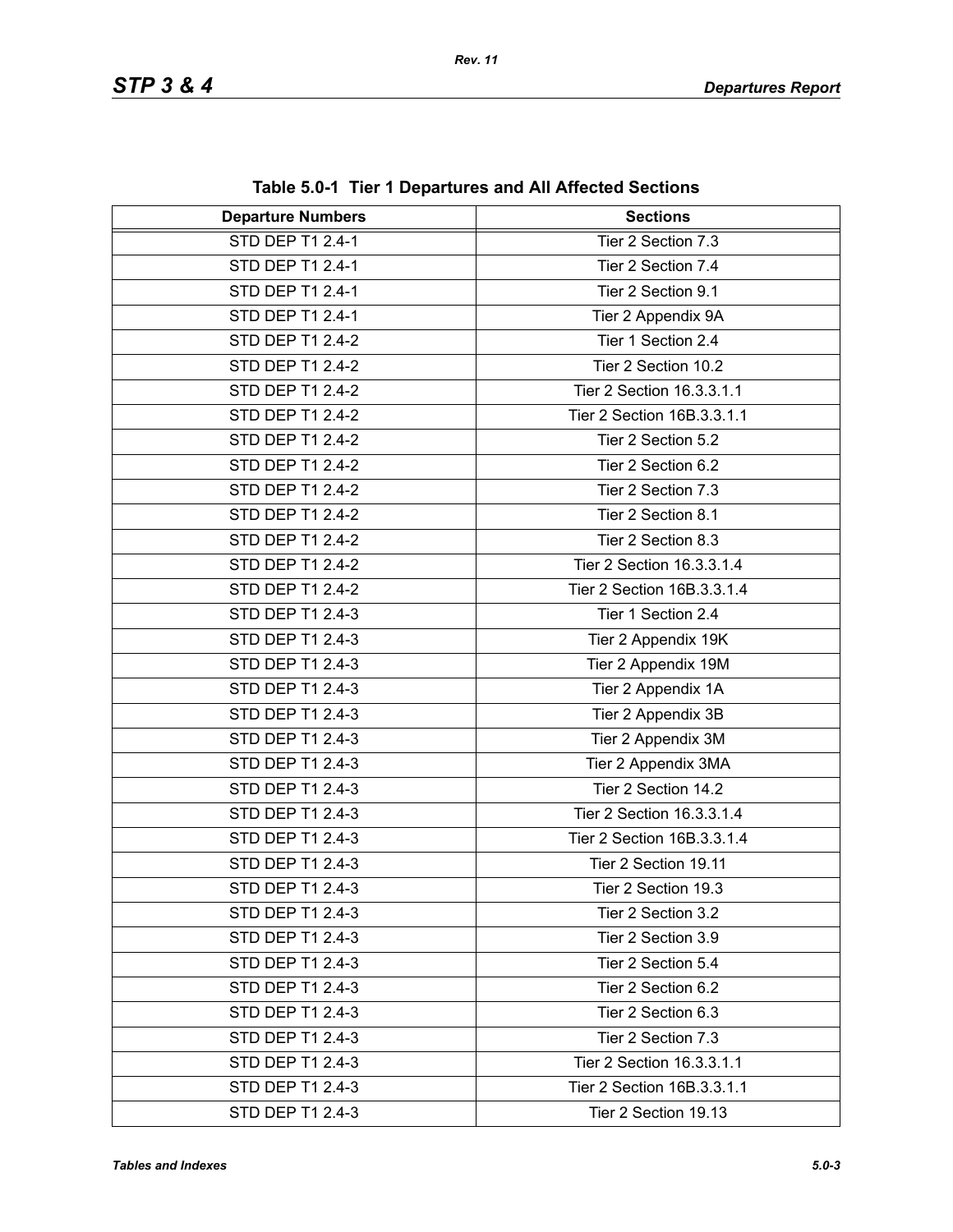| <b>Departure Numbers</b> | $\frac{1}{2}$ and $\frac{1}{2}$ . The TDepartures and All Anected Sections<br><b>Sections</b> |
|--------------------------|-----------------------------------------------------------------------------------------------|
| <b>STD DEP T1 2.4-3</b>  | Tier 2 Section 19.9                                                                           |
| STD DEP T1 2.4-3         |                                                                                               |
|                          | Tier 2 Appendix 3M                                                                            |
| STD DEP T1 2.4-3         | Tier 2 Appendix 9A                                                                            |
| STD DEP T1 2.4-4         | Tier 1 Section 2.4                                                                            |
| STD DEP T1 2.4-4         | Tier 2 Section 5.4                                                                            |
| STD DEP T1 2.4-4         | Tier 2 Section 6.2                                                                            |
| STD DEP T1 2.4-4         | Tier 2 Section 6.3                                                                            |
| STD DEP T1 2.4-4         | Tier 2 Appendix 6C                                                                            |
| STD DEP T1 2.4-4         | Tier 2 Section 14.2                                                                           |
| STP DEP T1 2.5-1         | Tier 1 Section 2.5                                                                            |
| STP DEP T1 2.5-1         | Tier 2 Section 1.2                                                                            |
| STP DEP T1 2.5-1         | Tier 2 Section 3.1                                                                            |
| STP DEP T1 2.5-1         | Tier 2 Section 9.1                                                                            |
| STP DEP T1 2.5-1         | Tier 2 Section 12.3                                                                           |
| STP DEP T1 2.5-1         | Tier 2 Section 16.4.3.1.2                                                                     |
| STD DEP T1 2.10-1        | Tier 1 Section 2.10                                                                           |
| STD DEP T1 2.12-1        | Tier 1 Section 2.12                                                                           |
| STD DEP T1 2.12-2        | Tier 1 Section 2.12                                                                           |
| STD DEP T1 2.12-2        | Tier 2 Section 8.1                                                                            |
| STD DEP T1 2.12-2        | Tier 2 Section 16B.3.8.9                                                                      |
| STD DEP T1 2.12-2        | Tier 2 Section 8.3                                                                            |
| STD DEP T1 2.12-2        | Tier 2 Appendix 19L                                                                           |
| STD DEP T1 2.12-2        | Tier 2 Section 19Q                                                                            |
| STD DEP T1 2.14-1        | Tier 1 Section 2.14                                                                           |
| STD DEP T1 2.14-1        | Tier 1 Section 2.15                                                                           |
| STD DEP T1 2.14-1        | Tier 1 Section 2.2                                                                            |
| STD DEP T1 2.14-1        | Tier 1 Section 2.3                                                                            |
| STD DEP T1 2.14-1        | Tier 1 Section 2.4                                                                            |
| STD DEP T1 2.14-1        | Tier 1 Appendix 2.7                                                                           |
| STD DEP T1 2.14-1        | Tier 2 Section 2.11                                                                           |
| STD DEP T1 2.14-1        | Tier 2 Appendix 15A                                                                           |
| STD DEP T1 2.14-1        | Tier 2 Appendix 18A                                                                           |
| STD DEP T1 2.14-1        | Tier 2 Appendix 18B                                                                           |
| STD DEP T1 2.14-1        | Tier 2 Appendix 18F                                                                           |
| STD DEP T1 2.14-1        | Tier 2 Appendix 18H                                                                           |
| STD DEP T1 2.14-1        | Tier 2 Appendix 19A                                                                           |

**Table 5.0-1 Tier 1 Departures and All Affected Sections**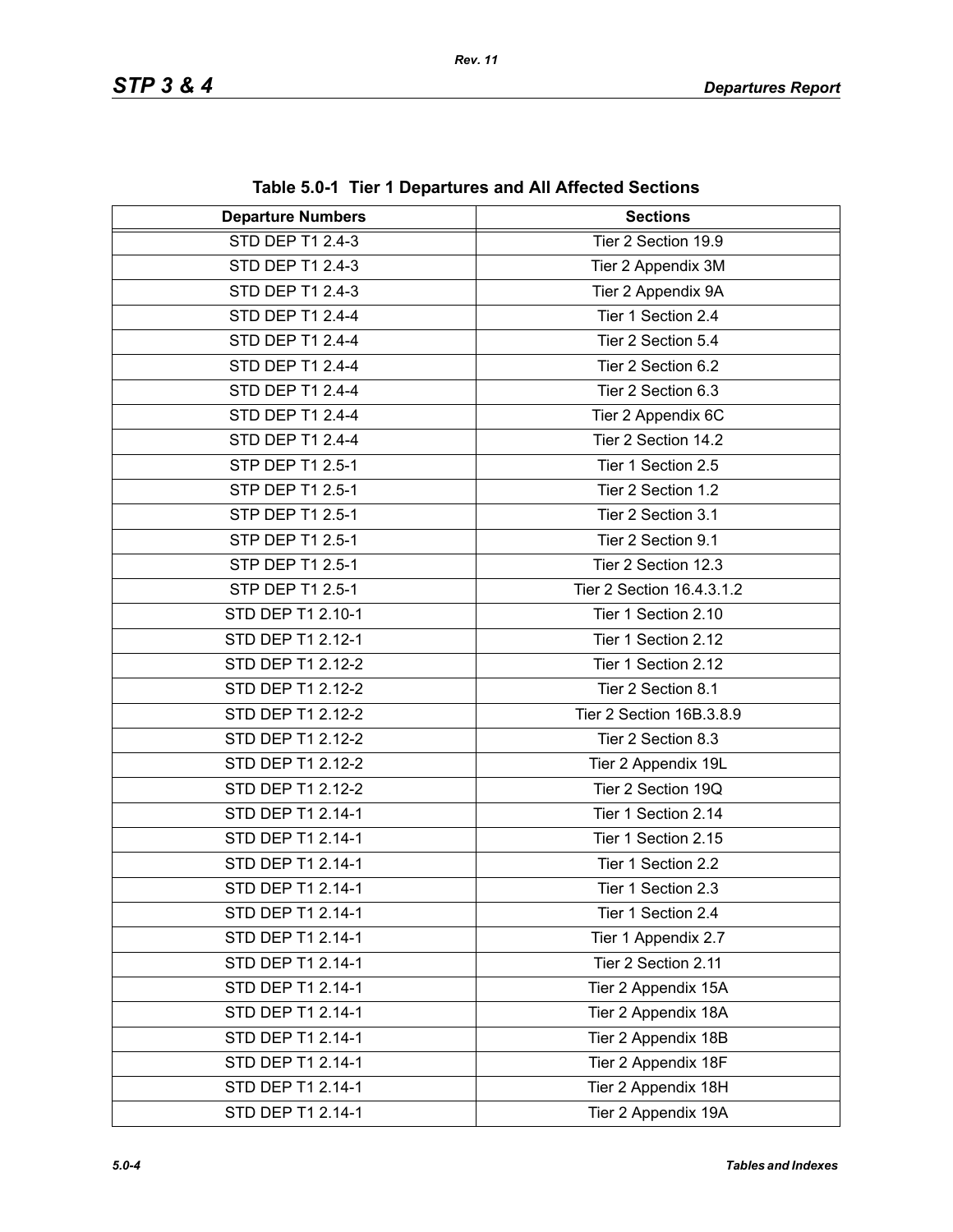| $\frac{1}{2}$ and $\frac{1}{2}$ . The TDepartures and All Anected Sections |                            |
|----------------------------------------------------------------------------|----------------------------|
| <b>Departure Numbers</b>                                                   | <b>Sections</b>            |
| STD DEP T1 2.14-1                                                          | Tier 2 Appendix 19B        |
| STD DEP T1 2.14-1                                                          | Tier 2 Appendix 19E        |
| STD DEP T1 2.14-1                                                          | Tier 2 Appendix 19M        |
| STD DEP T1 2.14-1                                                          | Tier 2 Appendix 1A         |
| STD DEP T1 2.14-1                                                          | Tier 2 Appendix 1AA        |
| STD DEP T1 2.14-1                                                          | Tier 2 Appendix 3I         |
| STD DEP T1 2.14-1                                                          | Tier 2 Appendix 3MA        |
| STD DEP T1 2.14-1                                                          | Tier 2 Appendix 9A         |
| STD DEP T1 2.14-1                                                          | Tier 2 Section 1.2         |
| STD DEP T1 2.14-1                                                          | Tier 2 Section 14.2        |
| STD DEP T1 2.14-1                                                          | Tier 2 Section 16.3.3.6.1  |
| STD DEP T1 2.14-1                                                          | Tier 2 Section 16.3.3.6.2  |
| STD DEP T1 2.14-1                                                          | Tier 2 Section 16.3.6.3.1  |
| STD DEP T1 2.14-1                                                          | Tier 2 Section 1.7         |
| STD DEP T1 2.14-1                                                          | Tier 2 Section 1.8         |
| STD DEP T1 2.14-1                                                          | Tier 2 Appendix 7A         |
| STD DEP T1 2.14-1                                                          | Tier 2 Section 8.3         |
| STD DEP T1 2.14-1                                                          | Tier 2 Section 12.3        |
| STD DEP T1 2.14-1                                                          | Tier 2 Section 13.5        |
| STD DEP T1 2.14-1                                                          | Tier 2 Section 16.5.5      |
| STD DEP T1 2.14-1                                                          | Tier 2 Section 16.5.0      |
| STD DEP T1 2.14-1                                                          | Tier 2 Section 16B.3.3.6.1 |
| STD DEP T1 2.14-1                                                          | Tier 2 Section 16B.3.3.6.2 |
| STD DEP T1 2.14-1                                                          | Tier 2 Section 16B.3.6.3.1 |
| STD DEP T1 2.14-1                                                          | Tier 2 Section 16B.3.6.3.2 |
| STD DEP T1 2.14-1                                                          | Tier 2 Section 3.2         |
| STD DEP T1 2.14-1                                                          | Tier 2 Section 3.9         |
| STD DEP T1 2.14-1                                                          | Tier 2 Section 5.2         |
| STD DEP T1 2.14-1                                                          | Tier 2 Section 5.4         |
| STD DEP T1 2.14-1                                                          | Tier 2 Section 6.2         |
| STD DEP T1 2.14-1                                                          | Tier 2 Section 6.5         |
| STD DEP T1 2.14-1                                                          | Tier 2 Section 6.6         |
| STD DEP T1 2.14-1                                                          | Tier 2 Section 7.1         |
| STD DEP T1 2.14-1                                                          | Tier 2 Section 7.3         |
| STD DEP T1 2.14-1                                                          | Tier 2 Section 7.4         |
| STD DEP T1 2.14-1                                                          | Tier 2 Section 7.5         |

**Table 5.0-1 Tier 1 Departures and All Affected Sections**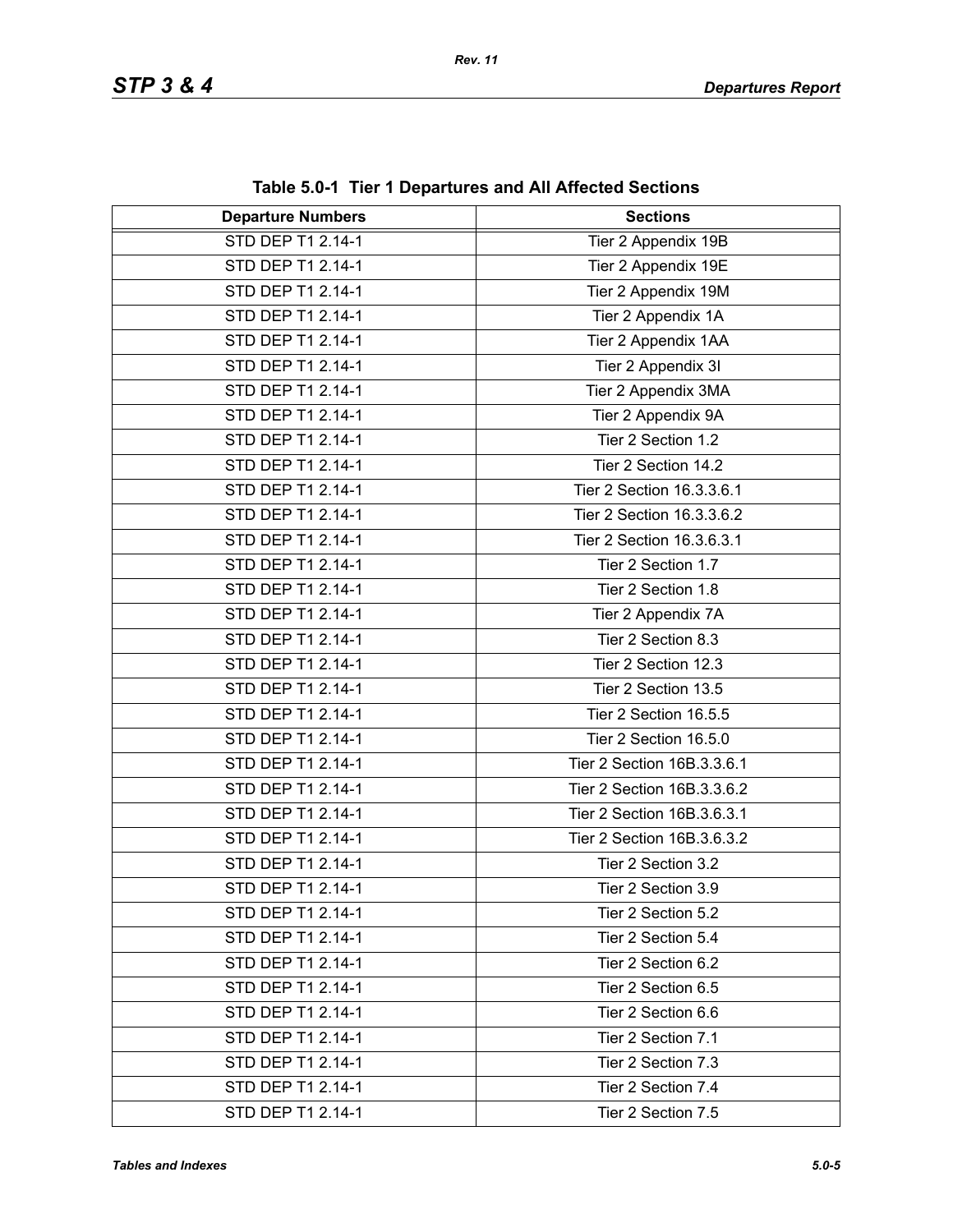| <b>Departure Numbers</b> | $1000$ v.v. The TD begin turbs and Amaphotod Occupits<br><b>Sections</b> |
|--------------------------|--------------------------------------------------------------------------|
| STD DEP T1 2.14-1        | Tier 2 Section 7.6                                                       |
| STD DEP T1 2.14-1        | Tier 2 Section 9.2                                                       |
| STD DEP T1 2.14-1        | Tier 2 Section 9.4                                                       |
| STD DEP T1 2.14-1        | Tier 2 Appendix 18H                                                      |
| STD DEP T1 2.15-1        | Tier 1 Section 2.15                                                      |
| STD DEP T1 2.15-1        | Tier 2 Section 2.0                                                       |
| STD DEP T1 2.15-1        | Tier 2 Section 2.4S.13                                                   |
| STD DEP T1 2.15-1        | Tier 2 Section 2.5S.04                                                   |
| STD DEP T1 2.15-1        | Tier 2 Section 3, List of Tables                                         |
| STD DEP T1 2.15-1        | Tier 2 Section 3, List of Figures                                        |
| STD DEP T1 2.15-1        | Tier 2 Section 3.1                                                       |
| STD DEP T1 2.15-1        | Tier 2 Section 3.2                                                       |
| STD DEP T1 2.15-1        | Tier 2 Section 3.3                                                       |
| STD DEP T1 2.15-1        | Tier 2 Section 3.4                                                       |
| STD DEP T1 2.15-1        | Tier 2 Section 3.7                                                       |
| STD DEP T1 2-15-1        | Tier 2 Section 3.8                                                       |
| STD DEP T1 2.15-1        | Tier 2 Appendix 3C                                                       |
| STD DEP T1 2.15-1        | Tier 2 Appendix 3H                                                       |
| STD DEP T1 2.15-1        | Tier 2 Section 12.2                                                      |
| STD DEP T1 2.15-1        | Tier 2 Section 14.3                                                      |
| STD DEP T1 2.15-1        | Tier 2 Section 15.7                                                      |
| STD DEP T1 2.15-1        | Tier 2 Section 19.4                                                      |
| STD DEP T1 2.15-1        | Tier 2 Appendix 3I                                                       |
| STD DEP T1 2.15-1        | Tier 2 Appendix 19H                                                      |
| STD DEP T1 2.15-2        | Tier 1 Section 2.15                                                      |
| STD DEP T1 2.15-2        | Tier 2 Section 9.4                                                       |
| STD DEP T1 3.4-1         | Tier 1 Section 2.2                                                       |
| STD DEP T1 3.4-1         | Tier 1 Section 2.7                                                       |
| STD DEP T1 3.4-1         | Tier 1 Section 3.4                                                       |
| STD DEP T1 3.4-1         | Tier 1 Section 9.5                                                       |
| STD DEP T1 3.4-1         | Tier 1 Section 9A                                                        |
| STD DEP T1 3.4-1         | Tier 1 Appendix 9B                                                       |
| STD DEP T1 3.4-1         | Tier 2 Section 1.2                                                       |
| STD DEP T1 3.4-1         | Tier 2 Section 3.1                                                       |
| STD DEP T1 3.4-1         | Tier 2 Section 3.2                                                       |
| STD DEP T1 3.4-1         | Tier 2 Section 3.13                                                      |

**Table 5.0-1 Tier 1 Departures and All Affected Sections**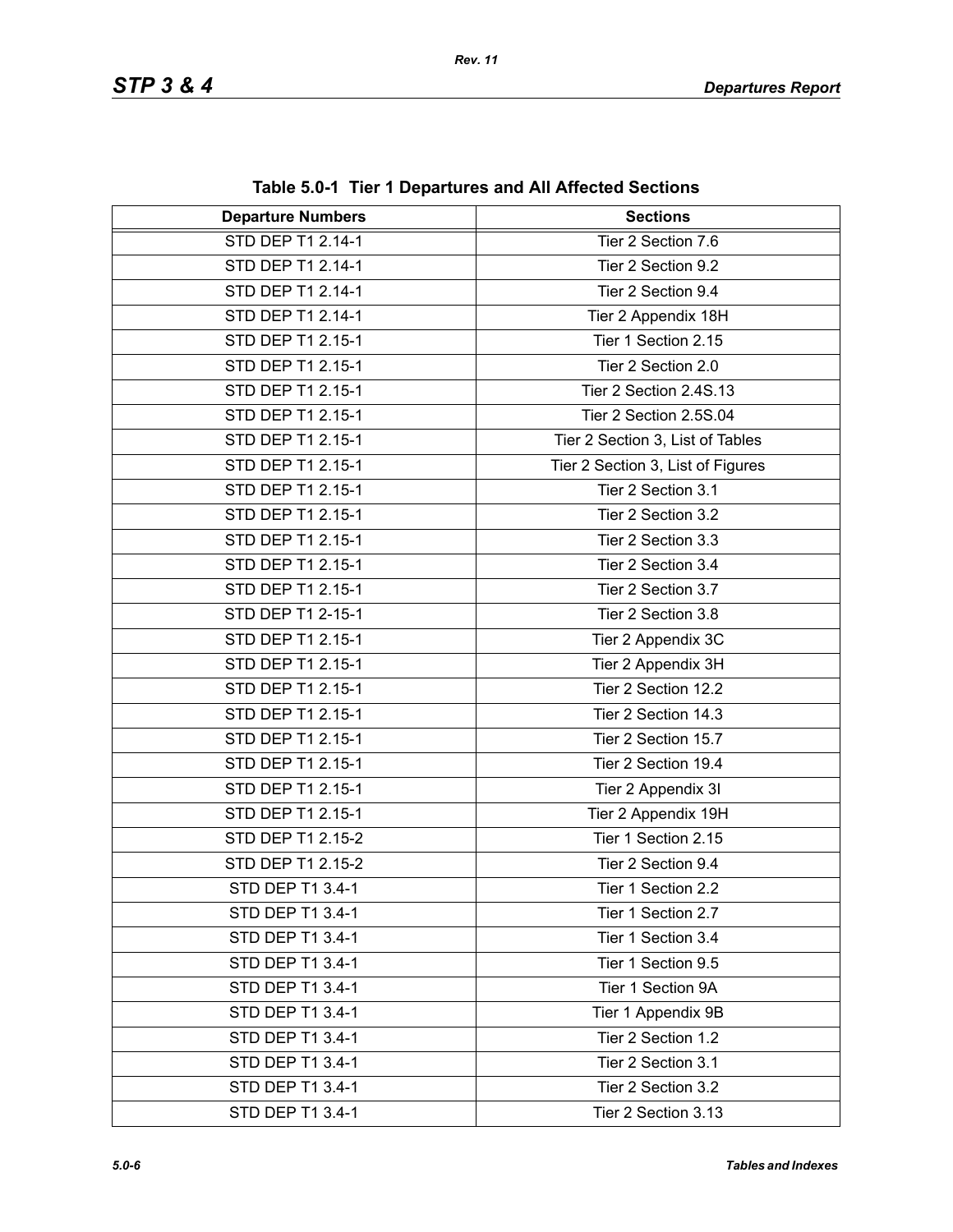| <b>Departure Numbers</b> | rable J.0-1 Tier T Departures and All Affected Occupits<br><b>Sections</b> |
|--------------------------|----------------------------------------------------------------------------|
| STD DEP T1 3.4-1         | Tier 2 Section 6.2                                                         |
| STD DEP T1 3.4-1         | Tier 2 Section 7.1                                                         |
| STD DEP T1 3.4-1         | Tier 2 Section 7.2                                                         |
| STD DEP T1 3.4-1         | Tier 2 Section 7.3                                                         |
| STD DEP T1 3.4-1         | Tier 2 Section 7.4                                                         |
| STD DEP T1 3.4-1         | Tier 2 Section 7.6                                                         |
| STD DEP T1 3.4-1         | Tier 2 Section 7.7                                                         |
| STD DEP T1 3.4-1         | Tier 2 Section 7.8                                                         |
| STD DEP T1 3.4-1         | Tier 2 Appendix 7A                                                         |
| STD DEP T1 3.4-1         | Tier 2 Appendix 7C                                                         |
| STD DEP T1 3.4-1         | Tier 2 Section 10.1                                                        |
| STD DEP T1 3.4-1         | Tier 2 Section 10.4                                                        |
| STD DEP T1 3.4-1         | Tier 2 Section 11.5                                                        |
| STD DEP T1 3.4-1         | Tier 2 Section 11.5                                                        |
| STD DEP T1 3.4-1         | Tier 2 Section 12.3                                                        |
| STD DEP T1 3.4-1         | Tier 2 Section 12.3                                                        |
| STD DEP T1 3.4-1         | Tier 2 Section 14.2                                                        |
| STD DEP T1 3.4-1         | Tier 2 Section 14.2                                                        |
| STD DEP T1 3.4-1         | Tier 2 Section 16.1.0                                                      |
| STD DEP T1 3.4-1         | Tier 2 Section 16.3.3.1.4                                                  |
| STD DEP T1 3.4-1         | Tier 2 Section 16.3.3.3.1                                                  |
| STD DEP T1 3.4-1         | Tier 2 Section 16.5.0                                                      |
| STD DEP T1 3.4-1         | Tier 2 Section 16B.3.3.1.1                                                 |
| STD DEP T1 3.4-1         | Tier 2 Section 16B.3.3.1.4                                                 |
| STD DEP T1 3.4-1         | Tier 2 Section 16B.3.3.3.1                                                 |
| STD DEP T1 3.4-1         | Tier 2 Section 16B.3.3.4.1                                                 |
| STD DEP T1 3.4-1         | Tier 2 Section 16B.3.3.5.1                                                 |
| STD DEP T1 3.4-1         | Tier 2 Section 16B.3.3.6.1                                                 |
| STD DEP T1 3.4-1         | Tier 2 Section 16B.3.3.6.2                                                 |
| STD DEP T1 3.4-1         | Tier 2 Section 16B.3.8.4                                                   |
| STD DEP T1 3.4-1         | Tier 2 Section 18.4                                                        |
| STD DEP T1 3.4-1         | Tier 2 Section 18.6                                                        |
| STD DEP T1 3.4-1         | Tier 2 Section 18.8                                                        |
| STD DEP T1 3.4-1         | Tier 2 Section 19.1                                                        |
| STD DEP T1 3.4-1         | Tier 2 Section 19.3                                                        |
| STD DEP T1 3.4-1         | Tier 2 Section 19.7                                                        |

**Table 5.0-1 Tier 1 Departures and All Affected Sections**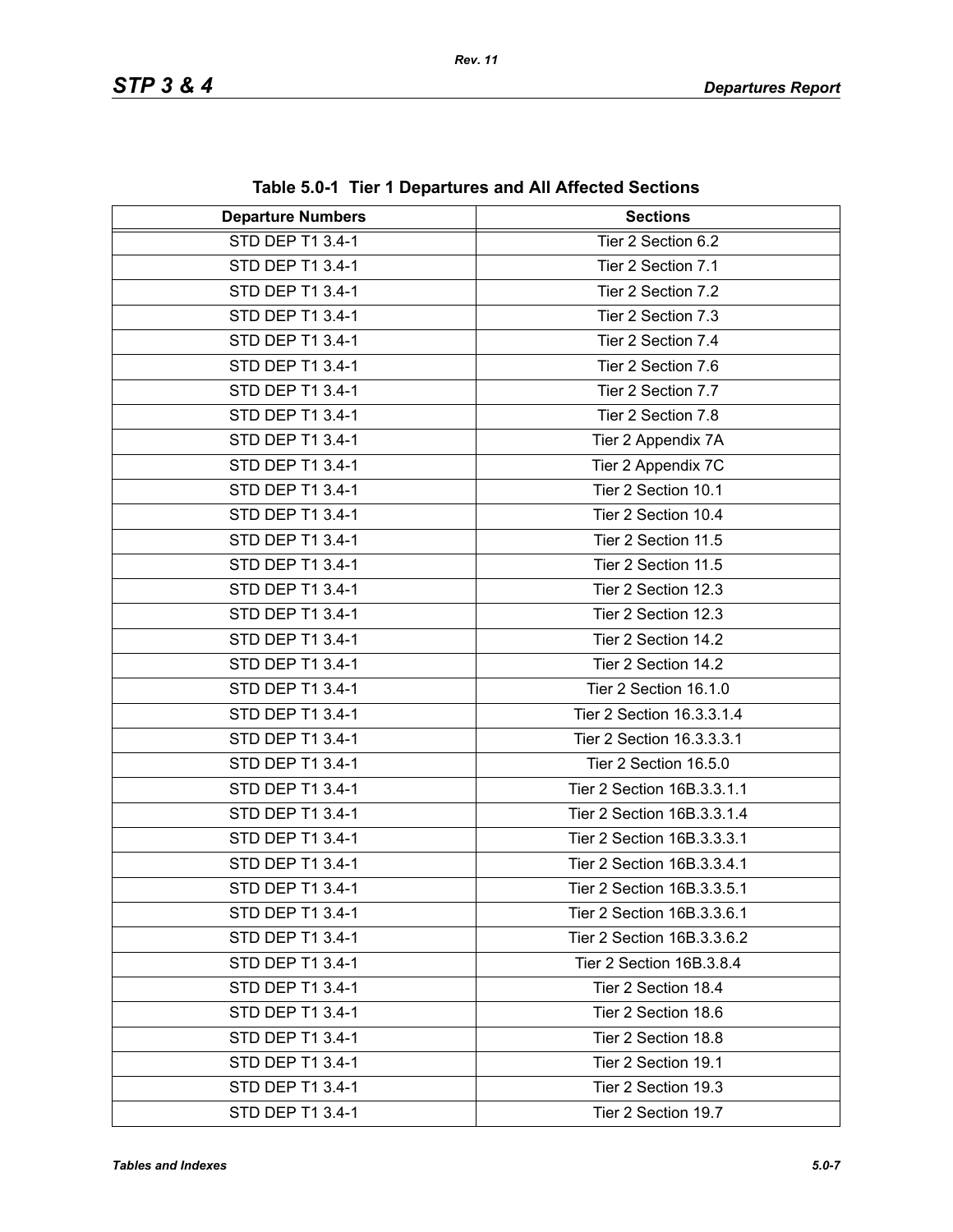| <b>Departure Numbers</b> | <b>Sections</b>      |
|--------------------------|----------------------|
| <b>STD DEP T1 3.4-1</b>  | Tier 2 Section 19.8  |
| STD DEP T1 3.4-1         | Tier 2 Section 19.9  |
| STD DEP T1 3.4-1         | Tier 2 Section 19.11 |
| STD DEP T1 3.4-1         | Tier 2 Appendix 7A   |
| STD DEP T1 3.4-1         | Tier 2 Appendix 7C   |
| STD DEP T1 3.4-1         | Tier 2 Appendix 15B  |
| STD DEP T1 3.4-1         | Tier 2 Appendix 15E  |
| STD DEP T1 3.4-1         | Tier 2 Appendix 18C  |
| STD DEP T1 3.4-1         | Tier 2 Appendix 18E  |
| STD DEP T1 3.4-1         | Tier 2 Appendix 19K  |
| STD DEP T1 3.4-1         | Tier 2 Appendix 19M  |
| STD DEP T1 3.4-1         | Tier 2 Appendix 19N  |
| STD DEP T1 3.4-1         | Tier 2 Appendix 19Q  |
| STD DEP T1 3.4-1         | Tier 2 Appendix 19QC |
| STD DEP 3B-2             | Tier 2 Appendix 3B   |
| STP DEP T1 5.0-1         | Tier 1 Section 5.0   |
| STP DEP T1 5.0-1         | Tier 2 Section 2.2   |
| STP DEP T1 5.0-1         | Tier 2 Section 3.1   |
| STP DEP T1 5.0-1         | Tier 2 Section 3.4   |
| STP DEP T1 5.0-1         | Tier 2 Appendix 3H   |
| STP DEP T1 5.0-1         | Tier 2 Section 9.4   |
| STP DEP T1 5.0-1         | Tier 2 Section 19.3  |
| STP DEP T1 5.0-1         | Tier 2 Section 19.8  |
| STP DEP T1 5.0-1         | Tier 2 Section 19.9  |
| STP DEP T1 5.0-1         | Tier 2 Section 19.13 |
| STP DEP T1 5.0-1         | Tier 2 Appendix 19K  |
| STP DEP T1 5.0-1         | Tier 2 Appendix 19Q  |
| STP DEP T1 5.0-1         | Tier 2 Appendix 19R  |

**Table 5.0-1 Tier 1 Departures and All Affected Sections**

**Table 5.0-1 Tier 2\* Departures and All Affected Sections**

| <b>Departure Numbers</b> | <b>Sections</b>    |
|--------------------------|--------------------|
| STD DEP 1.8-1            | Tier 2 Section 1.8 |
| STD DEP 1.8-1            | Tier 2 Appendix 1C |
| STD DEP 1.8-1            | Tier 2 Section 3.7 |
| STD DEP 1.8-1            | Tier 2 Section 3.8 |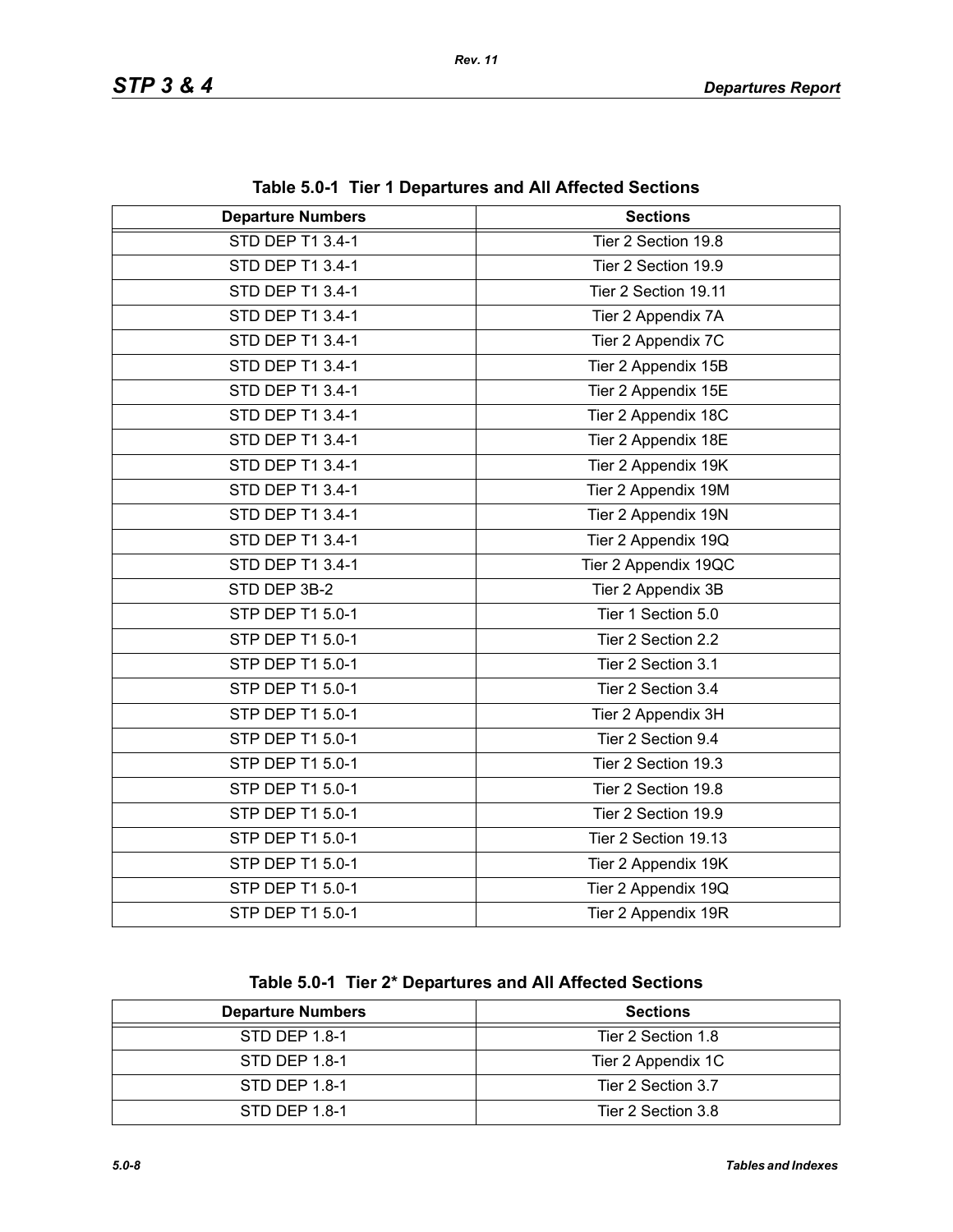| Table 0.0 <sup>-</sup> 1 Tier 2 Departures and All Anected Oections |                     |
|---------------------------------------------------------------------|---------------------|
| <b>Departure Numbers</b>                                            | <b>Sections</b>     |
| STD DEP 1.8-1                                                       | Tier 2 Section 3.9  |
| STD DEP 1.8-1                                                       | Tier 2 Appendix 3H  |
| STD DEP 1.8-1                                                       | Tier 2 Section 5.2  |
| STD DEP 1.8-1                                                       | Tier 2 Appendix 7A  |
| STD DEP 1.8-1                                                       | Tier 2 Section 7.1  |
| STD DEP 1.8-1                                                       | Tier 2 Section 7.2  |
| STD DEP 1.8-1                                                       | Tier 2 Section 7.3  |
| STD DEP 1.8-1                                                       | Tier 2 Section 7.4  |
| STD DEP 1.8-1                                                       | Tier 2 Section 7.5  |
| STD DEP 1.8-1                                                       | Tier 2 Section 7.6  |
| STD DEP 1.8-1                                                       | Tier 2 Section 7.7  |
| STD DEP 1.8-1                                                       | Tier 2 Section 7A   |
| STD DEP 1.8-1                                                       | Tier 2 Section 12.3 |
| STD DEP 1.8-1                                                       | Tier 2 Appendix 18E |

**Table 5.0-1 Tier 2\* Departures and All Affected Sections**

| <b>Departure Numbers</b> | <b>Sections</b>     |
|--------------------------|---------------------|
| <b>STP DEP 1.1-1</b>     | Tier 2 Section 1.1  |
| <b>STP DEP 1.1-2</b>     | Tier 2 Section 1.1  |
| <b>STP DEP 1.1-2</b>     | Tier 2 Section 1.2  |
| <b>STP DEP 1.1-2</b>     | Tier 2 Section 3.1  |
| STP DEP 1.1-2            | Tier 2 Section 7.3  |
| STP DEP 1.1-2            | Tier 2 Section 7.4  |
| <b>STP DEP 1.1-2</b>     | Tier 2 Section 7.6  |
| <b>STP DEP 1.1-2</b>     | Tier 2 Section 8.1  |
| <b>STP DEP 1.1-2</b>     | Tier 2 Section 8.2  |
| <b>STP DEP 1.1-2</b>     | Tier 2 Section 8.3  |
| <b>STP DEP 1.1-2</b>     | Tier 2 Section 9.2  |
| STP DEP 1.1-2            | Tier 2 Section 9.3  |
| <b>STP DEP 1.1-2</b>     | Tier 2 Section 9.5  |
| <b>STP DEP 1.1-2</b>     | Tier 2 Section 10.2 |
| STP DEP 1.1-2            | Tier 2 Appendix 8A  |
| <b>STP DEP 1.1-2</b>     | Tier 2 Appendix 19B |
| <b>STP DEP 1.1-2</b>     | Tier 2 Appendix 19I |
| <b>STP DEP 1.1-2</b>     | Tier 2 Appendix 19L |
| STP DEP 1.1-2            | Tier 2 Appendix 19M |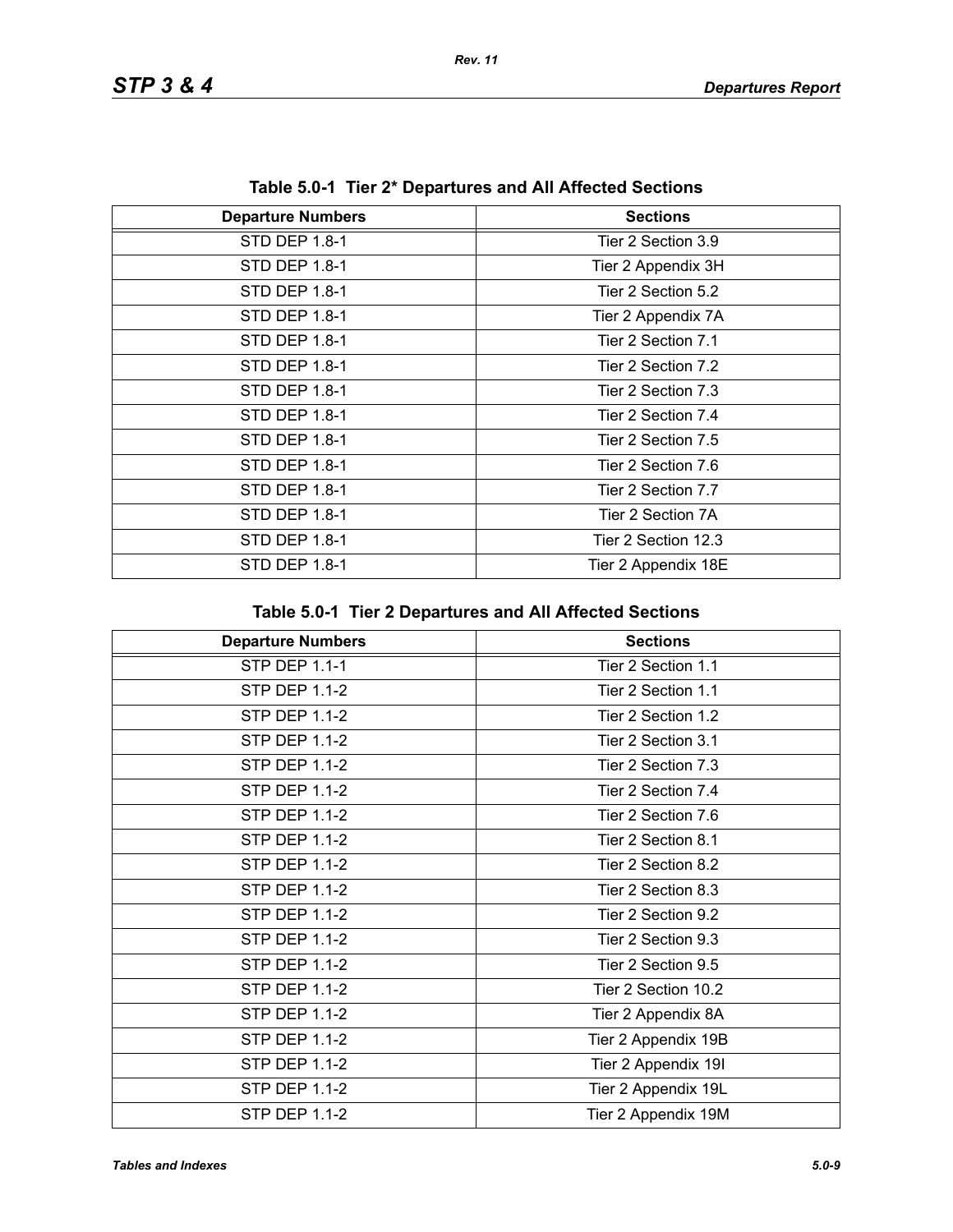| <b>Departure Numbers</b> | $\frac{1}{2}$<br><b>Sections</b> |
|--------------------------|----------------------------------|
| <b>STP DEP 1.1-2</b>     | Tier 2 Appendix 19Q              |
| <b>STD DEP 1.2-1</b>     | Tier 2 Section 1.2               |
| <b>STD DEP 1.2-1</b>     | Tier 2 Appendix 9A               |
| <b>STD DEP 1.2-1</b>     | Tier 2 Appendix 19M              |
| <b>STP DEP 1.2-2</b>     | Tier 2 Section 1.2               |
| <b>STP DEP 1.2-2</b>     | Tier 2 Section 3.4               |
| <b>STP DEP 1.2-2</b>     | Tier 2 Section 10.4              |
| <b>STP DEP 1.2-2</b>     | Tier 2 Section 12.3              |
| <b>STP DEP 1.2-2</b>     | Tier 2 Appendix 9A               |
| <b>STP DEP 1.2-2</b>     | Tier 2 Appendix 19M              |
| <b>STP DEP 1.2-2</b>     | Tier 2 Appendix 19R              |
| STD DEP 1AA-1            | Tier 2 Appendix 1AA              |
| <b>STD DEP 2.2-5</b>     | Tier 2 Section 19.3              |
| <b>STD DEP 2.2-5</b>     | Tier 2 Section 2.2               |
| <b>STD DEP 2.2-5</b>     | Tier 2 Appendix 19E              |
| <b>STP DEP 3.5-1</b>     | Tier 2 Section 3.5               |
| STP DEP 3.6-1            | Tier 2 Section 3.6               |
| STD DEP 3.8-1            | Tier 2 Section 1.2               |
| STD DEP 3.8-1            | Tier 2 Section 3.4               |
| STD DEP 3.8-1            | Tier 2 Section 12.3              |
| STD DEP 3.8-1            | Tier 2 Appendix 9A               |
| STD DEP 3.9-1            | Tier 2 Section 3.9               |
| STD DEP 3B-1             | Tier 2 Appendix 3B               |
| STD DEP 3H-1             | Tier 2 Appendix 3H               |
| STD DEP 3I-1             | Tier 2 Appendix 3I               |
| STD DEP 3I-2             | Tier 2 Appendix 3I               |
| STD DEP 3MA-1            | Tier 2 Appendix 3MA              |
| <b>STD DEP 4.5-1</b>     | Tier 2 Section 4.5               |
| STD DEP 4.5-1            | Tier 2 Section 5.2               |
| STD DEP 4.6-1            | Tier 2 Section 4.6               |
| STD DEP 4.6-1            | Tier 2 Section 14.2              |
| <b>STD DEP 5.2-2</b>     | Tier 2 Section 5.2               |
| <b>STD DEP 5.3-1</b>     | Tier 2 Section 5.3               |
| STD DEP 5.4-1            | Tier 2 Section 5.4               |
| STD DEP 5.4-1            | Tier 2 Section 5.1               |
| <b>STD DEP 5.4-1</b>     | Tier 2 Section 7.7               |

**Table 5.0-1 Tier 2 Departures and All Affected Sections**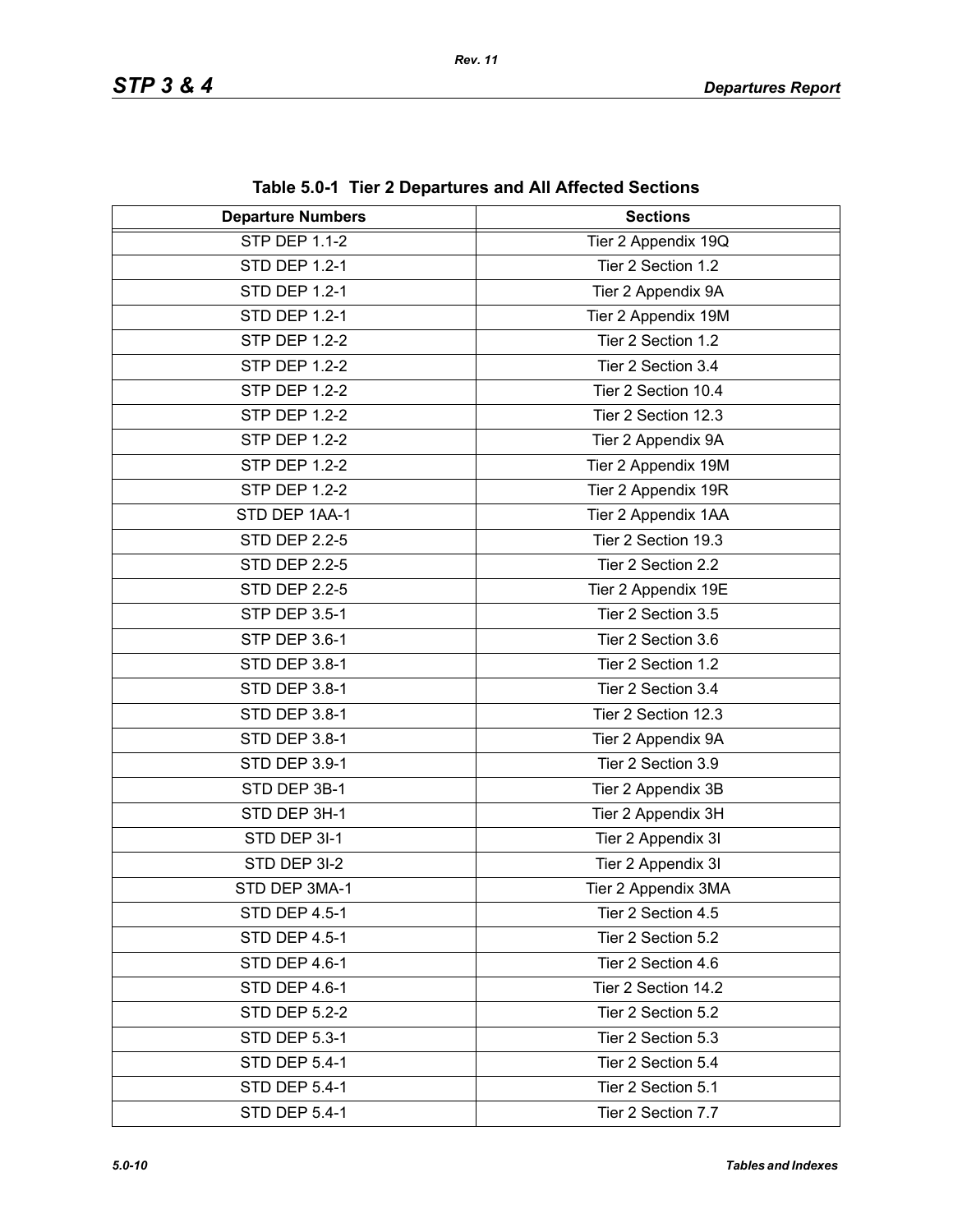| <b>Departure Numbers</b> | $\frac{1}{2}$ and $\frac{1}{2}$ increases the called HI Anceled Occupitation<br><b>Sections</b> |
|--------------------------|-------------------------------------------------------------------------------------------------|
| <b>STD DEP 5.4-1</b>     | Tier 2 Section 12.2                                                                             |
| STD DEP 5.4-1            | Tier 2 Appendix 19L                                                                             |
| STD DEP 5.4-1            | Tier 2 Appendix 19Q                                                                             |
| STD DEP 5.4-1            | Tier 2 Appendix 19QB                                                                            |
| <b>STD DEP 5.4-2</b>     | Tier 2 Section 5.4                                                                              |
| <b>STD DEP 5.4-5</b>     | Tier 2 Section 5.1                                                                              |
| <b>STD DEP 5.4-5</b>     | Tier 2 Section 5.4                                                                              |
| STD DEP 5A-1             | Tier 2 Section 5.2                                                                              |
| STD DEP 5A-1             | Tier 2 Appendix 5A                                                                              |
| STD DEP 5B-1             | Tier 2 Section 5.4                                                                              |
| STD DEP 5B-1             | Tier 2 Appendix 5B                                                                              |
| <b>STD DEP 6.2-2</b>     | Tier 2 Section 6.2                                                                              |
| <b>STD DEP 6.2-2</b>     | Tier 2 Section 16B.3.6.1.1                                                                      |
| <b>STD DEP 6.2-2</b>     | Tier 2 Section 16B.3.6.1.2                                                                      |
| <b>STD DEP 6.2-2</b>     | Tier 2 Section 16B.3.6.1.4                                                                      |
| STD DEP 6.2-3            | Tier 2 Section 6.2                                                                              |
| STD DEP 6.6-1            | Tier 2 Section 6.6                                                                              |
| STD DEP 6.6-2            | Tier 2 Section 6.6                                                                              |
| STD DEP 6C-1             | Tier 2 Section 1.8                                                                              |
| STD DEP 6C-1             | Tier 2 Appendix 6C                                                                              |
| STD DEP 6C-1             | Tier 2 Section 5.4                                                                              |
| STD DEP 6C-1             | Tier 2 Section 6.2                                                                              |
| STD DEP 6C-1             | Tier 2 Section 6.3                                                                              |
| STD DEP 6C-1             | Tier 2 Appendix 19L                                                                             |
| STD DEP 6C-1             | Tier 2 Appendix 19Q                                                                             |
| <b>STD DEP 7.1-1</b>     | Tier 2 Section 7.1                                                                              |
| STD DEP 7.1-1            | Tier 2 Section 7.2                                                                              |
| <b>STD DEP 7.1-1</b>     | Tier 2 Section 7.3                                                                              |
| <b>STD DEP 7.1-1</b>     | Tier 2 Section 7.6                                                                              |
| STD DEP 7.1-1            | Tier 2 Section 11.5                                                                             |
| <b>STD DEP 7.1-1</b>     | Tier 2 Appendix 6B                                                                              |
| <b>STD DEP 7.1-1</b>     | Tier 2 Appendix 7A                                                                              |
| <b>STD DEP 7.1-2</b>     | Tier 2 Section 7.1                                                                              |
| <b>STD DEP 7.1-2</b>     | Tier 2 Section 7.6                                                                              |
| <b>STD DEP 7.2-4</b>     | Tier 2 Section 7.2                                                                              |
| <b>STD DEP 7.2-6</b>     | Tier 2 Section 7.2                                                                              |

**Table 5.0-1 Tier 2 Departures and All Affected Sections**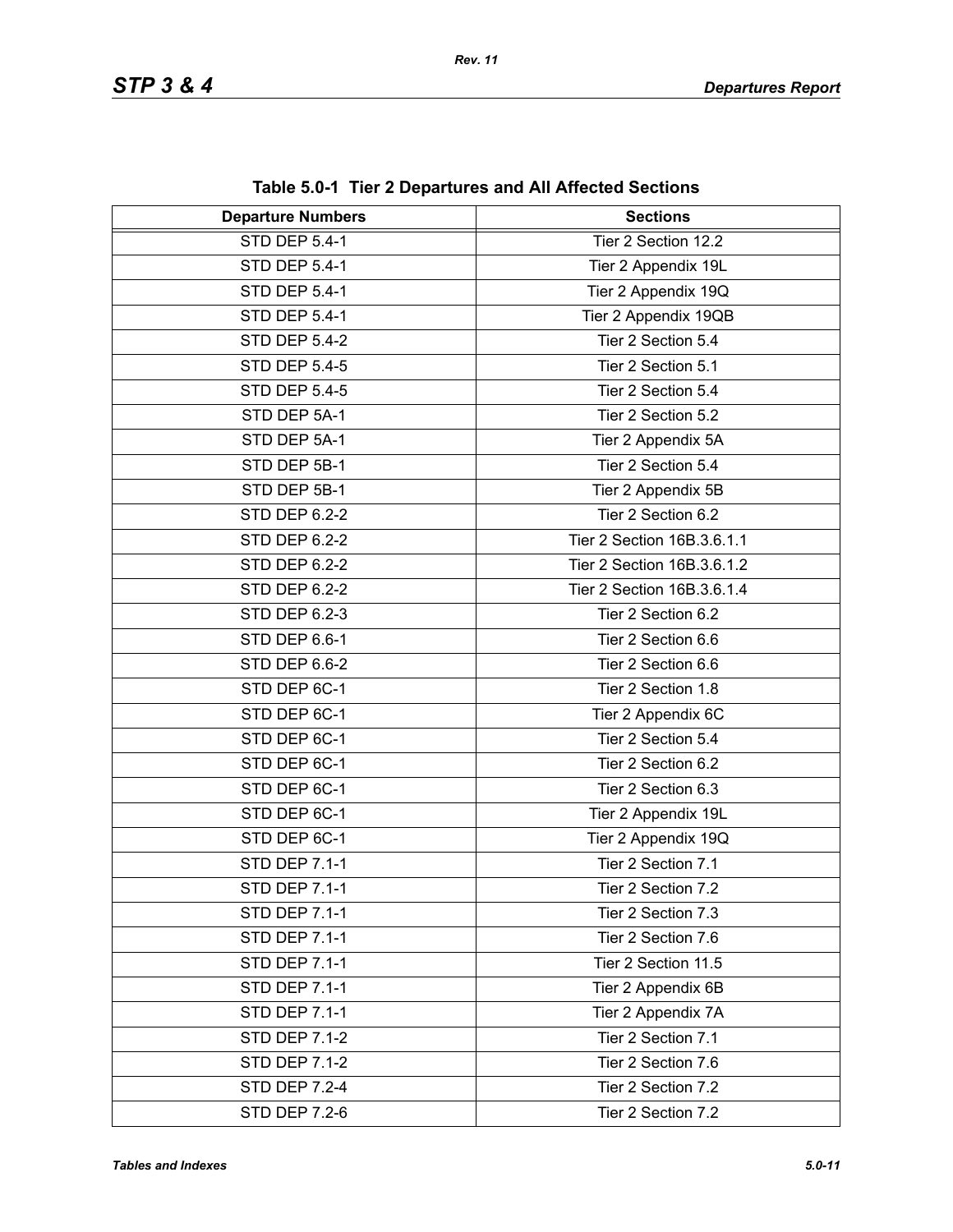| <b>Departure Numbers</b> | <b>Sections</b>            |
|--------------------------|----------------------------|
| <b>STD DEP 7.3-1</b>     | Tier 2 Section 7.3         |
| STD DEP 7.3-10           | Tier 2 Section 7.3         |
| <b>STD DEP 7.3-11</b>    | Tier 2 Section 5.2         |
| STD DEP 7.3-11           | Tier 2 Section 7.3         |
| STD DEP 7.3-11           | Tier 2 Appendix 3E         |
| STD DEP 7.3-12           | Tier 2 Section 5.2         |
| STD DEP 7.3-12           | Tier 2 Section 7.3         |
| STD DEP 7.3-12           | Tier 2 Section 16.3.4.3    |
| STD DEP 7.3-12           | Tier 2 Section 16B.3.4.3   |
| STD DEP 7.3-13           | Tier 2 Section 7.3         |
| STD DEP 7.3-14           | Tier 2 Section 7.3         |
| STD DEP 7.3-15           | Tier 2 Section 7.3         |
| STD DEP 7.3-16           | Tier 2 Section 7.3         |
| STD DEP 7.3-17           | Tier 2 Section 7.3         |
| STD DEP 7.3-17           | Tier 2 Section 16B.3.3.1.4 |
| <b>STD DEP 7.3-2</b>     | Tier 2 Section 7.3         |
| <b>STD DEP 7.3-4</b>     | Tier 2 Section 7.3         |
| <b>STD DEP 7.3-5</b>     | Tier 2 Section 7.3         |
| <b>STD DEP 7.3-6</b>     | Tier 2 Section 7.3         |
| <b>STD DEP 7.3-6</b>     | Tier 2 Section 5.1         |
| STD DEP 7.3-7            | Tier 2 Section 7.3         |
| <b>STD DEP 7.3-9</b>     | Tier 2 Section 7.3         |
| STD DEP 7.3-11           | Tier 2 Section 5.1         |
| <b>STD DEP 7.4-1</b>     | Tier 2 Section 7.1         |
| <b>STD DEP 7.4-1</b>     | Tier 2 Section 7.4         |
| <b>STD DEP 7.4-2</b>     | Tier 2 Section 7.4         |
| <b>STD DEP 7.5-1</b>     | Tier 2 Section 7.5         |
| STD DEP 7.5-1            | Tier 2 Section 16.3.3.6.1  |
| <b>STD DEP 7.5-1</b>     | Tier 2 Section 16B.3.3.6.1 |
| <b>STD DEP 7.5-1</b>     | Tier 2 Section 18.4        |
| STD DEP 7.6-1            | Tier 2 Section 7.2         |
| STD DEP 7.6-1            | Tier 2 Section 7.6         |
| STD DEP 7.6-2            | Tier 2 Section 7.6         |
| STD DEP 7.6-3            | Tier 2 Section 7.6         |
| <b>STD DEP 7.6-4</b>     | Tier 2 Section 7.6         |
| <b>STD DEP 7.7-1</b>     | Tier 2 Section 4.6         |

**Table 5.0-1 Tier 2 Departures and All Affected Sections**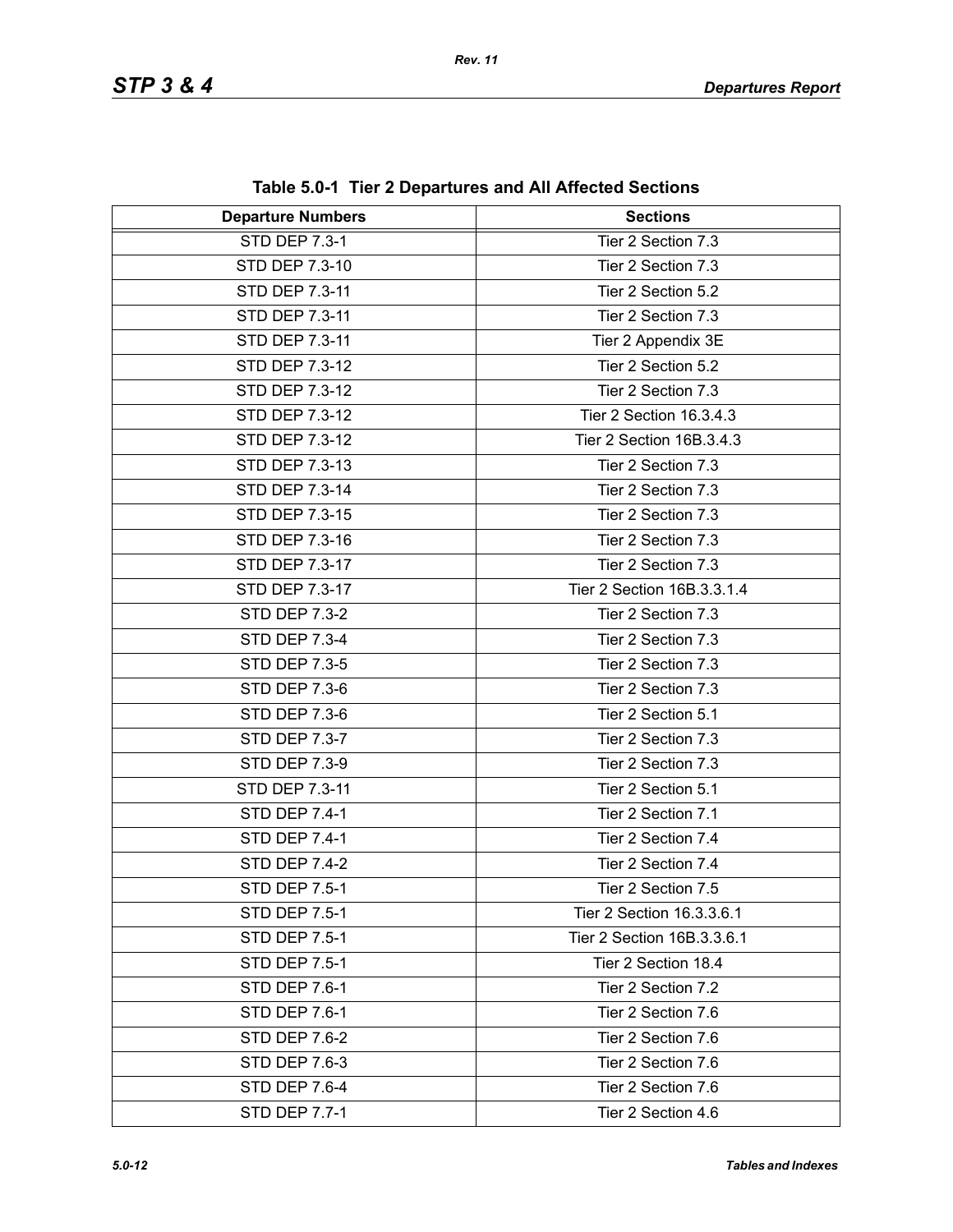| <b>Departure Numbers</b> | <b>Sections</b>           |
|--------------------------|---------------------------|
| <b>STD DEP 7.7-1</b>     | Tier 2 Section 7.7        |
| <b>STD DEP 7.7-1</b>     | Tier 2 Appendix 15B       |
| STD DEP 7.7-10           | Tier 2 Section 7.7        |
| STD DEP 7.7-10           | Tier 2 Section 16B.3.9.4  |
| STD DEP 7.7-11           | Tier 2 Section 7.7        |
| <b>STD DEP 7.7-12</b>    | Tier 2 Section 7.7        |
| STD DEP 7.7-13           | Tier 2 Section 7.7        |
| <b>STD DEP 7.7-14</b>    | Tier 2 Section 7.7        |
| STD DEP 7.7-18           | Tier 2 Section 7.7        |
| STD DEP 7.7-18           | Tier 2 Section 16B.3.9.3  |
| STD DEP 7.7-18           | Tier 2 Section 16B.3.10.3 |
| STD DEP 7.7-18           | Tier 2 Section 16B.3.10.4 |
| STD DEP 7.7-18           | Tier 2 Section 16B.3.10.5 |
| <b>STD DEP 7.7-2</b>     | Tier 2 Section 7.3        |
| STD DEP 7.7-2            | Tier 2 Section 7.7        |
| STD DEP 7.7-20           | Tier 2 Section 7.7        |
| <b>STD DEP 7.7-22</b>    | Tier 2 Section 7.7        |
| STD DEP 7.7-23           | Tier 2 Section 7.7        |
| STD DEP 7.7-24           | Tier 2 Section 7.7        |
| STD DEP 7.7-27           | Tier 2 Section 7.7        |
| STD DEP 7.7-3            | Tier 2 Section 7.7        |
| STD DEP 7.7-3            | Tier 2 Section 10.4       |
| <b>STD DEP 7.7-4</b>     | Tier 2 Section 7.7        |
| STD DEP 7.7-5            | Tier 2 Section 7.7        |
| STD DEP 7.7-6            | Tier 2 Section 7.7        |
| STD DEP 7.7-7            | Tier 2 Section 7.7        |
| STD DEP 7.7-9            | Tier 2 Section 7.7        |
| <b>STP DEP 8.2-1</b>     | Tier 2 Section 3.1        |
| <b>STP DEP 8.2-1</b>     | Tier 2 Section 8.2        |
| <b>STD DEP 8.3-1</b>     | Tier 2 Section 1.2        |
| <b>STD DEP 8.3-1</b>     | Tier 2 Appendix 1C        |
| <b>STD DEP 8.3-1</b>     | Tier 2 Section 3.2        |
| <b>STD DEP 8.3-1</b>     | Tier 2 Section 7.2        |
| <b>STD DEP 8.3-1</b>     | Tier 2 Section 7.4        |
| <b>STD DEP 8.3-1</b>     | Tier 2 Section 7.7        |
| <b>STD DEP 8.3-1</b>     | Tier 2 Section 8.1        |

**Table 5.0-1 Tier 2 Departures and All Affected Sections**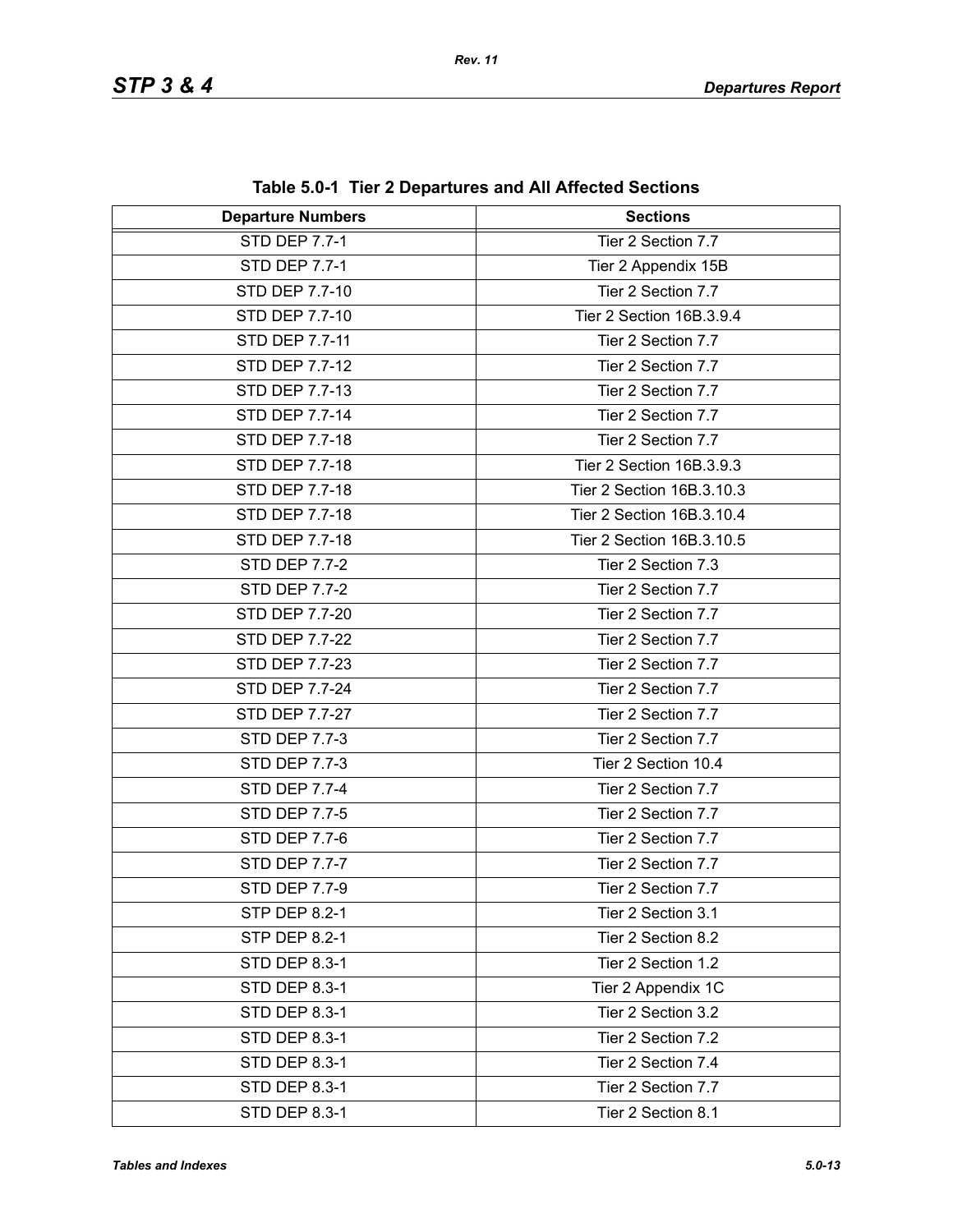| <b>Departure Numbers</b> | $\frac{1}{2}$<br><b>Sections</b> |
|--------------------------|----------------------------------|
| STD DEP 8.3-1            | Tier 2 Section 8.2               |
| STD DEP 8.3-1            | Tier 2 Section 8.3               |
| STD DEP 8.3-1            | Tier 2 Section 9.5               |
| STD DEP 8.3-1            | Tier 2 Section 14.2              |
| STD DEP 8.3-1            | Tier 2 Section 15.2              |
| STD DEP 8.3-1            | Tier 2 Section 16.3.3.1.4        |
| STD DEP 8.3-1            | Tier 2 Section 16.3.5.1          |
| STD DEP 8.3-1            | Tier 2 Section 16.3.8.1          |
| STD DEP 8.3-1            | Tier 2 Section 16.3.8.11         |
| STD DEP 8.3-1            | Tier 2 Section 16.3.8.4          |
| STD DEP 8.3-1            | Tier 2 Section 16.3.8.9          |
| STD DEP 8.3-1            | Tier 2 Section 16B.3.3.1.1       |
| STD DEP 8.3-1            | Tier 2 Section 16B.3.3.1.4       |
| STD DEP 8.3-1            | Tier 2 Section 16B.3.3.6.2       |
| STD DEP 8.3-1            | Tier 2 Section 16B.3.8.1         |
| STD DEP 8.3-1            | Tier 2 Section 16B.3.8.2         |
| STD DEP 8.3-1            | Tier 2 Section 16B.3.8.7         |
| STD DEP 8.3-1            | Tier 2 Section 16B.3.8.8         |
| STD DEP 8.3-1            | Tier 2 Section 16B.3.8.9         |
| STD DEP 8.3-1            | Tier 2 Section 16B.3.8.11        |
| STD DEP 8.3-1            | Tier 2 Section 19.11             |
|                          |                                  |
| STD DEP 8.3-1            | Tier 2 Section 19.3              |
| STD DEP 8.3-1            | Tier 2 Section 19.7              |
| STD DEP 8.3-1            | Tier 2 Appendix 19B              |
| STD DEP 8.3-1            | Tier 2 Appendix 19K              |
| STD DEP 8.3-1            | Tier 2 Appendix 19L              |
| STD DEP 8.3-1            | Tier 2 Appendix 19Q              |
| STP DEP 8.3-3            | Tier 2 Section 8.3               |
| STP DEP 8.3-3            | Tier 2 Section 16B.3.8.9         |
| STD DEP 8A.1-1           | Tier 2 Appendix 8A               |
| STD DEP 9.1-1            | Tier 2 Section 1.2               |
| STD DEP 9.1-1            | Tier 2 Section 1.8               |
| STD DEP 9.1-1            | Tier 2 Section 1.8               |
| STD DEP 9.1-1            | Tier 2 Section 3.2               |
| STD DEP 9.1-1            | Tier 2 Section 9.1               |
| STD DEP 9.1-1            | Tier 2 Section 12.4              |

**Table 5.0-1 Tier 2 Departures and All Affected Sections**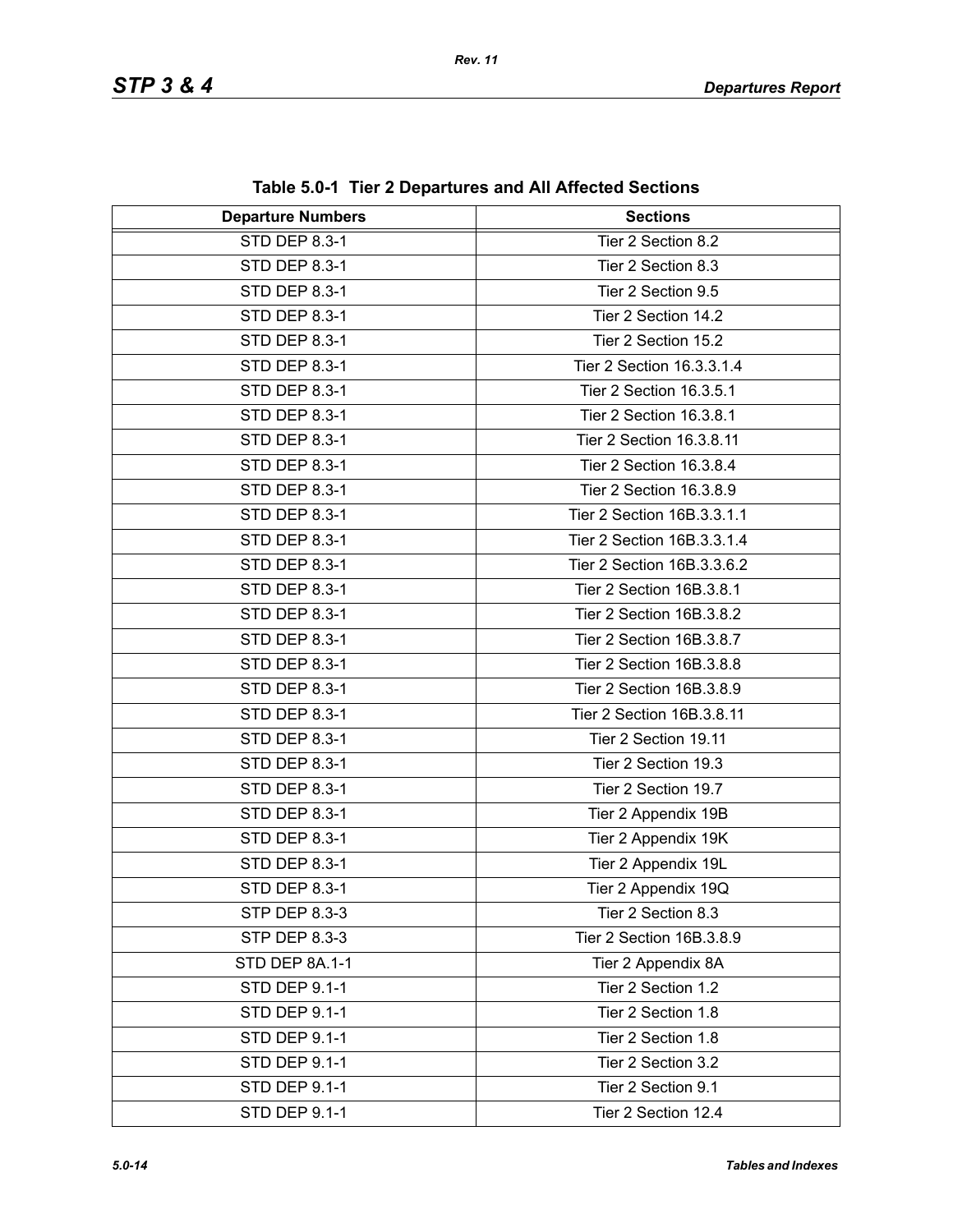| <b>Departure Numbers</b> | $\frac{1}{2}$ and $\frac{1}{2}$ increases the called HI Anceled Occupitation<br><b>Sections</b> |
|--------------------------|-------------------------------------------------------------------------------------------------|
| <b>STD DEP 9.1-1</b>     | Tier 2 Section 14.2                                                                             |
| STD DEP 9.2-1            |                                                                                                 |
|                          | Tier 2 Section 9.2                                                                              |
| <b>STP DEP 9.2-2</b>     | Tier 2 Section 9.2                                                                              |
| STP DEP 9.2-3            | Tier 2 Section 9.2                                                                              |
| STP DEP 9.2-3            | Tier 2 Section 10.1                                                                             |
| <b>STP DEP 9.2-3</b>     | Tier 2 Section 10.4                                                                             |
| STP DEP 9.2-5            | Tier 2 Section 3.9                                                                              |
| STP DEP 9.2-5            | Tier 2 Section 9.2                                                                              |
| STP DEP 9.2-5            | Tier 2 Section 19.3                                                                             |
| STP DEP 9.2-5            | Tier 2 Section 19.9                                                                             |
| STD DEP 9.2-7            | Tier 2 Section 9.2                                                                              |
| <b>STD DEP 9.2-7</b>     | Tier 2 Section 6.2                                                                              |
| <b>STD DEP 9.2-7</b>     | Tier 2 Section 9.4                                                                              |
| STP DEP 9.2-8            | Tier 2 Section 9.2                                                                              |
| <b>STD DEP 9.2-9</b>     | Tier 2 Section 6.2                                                                              |
| <b>STD DEP 9.2-9</b>     | Tier 2 Section 9.2                                                                              |
| <b>STD DEP 9.2-9</b>     | Tier 2 Section 9.4                                                                              |
| STP DEP 9.2-10           | Tier 2 Section 9.2                                                                              |
| STP DEP 9.2-10           | Tier 2 Appendix 19R                                                                             |
| STD DEP 9.3-1            | Tier 2 Section 9.3                                                                              |
| <b>STD DEP 9.3-2</b>     | Tier 2 Section 3.2                                                                              |
| <b>STD DEP 9.3-2</b>     | Tier 2 Section 3.9                                                                              |
| <b>STD DEP 9.3-2</b>     | Tier 2 Section 6.2                                                                              |
| <b>STD DEP 9.3-2</b>     | Tier 2 Section 9.3                                                                              |
| <b>STD DEP 9.3-3</b>     | Tier 2 Section 9.3                                                                              |
| STP DEP 9.4-1            | Tier 2 Section 9.4                                                                              |
| STP DEP 9.4-1            | Tier 2 Section 12.3                                                                             |
| <b>STD DEP 9.4-2</b>     | Tier 2 Section 6.4                                                                              |
| <b>STD DEP 9.4-2</b>     | Tier 2 Section 9.4                                                                              |
| <b>STD DEP 9.4-2</b>     | Tier 2 Section 9.5                                                                              |
| STP DEP 9.4-3            | Tier 2 Section 1.2                                                                              |
| STP DEP 9.4-3            | Tier 2 Section 9.4                                                                              |
| STD DEP 9.4-4            | Tier 2 Section 1.2                                                                              |
| STD DEP 9.4-4            | Tier 2 Section 9.2                                                                              |
| STD DEP 9.4-4            | Tier 2 Section 9.4                                                                              |
|                          |                                                                                                 |
| <b>STD DEP 9.4-5</b>     | Tier 2 Section 9.4                                                                              |

**Table 5.0-1 Tier 2 Departures and All Affected Sections**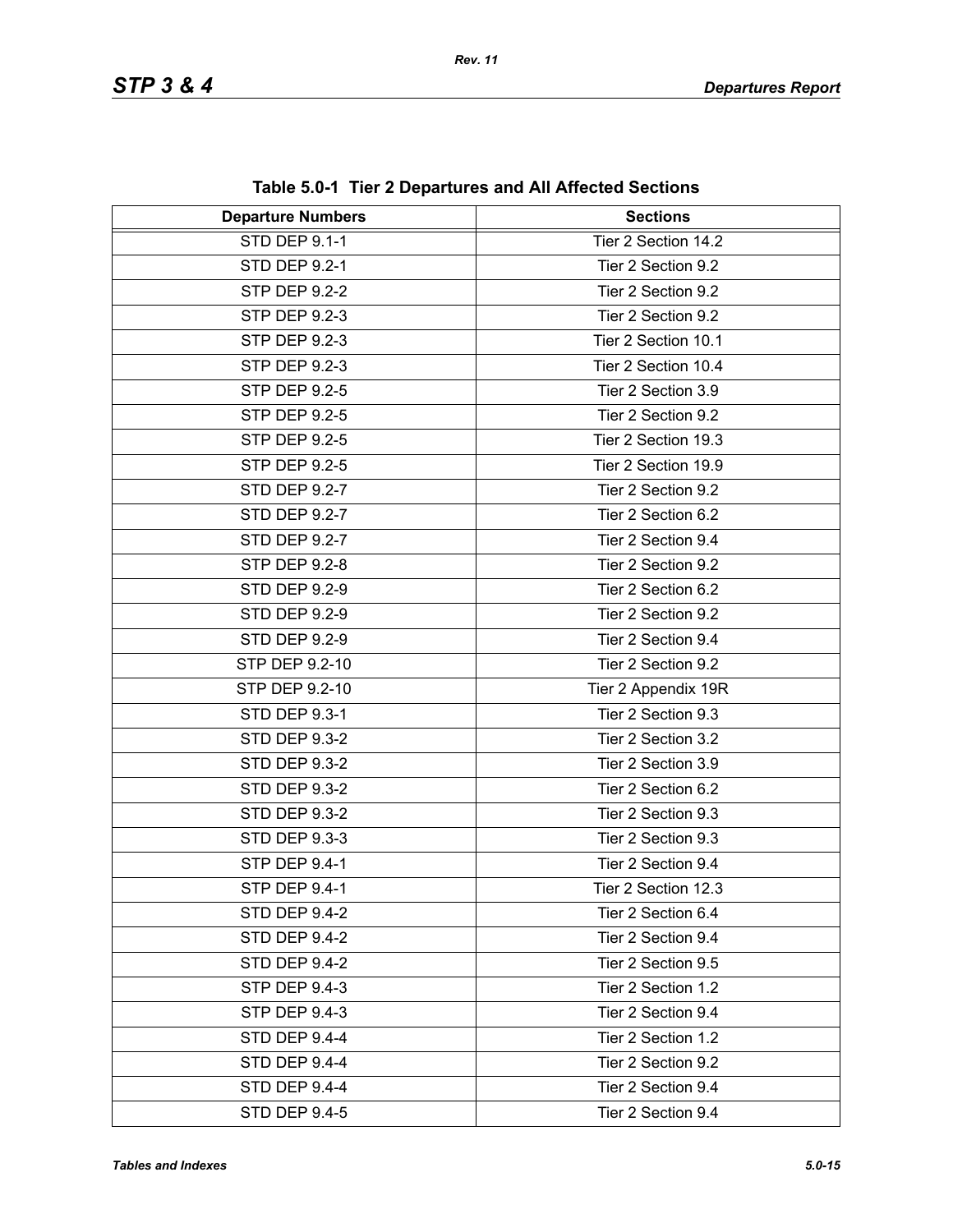| <b>Departure Numbers</b> | $1800$ vives the $\blacktriangle$ propertence and $\blacktriangle$ in $\blacktriangle$ inverted protection<br><b>Sections</b> |
|--------------------------|-------------------------------------------------------------------------------------------------------------------------------|
| STD DEP 9.4-6            | Tier 2 Section 9.4                                                                                                            |
| <b>STD DEP 9.4-7</b>     | Tier 2 Section 9.2                                                                                                            |
| STD DEP 9.4-7            | Tier 2 Section 9.4                                                                                                            |
| STP DEP 9.4-8            | Tier 2 Section 2.0                                                                                                            |
| <b>STP DEP 9.4-8</b>     | Tier 2 Section 9.2                                                                                                            |
| STP DEP 9.4-8            | Tier 2 Section 9.4                                                                                                            |
| STP DEP 9.4-9            | Tier 2 Section 9.4                                                                                                            |
| <b>STD DEP 9.5-1</b>     | Tier 2 Section 9.5                                                                                                            |
| <b>STD DEP 9.5-1</b>     | Tier 2 Section 1.8                                                                                                            |
| <b>STD DEP 9.5-1</b>     | Tier 2 Section 8.1                                                                                                            |
| <b>STD DEP 9.5-1</b>     | Tier 2 Section 8.3                                                                                                            |
| <b>STD DEP 9.5-1</b>     | Tier 2 Section 14.2                                                                                                           |
| <b>STD DEP 9.5-2</b>     | Tier 2 Section 9.5                                                                                                            |
| <b>STD DEP 9.5-2</b>     | Tier 2 Appendix 19E                                                                                                           |
| STD DEP 9.5-3            | Tier 2 Section 7.7                                                                                                            |
| STD DEP 9.5-3            | Tier 2 Section 9.5                                                                                                            |
| <b>STD DEP 9.5-4</b>     | Tier 2 Section 9.5                                                                                                            |
| STP DEP 9.5-6            | Tier 2 Section 9.5                                                                                                            |
| STP DEP 9.5-7            | Tier 2 Section 9.5                                                                                                            |
| <b>STP DEP 10.1-1</b>    | Tier 2 Section 10.1                                                                                                           |
| STP DEP 10.1-2           | Tier 2 Section 10.1                                                                                                           |
| STP DEP 10.1-3           | Tier 2 Section 10.1                                                                                                           |
| STP DEP 10.1-3           | Tier 2 Section 1.1                                                                                                            |
| STP DEP 10.1-3           | Tier 2 Section 5.1                                                                                                            |
| STP DEP 10.1-3           | Tier 2 Section 5.4                                                                                                            |
| <b>STP DEP 10.1-3</b>    | Tier 2 Section 11.1                                                                                                           |
| STP DEP 10.1-4           | Tier 2 Section 10.1                                                                                                           |
| STP DEP 10.2-1           | Tier 2 Section 10.1                                                                                                           |
| STP DEP 10.2-1           | Tier 2 Section 10.2                                                                                                           |
| STP DEP 10.2-1           | Tier 2 Section 10.3                                                                                                           |
| STP DEP 10.2-1           | Tier 2 Section 1.2                                                                                                            |
| STP DEP 10.2-1           | Tier 2 Section 8.3                                                                                                            |
| STP DEP 10.2-1           | Tier 2 Section 14.2                                                                                                           |
| STP DEP 10.2-2           | Tier 2 Section 10.2                                                                                                           |
| STP DEP 10.2-3           | Tier 2 Section 10.2                                                                                                           |
| STP DEP 10.2-4           | Tier 2 Section 10.2                                                                                                           |

**Table 5.0-1 Tier 2 Departures and All Affected Sections**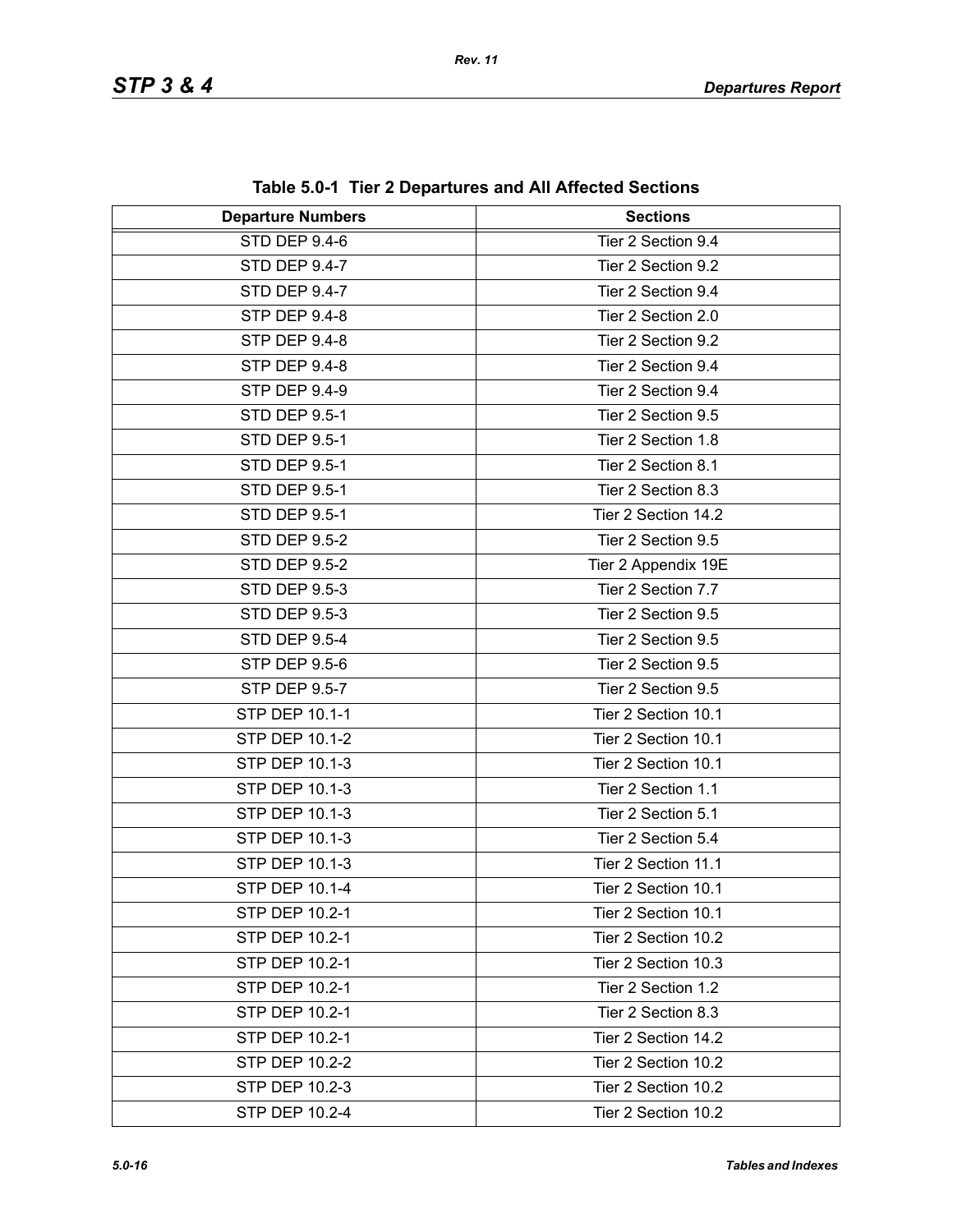| <b>Departure Numbers</b> | <b>Sections</b>            |
|--------------------------|----------------------------|
| STD DEP 10.3-1           | Tier 2 Section 10.3        |
| STP DEP 10.4-1           | Tier 2 Section 10.3        |
| STP DEP 10.4-1           | Tier 2 Section 10.4        |
| STP DEP 10.4-2           | Tier 2 Section 1.2         |
| STP DEP 10.4-2           | Tier 2 Section 10.1        |
| STP DEP 10.4-2           | Tier 2 Section 10.4        |
| STP DEP 10.4-2           | Tier 2 Appendix 19R        |
| STP DEP 10.4-3           | Tier 2 Section 10.3        |
| STP DEP 10.4-3           | Tier 2 Section 10.4        |
| STP DEP 10.4-3           | Tier 2 Section 11.3        |
| STD DEP 10.4-5           | Tier 2 Section 7.7         |
| STD DEP 10.4-5           | Tier 2 Section 10.1        |
| STD DEP 10.4-5           | Tier 2 Section 10.4        |
| STD DEP 10.4-5           | Tier 2 Section 11.3        |
| STD DEP 10.4-5           | Tier 2 Section 16B.3.3.4.2 |
| <b>STD DEP 10.4-5</b>    | Tier 2 Appendix 18H        |
| STD DEP 10.4-5           | Tier 2 Section 19.1        |
| STD DEP 10.4-5           | Tier 2 Section 19.3        |
| STD DEP 10.4-5           | Tier 2 Section 19.9        |
| STD DEP 10.4-5           | Tier 2 Appendix 19L        |
| STD DEP 10.4-5           | Tier 2 Appendix 19Q        |
| STD DEP 10.4-6           | Tier 2 Section 1.2         |
| STD DEP 10.4-6           | Tier 2 Section 10.4        |
| STD DEP 10.4-7           | Tier 2 Section 10.4        |
| STD DEP 11.2-1           | Tier 2 Section 1.8         |
| STD DEP 11.2-1           | Tier 2 Appendix 3M         |
| STD DEP 11.2-1           | Tier 2 Section 11.2        |
| STD DEP 11.2-1           | Tier 2 Section 12.2        |
| STD DEP 11.2-1           | Tier 2 Section 14.2        |
| STD DEP 11.2-1           | Tier 2 Section 12.4        |
| STD DEP 11.3-1           | Tier 2 Section 11.3        |
| STD DEP 11.3-1           | Tier 2 Section 15.7        |
| STD DEP 11.4-1           | Tier 2 Section 1.2         |
| STD DEP 11.4-1           | Tier 2 Section 11.4        |
| STD DEP 11.4-1           | Tier 2 Section 12.2        |
| STD DEP 11.4-1           | Tier 2 Section 14.2        |

**Table 5.0-1 Tier 2 Departures and All Affected Sections**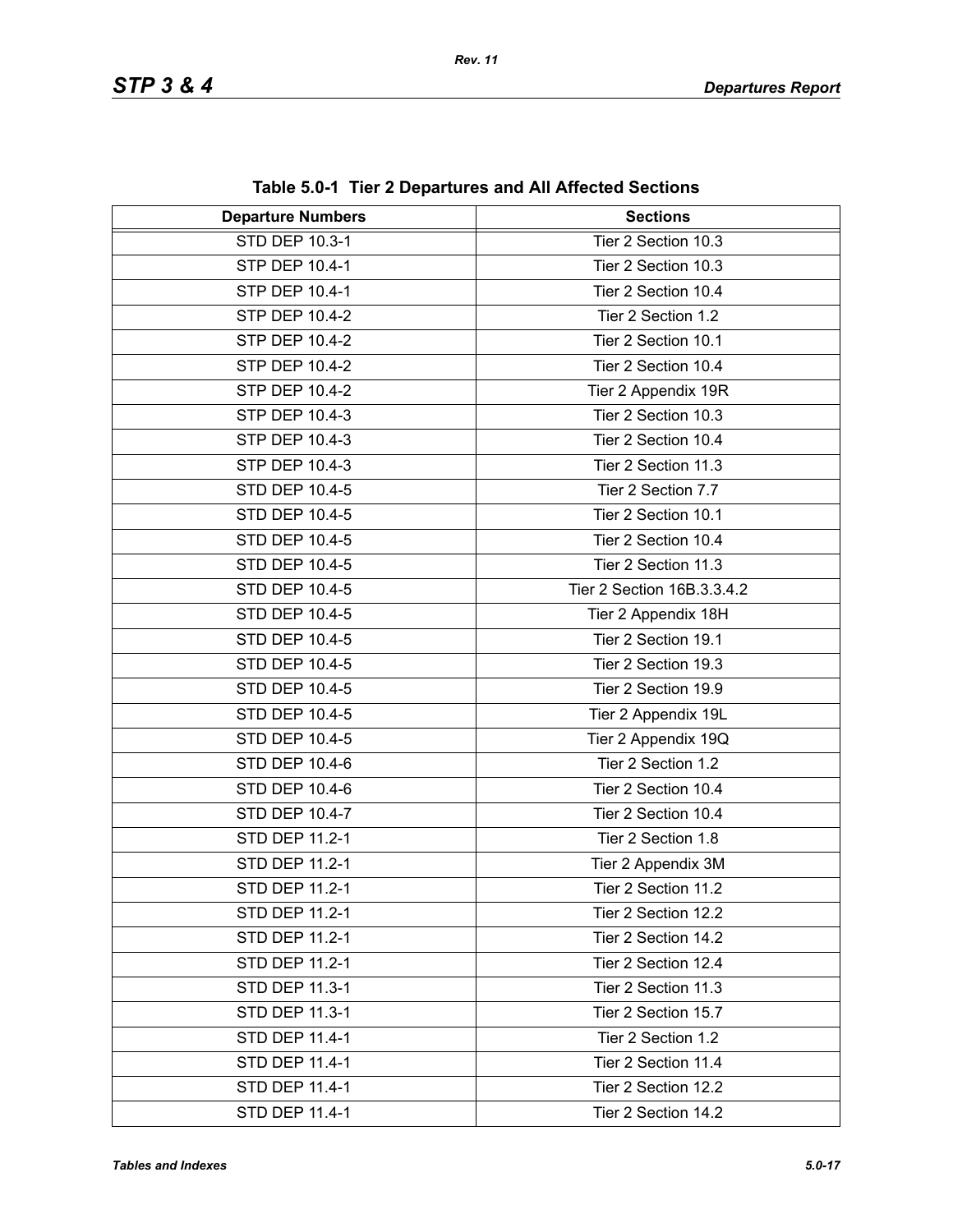| <b>Departure Numbers</b> | <b>Sections</b>           |
|--------------------------|---------------------------|
| STD DEP 11.5-1           | Tier 2 Section 7.5        |
| STD DEP 11.5-1           | Tier 2 Section 7.6        |
| STD DEP 11.5-1           | Tier 2 Section 11.5       |
| STD DEP 11.5-1           | Tier 2 Appendix 9A        |
| STD DEP 11.5-1           | Tier 2 Section 12.3       |
| STD DEP 12.2-1           | Tier 2 Section 12.2       |
| STD DEP 12.3-1           | Tier 2 Section 12.3       |
| STD DEP 12.3-3           | Tier 2 Section 3.8        |
| STD DEP 12.3-3           | Tier 2 Section 12.3       |
| STD DEP 12.3-4           | Tier 2 Section 12.3       |
| STD DEP 14.2-1           | Tier 2 Section 14.2       |
| STD DEP 15.6-1           | Tier 2 Section 15.6       |
| STD DEP 16.2-1           | Tier 2 Section 16.2.0     |
| STD DEP 16.2-1           | Tier 2 Section 16B.2.0    |
| STD DEP 16.2-2           | Tier 2 Section 16B.2.0    |
| STD DEP 16.3-1           | Tier 2 Section 16.3.0     |
| STD DEP 16.3-1           | Tier 2 Section 16B.3.0    |
| STD DEP 16.3-2           | Tier 2 Section 16B.3.0    |
| STD DEP 16.3-4           | Tier 2 Section 16.3.10.7  |
| STD DEP 16.3-4           | Tier 2 Section 16B.3.1.1  |
| STD DEP 16.3-4           | Tier 2 Section 16B.3.10.7 |
| STD DEP 16.3-5           | Tier 2 Section 16.3.4.1   |
| STD DEP 16.3-5           | Tier 2 Section 16B.3.4.1  |
| STD DEP 16.3-6           | Tier 2 Section 16B.3.4.1  |
| STD DEP 16.3-7           | Tier 2 Section 16B.3.4.2  |
| STD DEP 16.3-8           | Tier 2 Section 16.5.0     |
| STD DEP 16.3-8           | Tier 2 Section 16B.3.4.9  |
| STD DEP 16.3-9           | Tier 2 Section 16B.3.4.7  |
| STD DEP 16.3-9           | Tier 2 Section 16B.3.4.8  |
| STD DEP 16.3-9           | Tier 2 Section 16B.3.9.7  |
| STD DEP 16.3-9           | Tier 2 Section 16B.3.9.8  |
| STD DEP 16.3-10          | Tier 2 Section 16B.3.5.1  |
| STD DEP 16.3-11          | Tier 2 Section 16B.3.4.3  |
| STD DEP 16.3-13          | Tier 2 Section 16B.3.9.8  |
| STD DEP 16.3-14          | Tier 2 Section 16B.3.9.2  |
| STD DEP 16.3-15          | Tier 2 Section 16.3.9.5   |

**Table 5.0-1 Tier 2 Departures and All Affected Sections**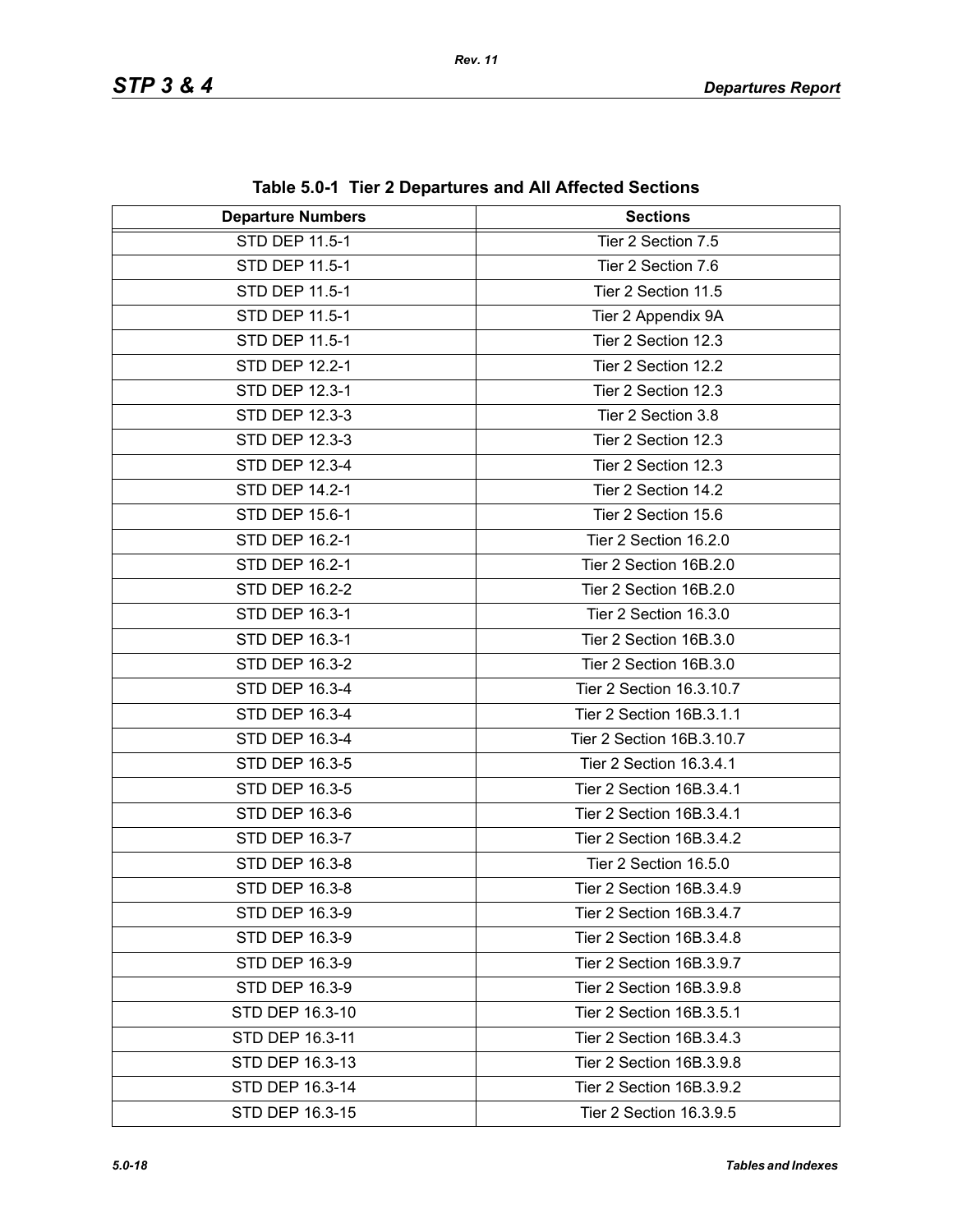| <b>Departure Numbers</b> | $1800$ vives the $\pm$ Departation and All Allocted Occilent<br><b>Sections</b> |
|--------------------------|---------------------------------------------------------------------------------|
| STD DEP 16.3-16          | Tier 2 Section 16.3.7.1                                                         |
| STD DEP 16.3-16          | Tier 2 Section 16.3.7.2                                                         |
| STD DEP 16.3-16          | Tier 2 Section 16.3.7.3                                                         |
| STD DEP 16.3-16          | Tier 2 Section 16B.3.7.1                                                        |
| STD DEP 16.3-16          | Tier 2 Section 16B.3.7.2                                                        |
| STD DEP 16.3-16          | Tier 2 Section 16B.3.7.3                                                        |
| STD DEP 16.3-17          | Tier 2 Section 16.3.10.12                                                       |
| STD DEP 16.3-17          | Tier 2 Section 16B.3.10.12                                                      |
| STD DEP 16.3-18          | Tier 2 Section 16B.3.10.8                                                       |
| STD DEP 16.3-19          | Tier 2 Section 16.3.10.4                                                        |
| STD DEP 16.3-20          | Tier 2 Section 16B.3.10.4                                                       |
| STD DEP 16.3-21          | Tier 2 Section 16.3.10.5                                                        |
| STD DEP 16.3-22          | Not Used                                                                        |
| STD DEP 16.3-23          | Tier 2 Section 16B.3.10.5                                                       |
| STD DEP 16.3-24          | Tier 2 Section 16B.3.10.3                                                       |
| STD DEP 16.3-25          | Tier 2 Section 16.3.9.1                                                         |
| STD DEP 16.3-25          | Tier 2 Section 16B.3.9.1                                                        |
| STD DEP 16.3-26          | Tier 2 Section 16B.3.10.2                                                       |
| STD DEP 16.3-27          | Tier 2 Section 16B.3.10.2                                                       |
| STD DEP 16.3-28          | Tier 2 Section 16B.3.10.1                                                       |
| STD DEP 16.3-29          | Tier 2 Section 16.3.6.4.1                                                       |
| STD DEP 16.3-29          | Tier 2 Section 16B.3.6.4.1                                                      |
| STD DEP 16.3-30          | Tier 2 Section 16B.3.6.4.1                                                      |
| STD DEP 16.3-31          | Tier 2 Section 16B.3.6.4.3                                                      |
| STD DEP 16.3-32          | Tier 2 Section 16.3.6.2.1                                                       |
| STD DEP 16.3-32          | Tier 2 Section 16B.3.6.2.1                                                      |
| STD DEP 16.3-33          | Tier 2 Section 16B.3.6.2.1                                                      |
| STD DEP 16.3-34          | Tier 2 Section 16B.3.6.1.6                                                      |
| STD DEP 16.3-35          | Tier 2 Section 16B.3.9.6                                                        |
| STD DEP 16.3-36          | Tier 2 Section 16B.3.6.2.3                                                      |
| STD DEP 16.3-37          | Tier 2 Section 16B.3.6.2.3                                                      |
| STD DEP 16.3-38          | Not Used                                                                        |
| STD DEP 16.3-40          | Tier 2 Section 16B.3.8.2                                                        |
| STD DEP 16.3-41          | Tier 2 Section 16.3.8.2                                                         |
| STD DEP 16.3-42          | Tier 2 Section 16B.3.8.4                                                        |
| STD DEP 16.3-43          | Tier 2 Section 16B.3.6.1.1                                                      |

**Table 5.0-1 Tier 2 Departures and All Affected Sections**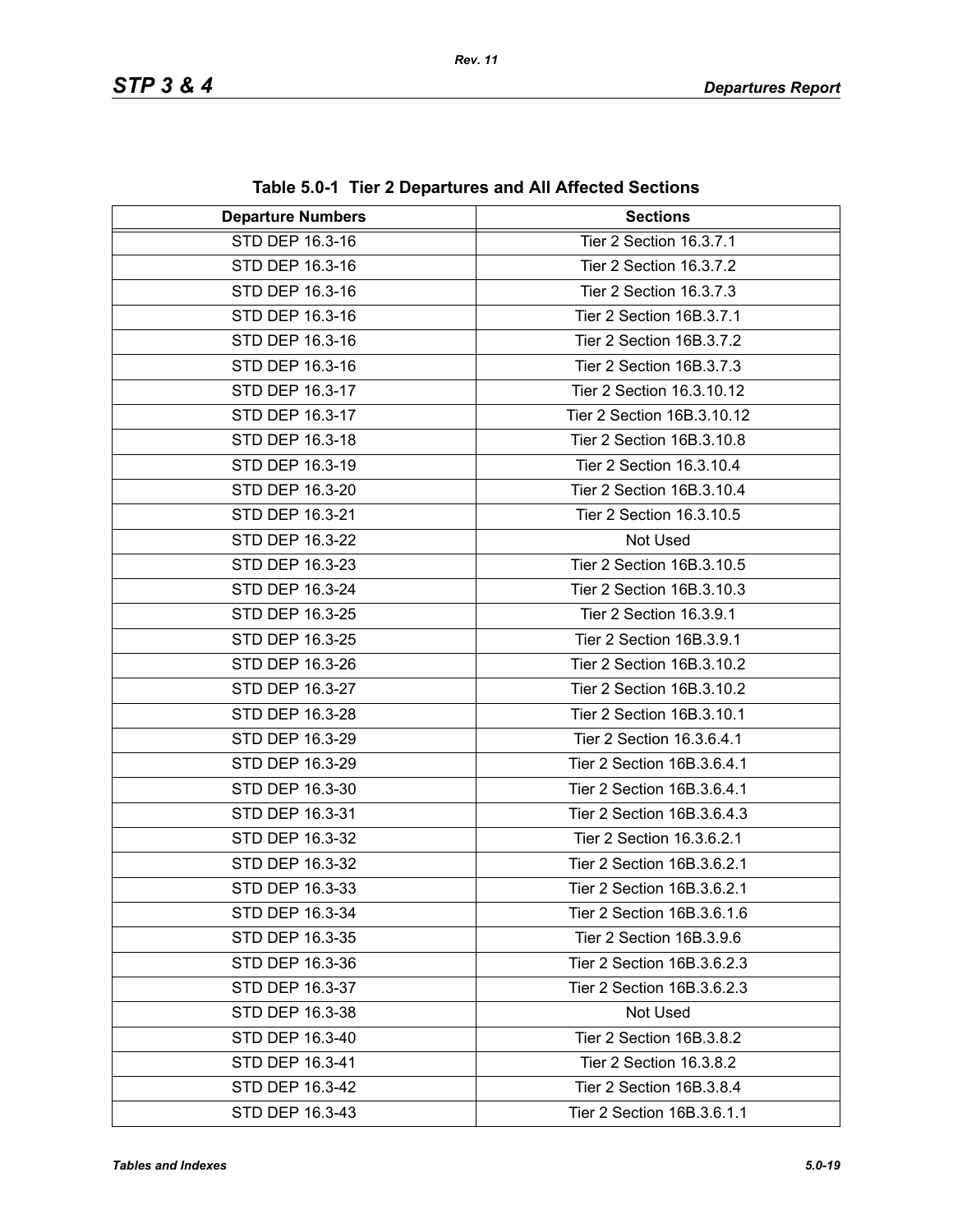| <b>Departure Numbers</b> | <b>Sections</b>            |
|--------------------------|----------------------------|
| STD DEP 16.3-45          | Tier 2 Section 16B.3.6.1.1 |
| STD DEP 16.3-46          | Tier 2 Section 16.3.7.2    |
| STD DEP 16.3-46          | Tier 2 Section 16.3.7.3    |
| STD DEP 16.3-46          | Tier 2 Section 16B.3.7.2   |
| STD DEP 16.3-46          | Tier 2 Section 16B.3.7.3   |
| STD DEP 16.3-47          | Tier 2 Section 16.3.7.4    |
| STD DEP 16.3-47          | Tier 2 Section 16B.3.7.4   |
| STD DEP 16.3-48          | Tier 2 Section 16B.3.7.4   |
| STD DEP 16.3-49          | Tier 2 Section 16.3.8.1    |
| STD DEP 16.3-50          | Tier 2 Section 16.3.3.1.4  |
| STD DEP 16.3-51          | Tier 2 Section 16.3.8.3    |
| STD DEP 16.3-51          | Tier 2 Section 16B.3.8.3   |
| STD DEP 16.3-52          | Tier 2 Section 16B.3.8.8   |
| STD DEP 16.3-53          | Not Used                   |
| STD DEP 16.3-54          | Not Used                   |
| STD DEP 16.3-55          | Tier 2 Section 16B.3.3.4.1 |
| STD DEP 16.3-56          | Not Used                   |
| STD DEP 16.3-57          | Tier 2 Section 16B.3.3.1.2 |
| STD DEP 16.3-58          | Tier 2 Section 16.3.8.6    |
| STD DEP 16.3-59          | Tier 2 Section 16.3.3.6.2  |
| STD DEP 16.3-59          | Tier 2 Section 16B.3.3.6.2 |
| STD DEP 16.3-60          | Tier 2 Section 16.3.3.6.2  |
| STD DEP 16.3-60          | Tier 2 Section 16B.3.3.6.2 |
| STD DEP 16.3-61          | Tier 2 Section 16.3.3.7.1  |
| STD DEP 16.3-62          | Tier 2 Section 16B.3.3.8.1 |
| STD DEP 16.3-63          | Tier 2 Section 16B.3.3.8.2 |
| STD DEP 16.3-64          | Tier 2 Section 16.3.3.5.1  |
| STD DEP 16.3-65          | Tier 2 Section 16.3.3.5.1  |
| STD DEP 16.3-66          | Tier 2 Section 16B.3.3.5.1 |
| STD DEP 16.3-67          | Tier 2 Section 16B.3.3.5.1 |
| STD DEP 16.3-69          | Tier 2 Section 16.3.6.1.2  |
| STD DEP 16.3-70          | Tier 2 Section 16B.3.6.1.2 |
| STD DEP 16.3-73          | Tier 2 Section 16B.3.6.1.3 |
| STD DEP 16.3-74          | Tier 2 Section 16B.3.6.1.3 |
| STD DEP 16.3-75          | Tier 2 Section 16B.3.7.6   |
| STD DEP 16.3-76          | Tier 2 Section 16B.3.7.5   |

**Table 5.0-1 Tier 2 Departures and All Affected Sections**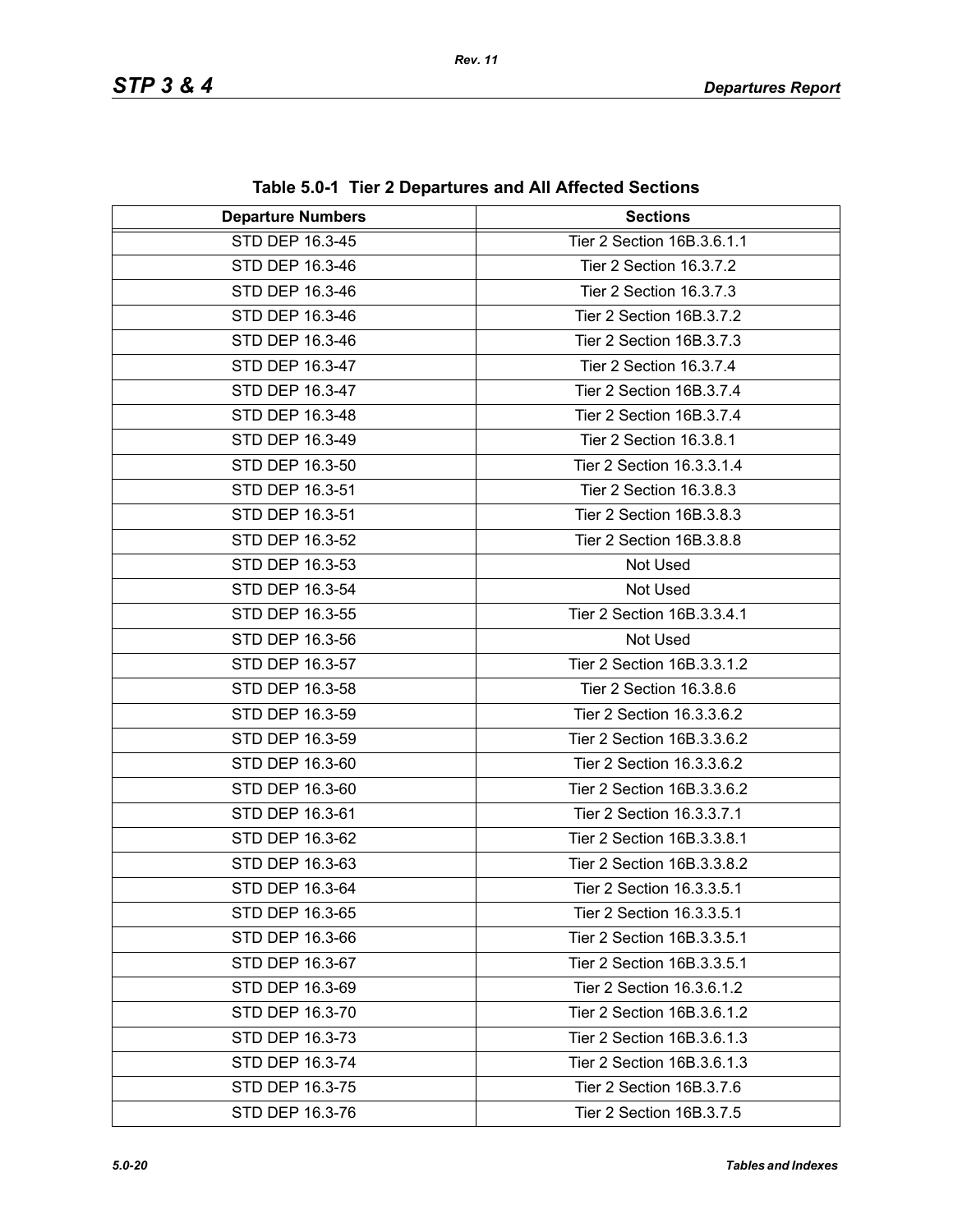| <b>Departure Numbers</b> | <b>Sections</b>               |
|--------------------------|-------------------------------|
| STD DEP 16.3-77          | Tier 2 Section 16B.3.3.6.1    |
| STD DEP 16.3-78          | Tier 2 Section 16.3.3.6.1     |
| STD DEP 16.3-78          | Tier 2 Section 16B.3.3.6.1    |
| STD DEP 16.3-79          | Not Used                      |
| STD DEP 16.3-80          | Tier 2 Section 16B.3.8.1      |
| STD DEP 16.3-81          | Tier 2 Section 16.3.3.1.2     |
| STD DEP 16.3-81          | Tier 2 Section 16B.3.3.1.2    |
| STD DEP 16.3-82          | Tier 2 Section 16B.3.3.1.2    |
| STD DEP 16.3-83          | Tier 2 Section 16B.3.3.1.3    |
| STD DEP 16.3-84          | Tier 2 Section 16.3.3.1.1     |
| STD DEP 16.3-85          | Tier 2 Section 16B.3.3.1.1    |
| STD DEP 16.3-86          | Tier 2 Section 16.3.3.1.4     |
| STD DEP 16.3-87          | Tier 2 Section 16B.3.3.1.4    |
| STD DEP 16.3-88          | Not Used                      |
| STD DEP 16.3-91          | Tier 2 Section 16B.3.3.1.1    |
| STD DEP 16.3-92          | Tier 2 Section 16B.3.3.1.1    |
| STD DEP 16.3-93          | Tier 2 Section 16B.3.3.1.1    |
| STD DEP 16.3-94          | Tier 2 Section 16.3.3.1.4     |
| STD DEP 16.3-95          | Tier 2 Section 16B.3.2.3      |
| STD DEP 16.3-96          | Tier 2 Section 16.3.4.1       |
| STD DEP 16.3-96          | Tier 2 Section 16B.3.4.1      |
| STD DEP 16.3-97          | Tier 2 Section 16.3 (various) |
| STD DEP 16.3-98          | Tier 2 Section 16B.3.3.1.4    |
| STD DEP 16.3-99          | Tier 2 Section 16B.3.3        |
| STD DEP 16.3-100         | Tier 2 Section 16.5.5.2.11    |
| STD DEP 16.3-101         | Tier 2 Section 16B.3.3.5.1    |
| STD DEP 16.3-102         | Tier 2 Section 16B.3.3.5.1    |
| STD DEP 16.3-103         | Tier 2 Section 16.3.8.1       |
| STD DEP 16.3-104         | Tier 2 Section 16B.3.3.4.2    |
| STD DEP 16.3-105         | Tier 2 Section 16B.3.3.1.1    |
| STD DEP 16.3-105         | Tier 2 Section 16B.3.3.1.2    |
| STD DEP 16.3-105         | Tier 2 Section 16B.3.6.1.3    |
| STD DEP 16.5-1           | Tier 2 Section 16.5           |
| <b>STD DEP 16.5-2</b>    | Tier 2 Section 16.5           |
| STD DEP 16.5-3           | Tier 2 Section 16.5           |
| STD DEP 16.5-4           | Tier 2 Section 16.5           |

**Table 5.0-1 Tier 2 Departures and All Affected Sections**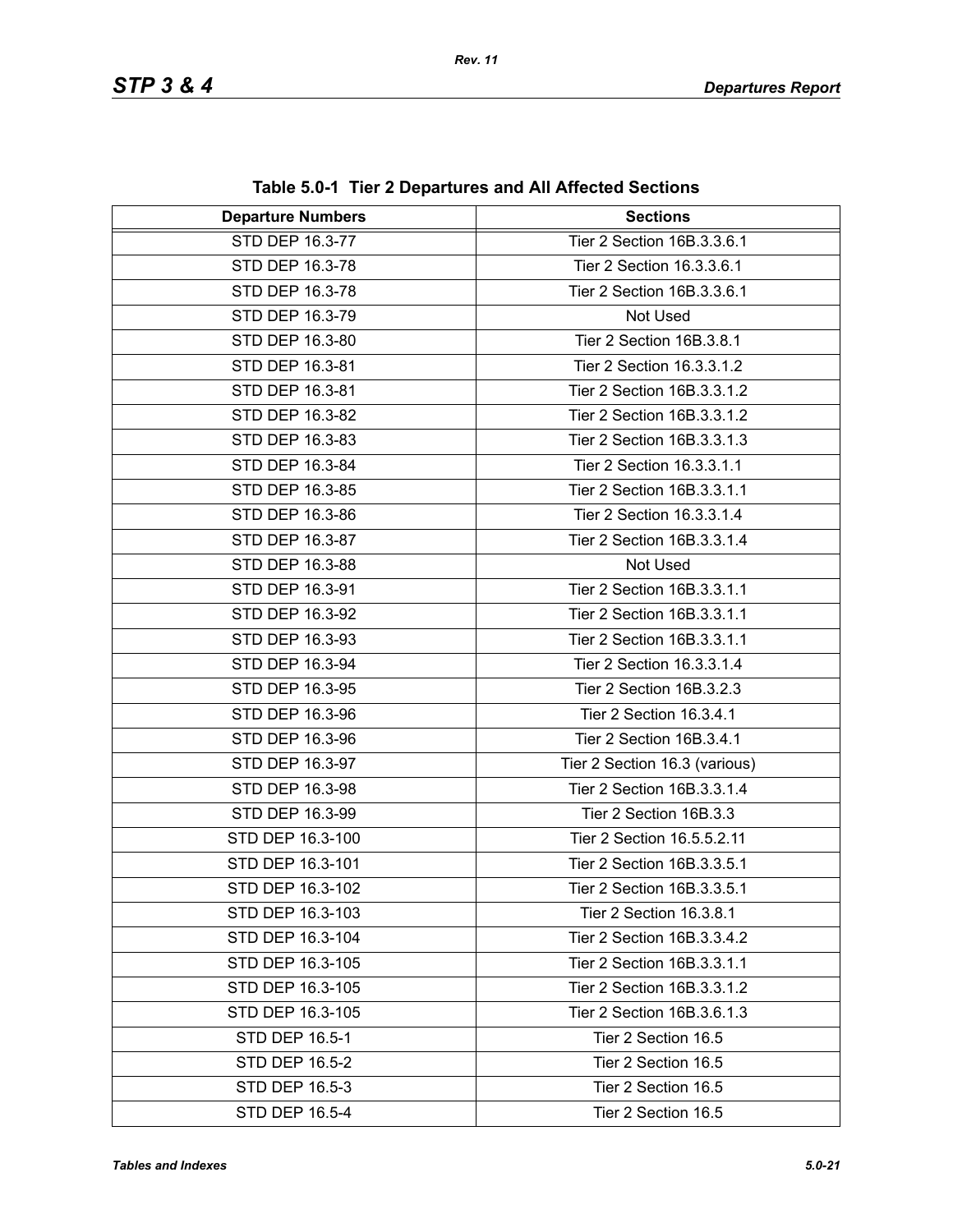| <b>Departure Numbers</b> | <b>Sections</b>         |
|--------------------------|-------------------------|
| STD DEP 16.5-5           | Tier 2 Section 16.5     |
| STD DEP 16.5-6           | Tier 2 Section 16.5     |
| STD DEP 18.4-1           | Tier 2 Section 18.4     |
| STD DEP 19.3-1           | Tier 2 Section 19.3     |
| STD DEP 19.7-1           | Tier 2 Section 19.7     |
| STD DEP 191.7-1          | Tier 2 Appendix 19I     |
| STP DEP 19R-1            | Tier 2 Appendix 19K     |
| STP DEP 19R-1            | Tier 2 Section 19.7.3   |
| STP DEP 19R-1            | Tier 2 Section 19.8.5.3 |
| STP DEP 19R-1            | Tier 2 Section 19.9.10  |
| STP DEP 19R-1            | Tier 2 Section 19.10.1  |
| STP DEP 19R-1            | Tier 2 Appendix 19R     |
| STD DEP Vendor           | Tier 2 Section 4.5      |
| STD DEP Vendor           | Tier 2 Section 5.2      |
| STD DEP Vendor           | Tier 2 Section 5.3      |
| STD DEP Vendor           | Tier 2 Section 5.4      |
| STD DEP Vendor           | Tier 2 Section 6C-1     |
| STD DEP Vendor           | Tier 2 Section 7.5      |

**Table 5.0-1 Tier 2 Departures and All Affected Sections**

## **Table 5.0-2 Tier 1 Sections and Affected Departure Numbers**

| <b>Sections</b>    | <b>Departure Numbers</b> |
|--------------------|--------------------------|
| Tier 1 Section 1.1 | STD DEP T1 1.1-1         |
| Tier 1 Section 2.1 | STD DEP T1 2.1-2         |
| Tier 1 Section 2.2 | STD DEP T1 2.14-1        |
| Tier 1 Section 2.2 | STD DEP T1 2.2-1         |
| Tier 1 Section 2.2 | STD DEP T1 3.4-1         |
| Tier 1 Section 2.2 | STD DEP Admin            |
| Tier 1 Section 2.3 | STD DEP T1 2.14-1        |
| Tier 1 Section 2.3 | STD DEP T1 2.3-1         |
| Tier 1 Section 2.4 | STD DEP T1 2.14-1        |
| Tier 1 Section 2.4 | STD DEP T1 2.4-1         |
| Tier 1 Section 2.4 | STD DEP T1 2.4-2         |
| Tier 1 Section 2.4 | STD DEP T1 2.4-3         |
| Tier 1 Section 2.4 | STD DEP T1 2.4-4         |
| Tier 1 Section 2.5 | STP DEP T1 2.5-1         |
| Tier 1 Section 2.6 | STD DEP T1 2.4-1         |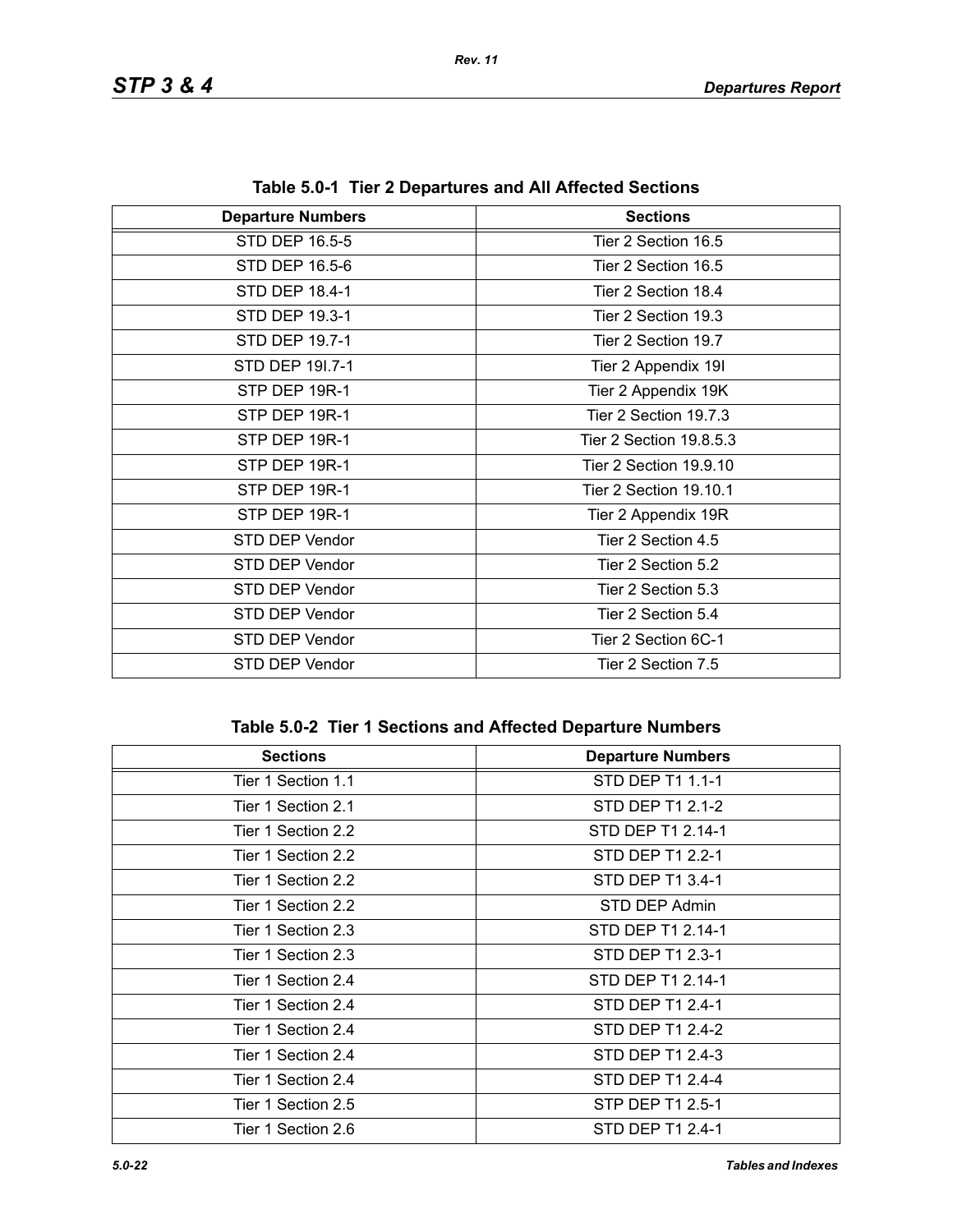| <b>Sections</b>     | <b>Departure Numbers</b> |  |
|---------------------|--------------------------|--|
| Tier 1 Section 2.7  | STD DEP T1 2.14-1        |  |
| Tier 1 Section 2.7  | STD DEP T1 2.3-1         |  |
| Tier 1 Section 2.7  | STD DEP T1 3.4-1         |  |
| Tier 1 Section 2.10 | STD DEP T1 2.10-1        |  |
| Tier 1 Section 2.11 | STD DEP T1 2.14-1        |  |
| Tier 1 Section 2.12 | STD DEP T1 2.12-1        |  |
| Tier 1 Section 2.12 | STD DEP T1 2.12-2        |  |
| Tier 1 Section 2.14 | STD DEP T1 2.14-1        |  |
| Tier 1 Section 2.15 | STD DEP T1 2.14-1        |  |
| Tier 1 Section 2.15 | STD DEP T1 2.15-1        |  |
| Tier 1 Section 2.15 | STD DEP T1 2.15-2        |  |
| Tier 1 Section 3.4  | STD DEP T1 3.4-1         |  |
| Tier 1 Section 5.0  | STP DEP T1 5.0-1         |  |

**Table 5.0-2 Tier 1 Sections and Affected Departure Numbers**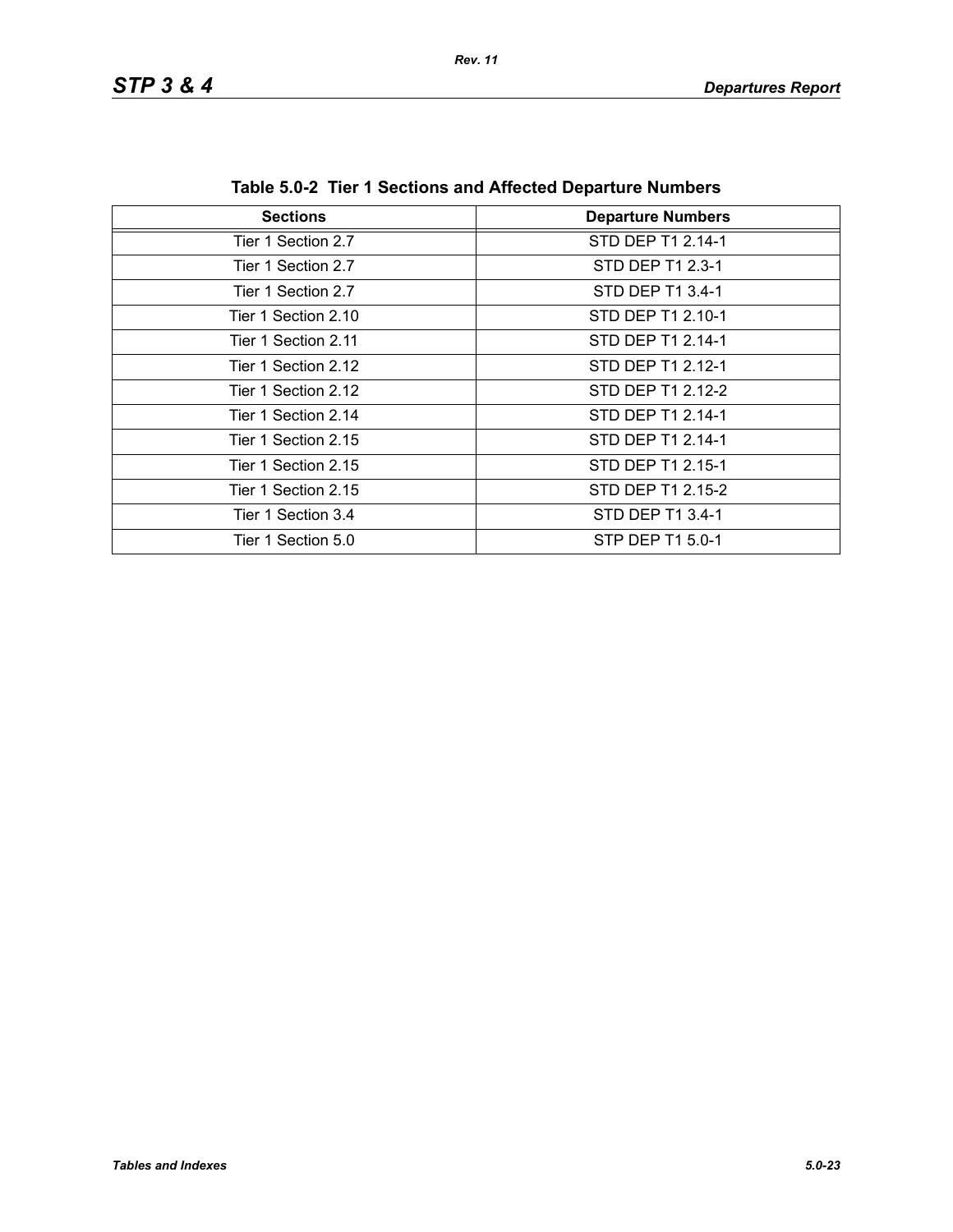| <b>Sections</b>        | <b>Departure Numbers</b> |
|------------------------|--------------------------|
| Tier 2 Section 1.1     | <b>STD DEP 1.1-1</b>     |
| Tier 2 Section 1.1     | <b>STP DEP 1.1-2</b>     |
| Tier 2 Section 1.1     | <b>STP DEP 10.1-3</b>    |
| Tier 2 Section 1.1     | STD DEP Vendor           |
| Tier 2 Section 1.2     | STD DEP 10.4-6           |
| Tier 2 Section 1.2     | <b>STD DEP 11.4-1</b>    |
| Tier 2 Section 1.2     | STD DEP 3.8-1            |
| Tier 2 Section 1.2     | <b>STD DEP 8.3-1</b>     |
| Tier 2 Section 1.2     | <b>STD DEP 9.1-1</b>     |
| Tier 2 Section 1.2     | <b>STP DEP 9.4-3</b>     |
| Tier 2 Section 1.2     | STD DEP 9.4-4            |
| Tier 2 Section 1.2     | STD DEP T1 2.14-1        |
| Tier 2 Section 1.2     | STD DEP T1 2.3-1         |
| Tier 2 Section 1.2     | STD DEP T1 3.4-1         |
| Tier 2 Section 1.2     | <b>STP DEP 1.1-2</b>     |
| Tier 2 Section 1.2     | <b>STP DEP 1.2-1</b>     |
| Tier 2 Section 1.2     | <b>STP DEP 1.2-2</b>     |
| Tier 2 Section 1.2     | STP DEP 10.2-1           |
| Tier 2 Section 1.2     | <b>STP DEP 10.4-2</b>    |
| Tier 2 Section 1.2     | STD DEP Admin            |
| Tier 2 Section 1.2     | STP DEP T1 2.5-1         |
| Tier 2 Section 1.7     | STD DEP T1 2.14-1        |
| Tier 2 Section 1.7     | STD DEP T1 3.4-1         |
| Tier 2 Section 1.8     | <b>STD DEP 1.8-1</b>     |
| Tier 2 Section 1.8     | STD DEP 5A-1             |
| Tier 2 Section 1.8     | STD DEP 6C-1             |
| Tier 2 Section 1.8     | STD DEP T1 2.14-1        |
| Tier 2 Section 1.8     | STD DEP 9.1-1            |
| Tier 2 Section 1.8     | <b>STD DEP 9.1-1</b>     |
| Tier 2 Section 1.8     | <b>STD DEP 11.2-1</b>    |
| Tier 2 Section 1.8     | <b>STD DEP 9.5-1</b>     |
| Tier 2 Section 1.9     | STD DEP T1 3.4-1         |
| Tier 2 Section 1.9     | STD DEP T1 9.4-8         |
| Tier 2 Section 2.0     | STD DEP T1 2.15-1        |
| Tier 2 Section 2.4S.13 | STD DEP T1 2.15-1        |
| Tier 2 Section 2.5S.04 | STD DEP T1 2.15-1        |

**Table 5.0-2 Tier 2 Sections and All Affected Departure Numbers**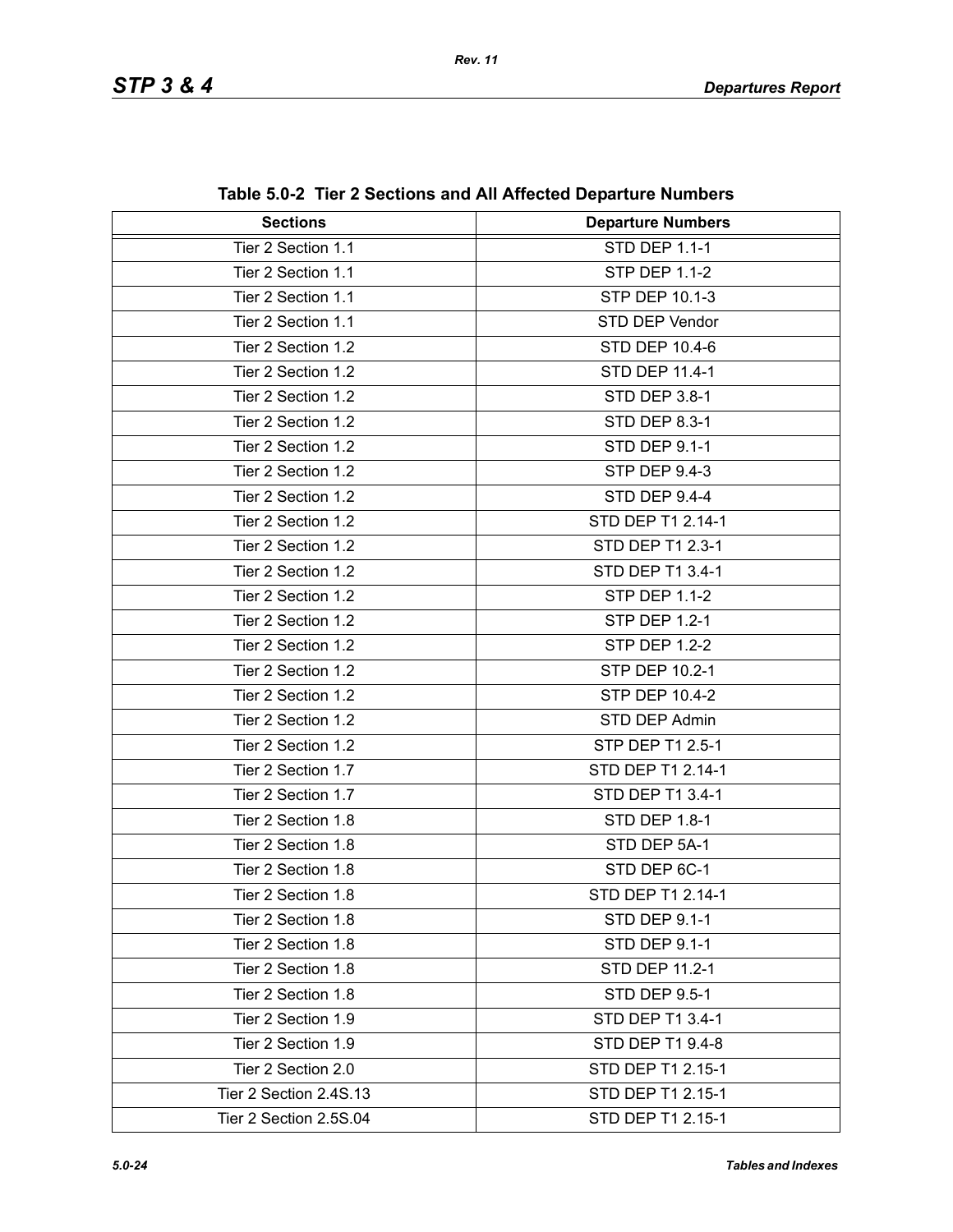| <b>Sections</b>                   | <b>Departure Numbers</b> |
|-----------------------------------|--------------------------|
| Tier 2 Appendix 1A                | STD DEP T1 2.14-1        |
| Tier 2 Appendix 1A                | STD DEP T1 2.3-1         |
| Tier 2 Appendix 1A                | STD DEP T1 2.4-3         |
| Tier 2 Appendix 1AA               | STD DEP 1AA-1            |
| Tier 2 Appendix 1AA               | STD DEP T1 2.14-1        |
| Tier 2 Appendix 1AA               | STD DEP T1 2.4-1         |
| Tier 2 Appendix 1C                | STD DEP 1.8-1            |
| Tier 2 Appendix 1C                | STD DEP 8.3-1            |
| Tier 2 Section 2.0                | STP DEP 9.4-8            |
| Tier 2 Section 2.2                | <b>STD DEP 2.2-5</b>     |
| Tier 2 Section 2.2                | STP DEP T1 5.0-1         |
| Tier 2 Section 3, List of Tables  | STD DEP T1 2.15-1        |
| Tier 2 Section 3, List of Figures | STD DEP T1 2.15-1        |
| Tier 2 Section 3.1                | STD DEP T1 2.15-1        |
| Tier 2 Section 3.1                | STD DEP T1 2.4-1         |
| Tier 2 Section 3.1                | STD DEP T1 3.4-1         |
| Tier 2 Section 3.1                | <b>STP DEP 1.1-2</b>     |
| Tier 2 Section 3.1                | <b>STP DEP 8.2-1</b>     |
| Tier 2 Section 3.1                | STP DEP T1 5.0-1         |
| Tier 2 Section 3.1                | STP DEP T1 2.5-1         |
| Tier 2 Section 3.2                | STD DEP 8.3-1            |
| Tier 2 Section 3.2                | STD DEP 9.1-1            |
| Tier 2 Section 3.2                | <b>STD DEP 9.3-2</b>     |
| Tier 2 Section 3.2                | STD DEP T1 2.14-1        |
| Tier 2 Section 3.2                | STD DEP T1 2.4-3         |
| Tier 2 Section 3.2                | STD DEP T1 3.4-1         |
| Tier 2 Section 3.2                | STD DEP T1 2.15-1        |
| Tier 2 Section 3.3                | STD DEP T1 2.15-1        |
| Tier 2 Section 3.4                | STD DEP T1 2.15-1        |
| Tier 2 Section 3.4                | STD DEP 3.8-1            |
| Tier 2 Section 3.4                | <b>STP DEP 1.2-2</b>     |
| Tier 2 Section 3.4                | STD DEP T1 2.3-1         |
| Tier 2 Section 3.4                | STP DEP T1 5.0-1         |
| Tier 2 Section 3.5                | <b>STP DEP 3.5-1</b>     |
| Tier 2 Section 3.6                | STD DEP 3.6-1            |
| Tier 2 Section 3.7                | <b>STD DEP 1.8-1</b>     |

**Table 5.0-2 Tier 2 Sections and All Affected Departure Numbers**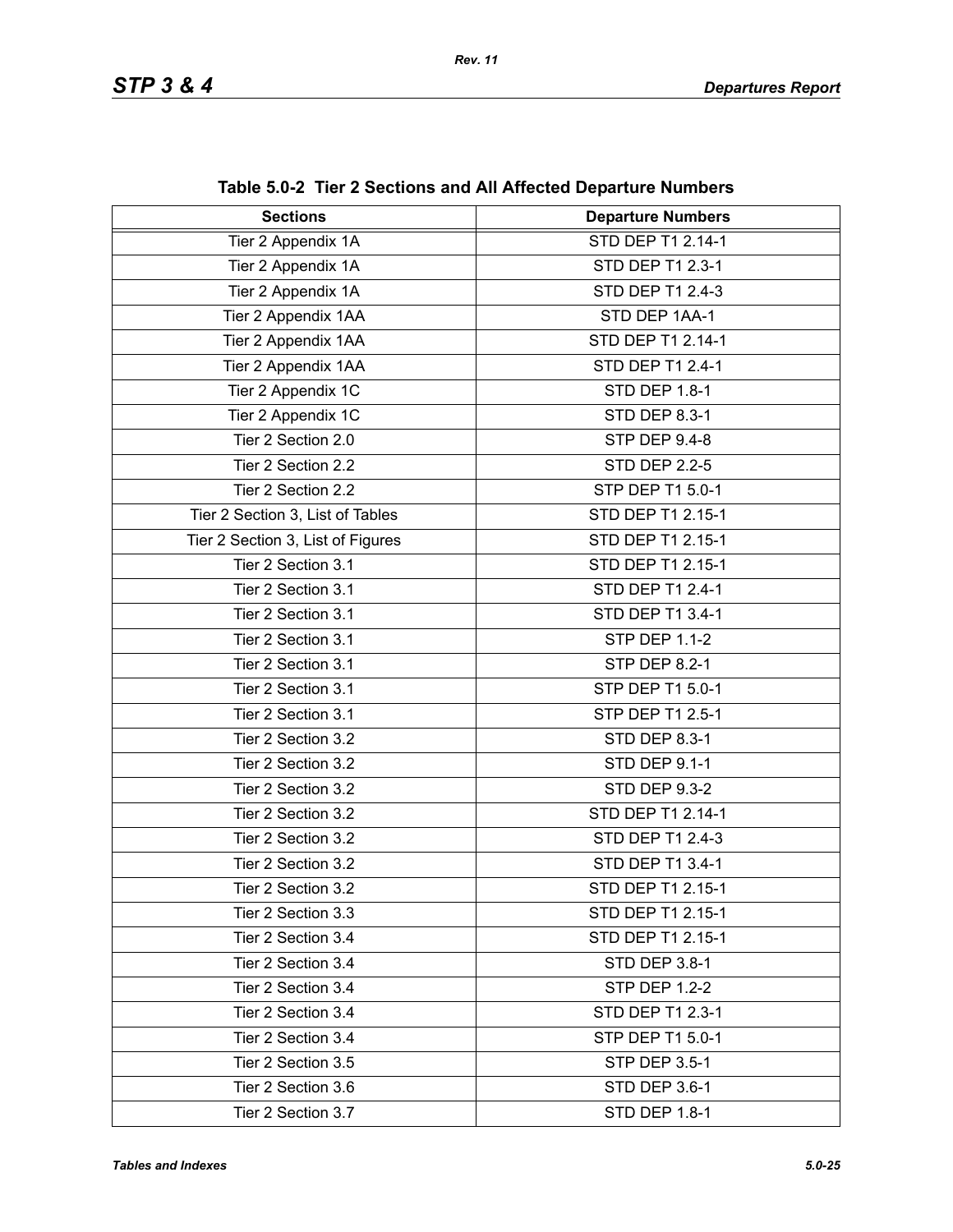| <b>Sections</b>     | <b>Departure Numbers</b> |
|---------------------|--------------------------|
| Tier 2 Section 3.7  | STD DEP T1 2.15-1        |
| Tier 2 Section 3.8  | STD DEP T1 2.15-1        |
| Tier 2 Section 3.8  | STD DEP 1.8-1            |
| Tier 2 Section 3.8  | STD DEP 12.3-3           |
| Tier 2 Section 3.9  | <b>STD DEP 9.3-2</b>     |
| Tier 2 Section 3.9  | STD DEP T1 2.14-1        |
| Tier 2 Section 3.9  | STD DEP T1 2.4-1         |
| Tier 2 Section 3.9  | STD DEP T1 2.4-3         |
| Tier 2 Section 3.9  | <b>STD DEP 1.8-1</b>     |
| Tier 2 Section 3.9  | STD DEP 3.9-1            |
| Tier 2 Section 3.9  | <b>STP DEP 9.2-5</b>     |
| Tier 2 Section 3.13 | STD DEP T1 3.4-1         |
| Tier 2 Appendix 3B  | STD DEP 3B-1             |
| Tier 2 Appendix 3B  | STD DEP 3B-2             |
| Tier 2 Appendix 3B  | STD DEP T1 2.4-3         |
| Tier 2 Appendix 3C  | STD DEP T1 2.15-1        |
| Tier 2 Appendix 3E  | STD DEP 7.3-11           |
| Tier 2 Appendix 3H  | STD DEP T1 2.15-1        |
| Tier 2 Appendix 3H  | STD DEP 1.8-1            |
| Tier 2 Appendix 3H  | STP DEP T1 5.0-1         |
| Tier 2 Appendix 3H  | STD DEP 3H-1             |
| Tier 2 Appendix 3I  | STD DEP 3I-1             |
| Tier 2 Appendix 3I  | STD DEP 3I-2             |
| Tier 2 Appendix 3I  | STD DEP T1 2.14-1        |
| Tier 2 Appendix 3I  | STD DEP T1 2.15-1        |
| Tier 2 Appendix 3M  | STD DEP T1 2.4-3         |
| Tier 2 Appendix 3M  | STD DEP 11.2-1           |
| Tier 2 Appendix 3MA | STD DEP T1 2.14-1        |
| Tier 2 Appendix 3MA | STD DEP T1 2.4-1         |
| Tier 2 Appendix 3MA | STD DEP T1 2.4-3         |
| Tier 2 Appendix 3MA | STD DEP 3MA-1            |
| Tier 2 Section 4.5  | <b>STD DEP 4.5-1</b>     |
| Tier 2 Section 4.5  | STD DEP Vendor           |
| Tier 2 Section 4.6  | <b>STD DEP 7.7-1</b>     |
| Tier 2 Section 4.6  | STD DEP 4.6-1            |
| Tier 2 Section 5.1  | STP DEP 10.1-3           |

**Table 5.0-2 Tier 2 Sections and All Affected Departure Numbers**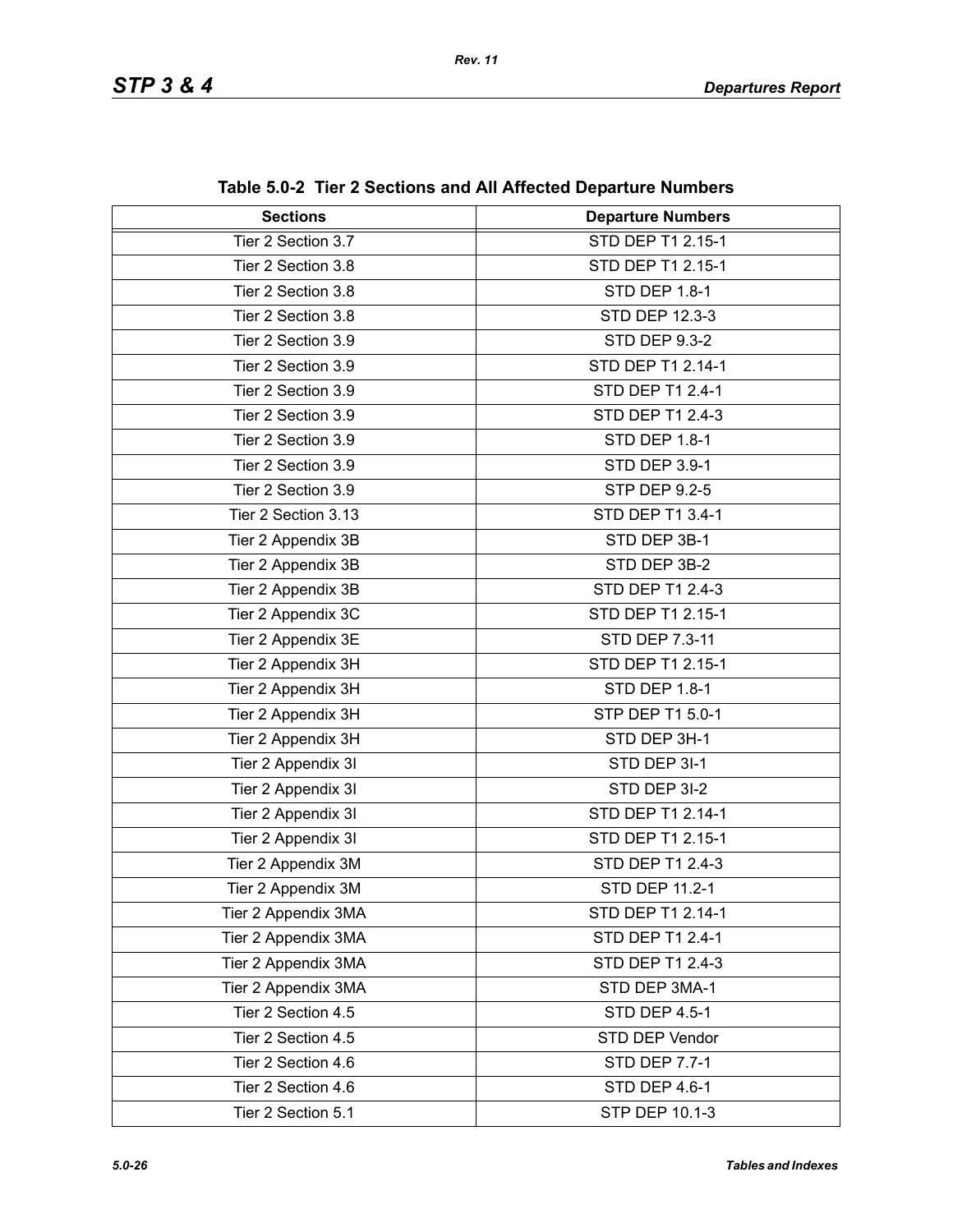| <b>Sections</b>    | <b>Departure Numbers</b> |
|--------------------|--------------------------|
| Tier 2 Section 5.1 | <b>STD DEP 7.3-6</b>     |
| Tier 2 Section 5.1 | STD DEP 7.3-11           |
| Tier 2 Section 5.1 | <b>STD DEP 5.4-1</b>     |
| Tier 2 Section 5.1 | <b>STD DEP 5.4-5</b>     |
| Tier 2 Section 5.2 | STD DEP 4.5-1            |
| Tier 2 Section 5.2 | <b>STD DEP 5.2-2</b>     |
| Tier 2 Section 5.2 | STD DEP 5A-1             |
| Tier 2 Section 5.2 | STD DEP 7.3-11           |
| Tier 2 Section 5.2 | STD DEP 7.3-12           |
| Tier 2 Section 5.2 | STD DEP T1 2.14-1        |
| Tier 2 Section 5.2 | STD DEP T1 2.3-1         |
| Tier 2 Section 5.2 | STD DEP T1 2.4-2         |
| Tier 2 Section 5.2 | <b>STD DEP 1.8-1</b>     |
| Tier 2 Section 5.2 | STD DEP Vendor           |
| Tier 2 Section 5.2 | STD DEP Admin            |
| Tier 2 Section 5.3 | <b>STD DEP 5.3-1</b>     |
| Tier 2 Section 5.3 | STD DEP T1 2.1-2         |
| Tier 2 Section 5.3 | STD DEP Vendor           |
| Tier 2 Section 5.3 | STD DEP Admin            |
| Tier 2 Section 5.4 | STD DEP T1 2.4-1         |
| Tier 2 Section 5.4 | STD DEP T1 2.4-3         |
| Tier 2 Section 5.4 | STD DEP T1 2.4-4         |
| Tier 2 Section 5.4 | STD DEP T1 2.14-1        |
| Tier 2 Section 5.4 | STD DEP 5B-1             |
| Tier 2 Section 5.4 | <b>STD DEP 5.4-2</b>     |
| Tier 2 Section 5.4 | <b>STD DEP 5.4-1</b>     |
| Tier 2 Section 5.4 | <b>STD DEP 5.4-3</b>     |
| Tier 2 Section 5.4 | STD DEP 5.4-4            |
| Tier 2 Section 5.4 | STD DEP Vendor           |
| Tier 2 Section 5.4 | STP DEP 10.1-3           |
| Tier 2 Section 5.4 | STD DEP 6C-1             |
| Tier 2 Section 5.4 | <b>STD DEP 5.4-5</b>     |
| Tier 2 Section 5.4 | STD DEP 7.3-11           |
| Tier 2 Appendix 5A | STD DEP 5A-1             |
| Tier 2 Appendix 5B | STD DEP 5B-1             |
| Tier 2 Section 6.2 | STD DEP 6.2-2            |

**Table 5.0-2 Tier 2 Sections and All Affected Departure Numbers**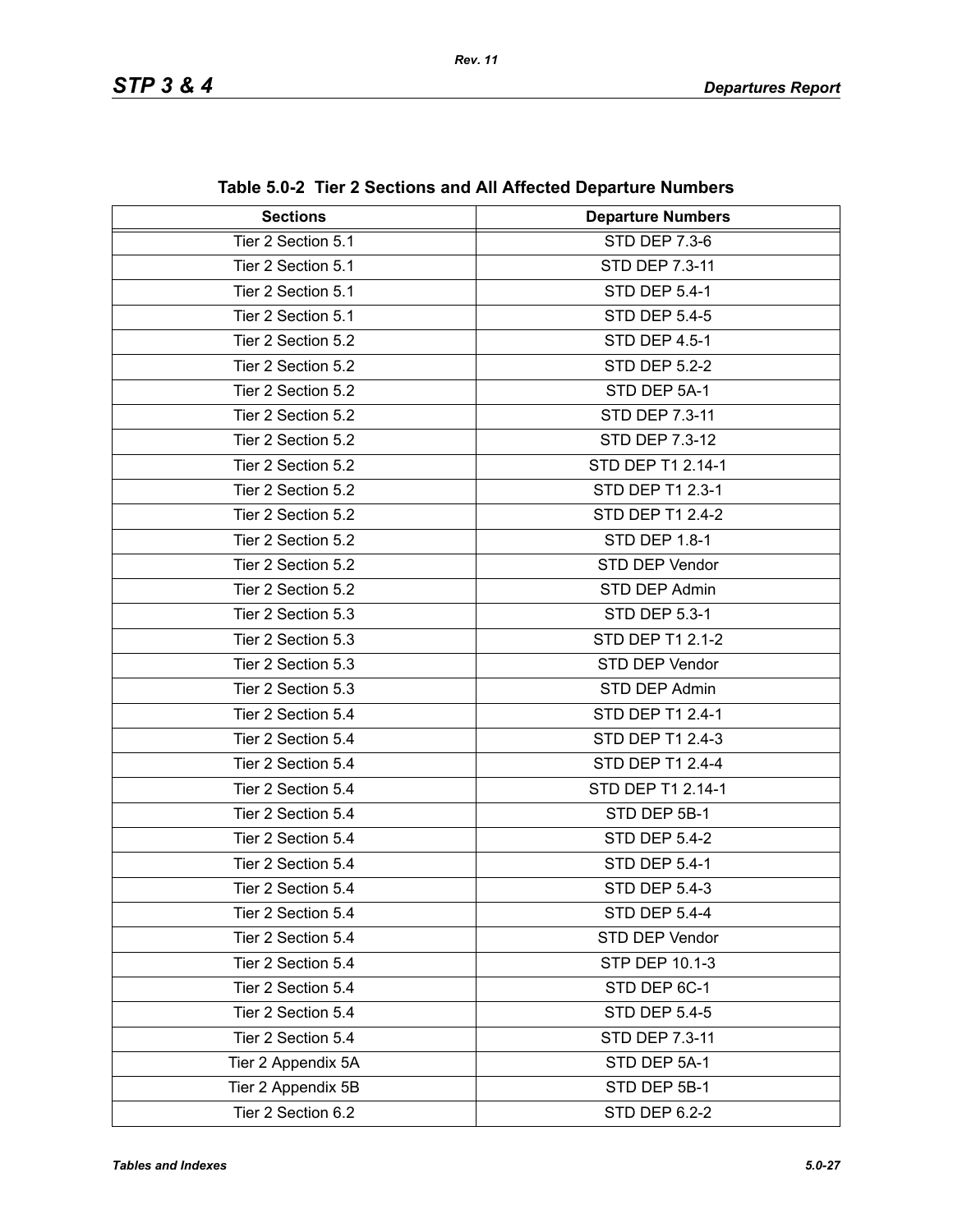| <b>Sections</b>    | <b>Departure Numbers</b> |
|--------------------|--------------------------|
| Tier 2 Section 6.2 | <b>STD DEP 6.2-3</b>     |
| Tier 2 Section 6.2 | <b>STD DEP 9.2-7</b>     |
| Tier 2 Section 6.2 | <b>STD DEP 9.2-9</b>     |
| Tier 2 Section 6.2 | <b>STD DEP 9.3-2</b>     |
| Tier 2 Section 6.2 | STD DEP T1 2.14-1        |
| Tier 2 Section 6.2 | <b>STD DEP T1 2.4-3</b>  |
| Tier 2 Section 6.2 | STD DEP T1 3.4-1         |
| Tier 2 Section 6.2 | STD DEP 6C-1             |
| Tier 2 Section 6.2 | STP DEP T1 2.4-2         |
| Tier 2 Section 6.2 | STD DEP T1 2.3-1         |
| Tier 2 Section 6.2 | <b>STD DEP T1 2.4-4</b>  |
| Tier 2 Section 6.3 | STD DEP T1 2.4-1         |
| Tier 2 Section 6.3 | STD DEP T1 2.4-3         |
| Tier 2 Section 6.3 | STD DEP 6C-1             |
| Tier 2 Section 6.3 | <b>STD DEP T1 2.4-4</b>  |
| Tier 2 Section 6.4 | STD DEP 9.4-2            |
| Tier 2 Section 6.5 | STD DEP T1 2.14-1        |
| Tier 2 Section 6.6 | STD DEP 6.6-1            |
| Tier 2 Section 6.6 | STD DEP T1 2.4-3         |
| Tier 2 Section 6.6 | STD DEP T1 2.14-1        |
| Tier 2 Section 6.6 | STD DEP T1 2.4-1         |
| Tier 2 Section 6.6 | STD DEP 6.6-2            |
| Tier 2 Appendix 6B | <b>STD DEP 7.1-1</b>     |
| Tier 2 Appendix 6C | STD DEP 6C-1             |
| Tier 2 Appendix 6C | STD DEP Vendor           |
| Tier 2 Appendix 6C | <b>STD DEP T1 2.4-4</b>  |
| Tier 2 Section 7.1 | STD DEP 1.8-1            |
| Tier 2 Section 7.1 | <b>STD DEP 7.1-1</b>     |
| Tier 2 Section 7.1 | <b>STD DEP 7.1-2</b>     |
| Tier 2 Section 7.1 | <b>STD DEP 7.4-1</b>     |
| Tier 2 Section 7.1 | STD DEP T1 2.14-1        |
| Tier 2 Section 7.1 | STD DEP T1 2.3-1         |
| Tier 2 Section 7.1 | STD DEP T1 3.4-1         |
| Tier 2 Section 7.1 | STD DEP Admin            |
| Tier 2 Section 7.2 | <b>STD DEP 1.8-1</b>     |
| Tier 2 Section 7.2 | <b>STD DEP 7.1-1</b>     |

**Table 5.0-2 Tier 2 Sections and All Affected Departure Numbers**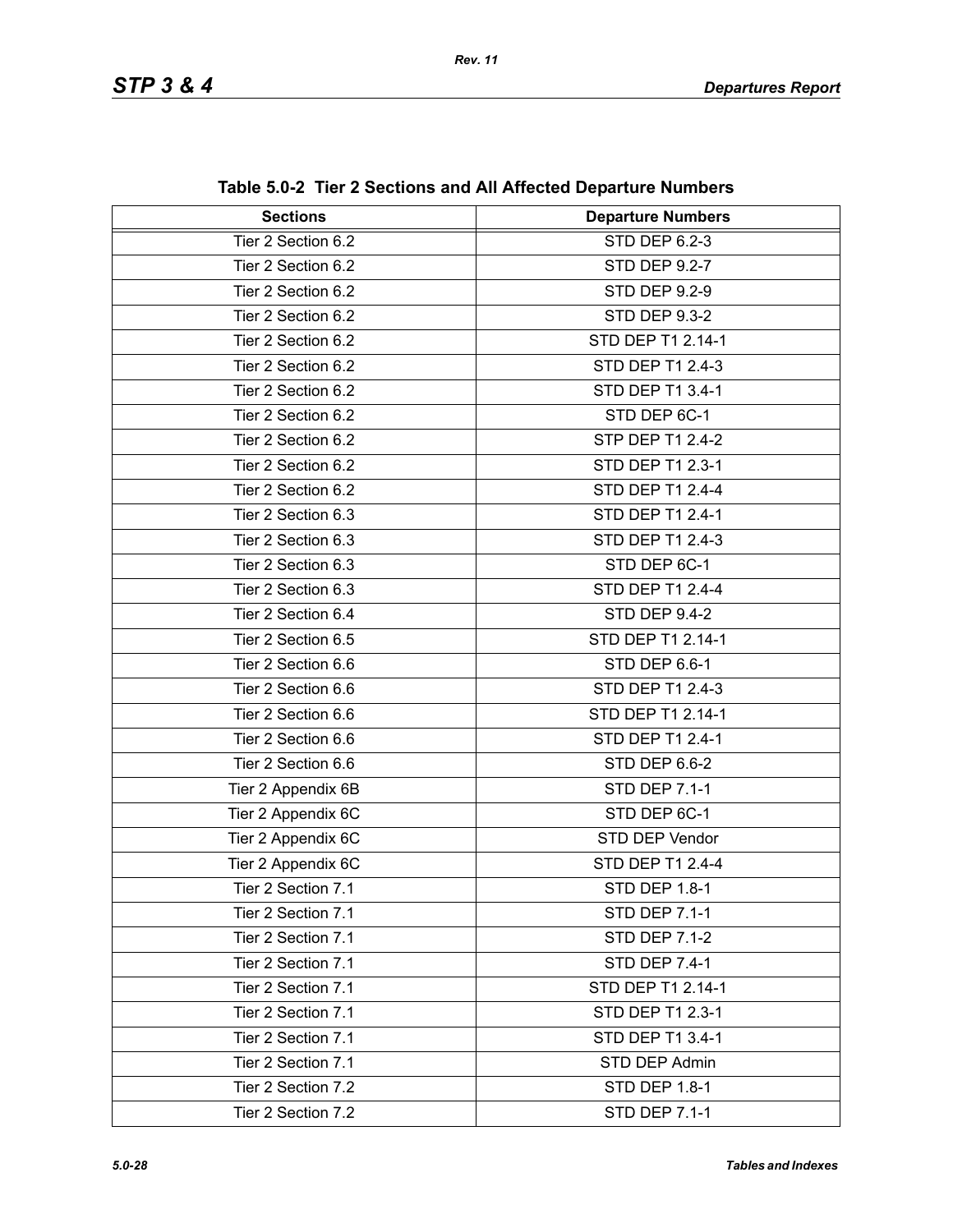| <b>Sections</b>    | <b>Departure Numbers</b> |
|--------------------|--------------------------|
| Tier 2 Section 7.2 | <b>STD DEP 7.2-4</b>     |
| Tier 2 Section 7.2 | <b>STD DEP 7.2-6</b>     |
| Tier 2 Section 7.2 | <b>STD DEP 8.3-1</b>     |
| Tier 2 Section 7.2 | STD DEP T1 2.3-1         |
| Tier 2 Section 7.2 | STD DEP T1 3.4-1         |
| Tier 2 Section 7.2 | STD DEP Admin            |
| Tier 2 Section 7.3 | <b>STD DEP 1.8-1</b>     |
| Tier 2 Section 7.3 | <b>STD DEP 7.1-1</b>     |
| Tier 2 Section 7.3 | <b>STD DEP 7.3-1</b>     |
| Tier 2 Section 7.3 | STD DEP 7.3-10           |
| Tier 2 Section 7.3 | STD DEP 7.3-11           |
| Tier 2 Section 7.3 | STD DEP 7.3-12           |
| Tier 2 Section 7.3 | STD DEP 7.3-13           |
| Tier 2 Section 7.3 | <b>STD DEP 7.3-14</b>    |
| Tier 2 Section 7.3 | <b>STD DEP 7.3-15</b>    |
| Tier 2 Section 7.3 | STD DEP 7.3-16           |
| Tier 2 Section 7.3 | STD DEP 7.3-17           |
| Tier 2 Section 7.3 | <b>STD DEP 7.3-2</b>     |
| Tier 2 Section 7.3 | <b>STD DEP 7.3-4</b>     |
| Tier 2 Section 7.3 | <b>STD DEP 7.3-5</b>     |
| Tier 2 Section 7.3 | <b>STD DEP 7.3-6</b>     |
| Tier 2 Section 7.3 | STD DEP 7.3-7            |
| Tier 2 Section 7.3 | <b>STD DEP 7.3-9</b>     |
| Tier 2 Section 7.3 | <b>STD DEP 7.7-2</b>     |
| Tier 2 Section 7.3 | STD DEP T1 2.14-1        |
| Tier 2 Section 7.3 | STD DEP T1 2.3-1         |
| Tier 2 Section 7.3 | STD DEP T1 2.4-1         |
| Tier 2 Section 7.3 | STD DEP T1 2.4-2         |
| Tier 2 Section 7.3 | STD DEP T1 2.4-3         |
| Tier 2 Section 7.3 | STD DEP T1 3.4-1         |
| Tier 2 Section 7.3 | <b>STP DEP 1.1-2</b>     |
| Tier 2 Section 7.3 | STD DEP Admin            |
| Tier 2 Section 7.4 | STD DEP 1.8-1            |
| Tier 2 Section 7.4 | <b>STD DEP 7.4-1</b>     |
| Tier 2 Section 7.4 | <b>STD DEP 7.4-2</b>     |
| Tier 2 Section 7.4 | <b>STD DEP 8.3-1</b>     |

**Table 5.0-2 Tier 2 Sections and All Affected Departure Numbers**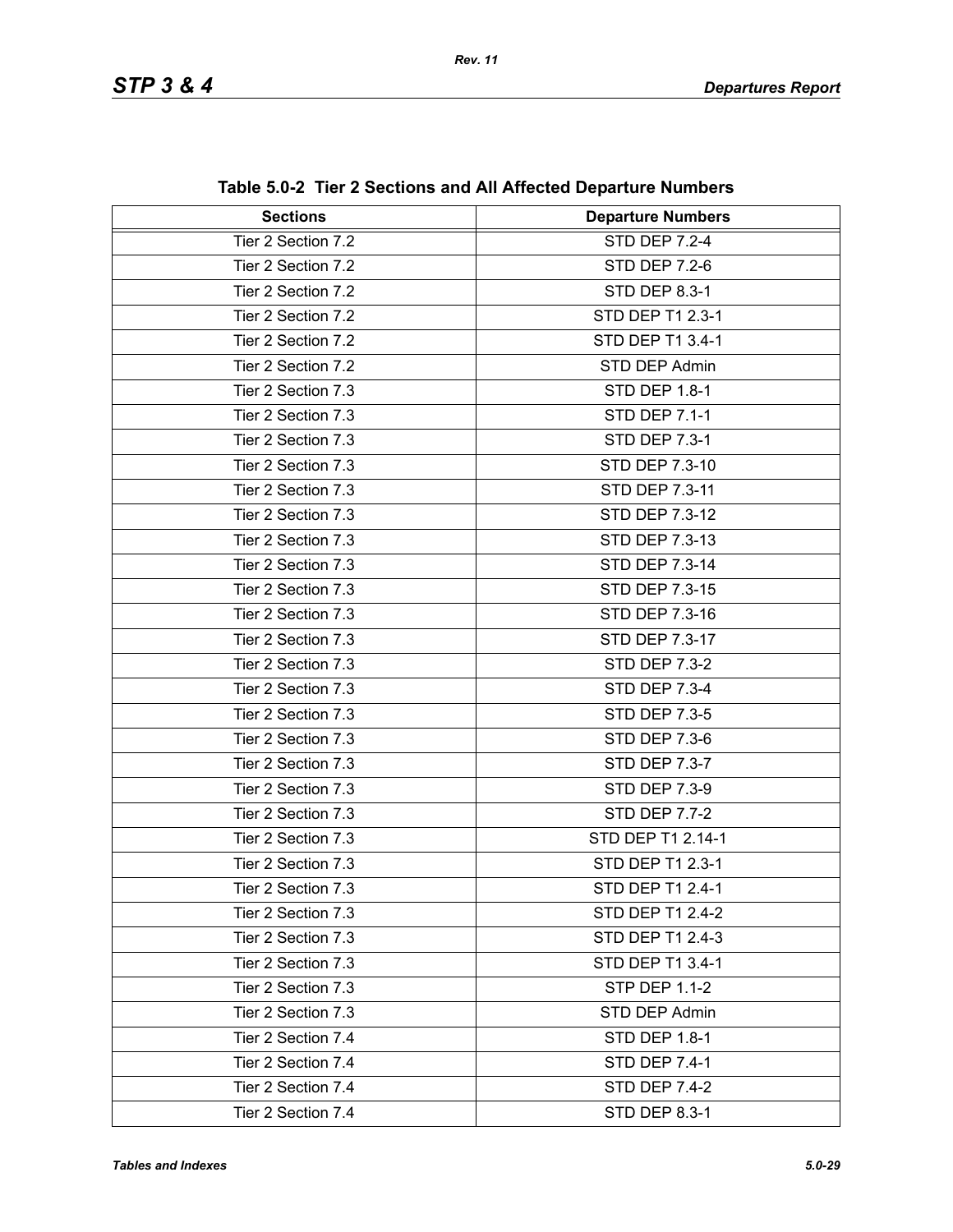| <b>Sections</b>    | <b>Departure Numbers</b> |
|--------------------|--------------------------|
| Tier 2 Section 7.4 | STD DEP T1 2.14-1        |
| Tier 2 Section 7.4 | STD DEP T1 2.4-1         |
| Tier 2 Section 7.4 | STD DEP T1 3.4-1         |
| Tier 2 Section 7.4 | <b>STP DEP 1.1-2</b>     |
| Tier 2 Section 7.4 | STD DEP Admin            |
| Tier 2 Section 7.5 | <b>STD DEP 1.8-1</b>     |
| Tier 2 Section 7.5 | STD DEP 11.5-1           |
| Tier 2 Section 7.5 | <b>STD DEP 7.5-1</b>     |
| Tier 2 Section 7.5 | STD DEP T1 2.14-1        |
| Tier 2 Section 7.5 | STD DEP T1 2.3-1         |
| Tier 2 Section 7.5 | STD DEP Admin            |
| Tier 2 Section 7.6 | <b>STD DEP 1.8-1</b>     |
| Tier 2 Section 7.6 | STD DEP 11.5-1           |
| Tier 2 Section 7.6 | <b>STD DEP 7.1-1</b>     |
| Tier 2 Section 7.6 | <b>STD DEP 7.1-2</b>     |
| Tier 2 Section 7.6 | <b>STD DEP 7.6-1</b>     |
| Tier 2 Section 7.6 | STD DEP 7.6-2            |
| Tier 2 Section 7.6 | STD DEP 7.6-3            |
| Tier 2 Section 7.6 | <b>STD DEP 7.6-4</b>     |
| Tier 2 Section 7.6 | STD DEP T1 2.14-1        |
| Tier 2 Section 7.6 | STD DEP T1 3.4-1         |
| Tier 2 Section 7.6 | <b>STP DEP 1.1-2</b>     |
| Tier 2 Section 7.6 | STD DEP T1 2.2-1         |
| Tier 2 Section 7.6 | STD DEP T1 2.3-1         |
| Tier 2 Section 7.6 | STD DEP Admin            |
| Tier 2 Section 7.7 | <b>STD DEP 1.8-1</b>     |
| Tier 2 Section 7.7 | STD DEP 5.4-1            |
| Tier 2 Section 7.7 | <b>STD DEP 7.7-1</b>     |
| Tier 2 Section 7.7 | STD DEP 7.7-10           |
| Tier 2 Section 7.7 | STD DEP 7.7-11           |
| Tier 2 Section 7.7 | STD DEP 7.7-12           |
| Tier 2 Section 7.7 | STD DEP 7.7-13           |
| Tier 2 Section 7.7 | STD DEP 7.7-18           |
| Tier 2 Section 7.7 | <b>STD DEP 7.7-2</b>     |
| Tier 2 Section 7.7 | STD DEP 7.7-20           |
| Tier 2 Section 7.7 | STD DEP 7.7-22           |

**Table 5.0-2 Tier 2 Sections and All Affected Departure Numbers**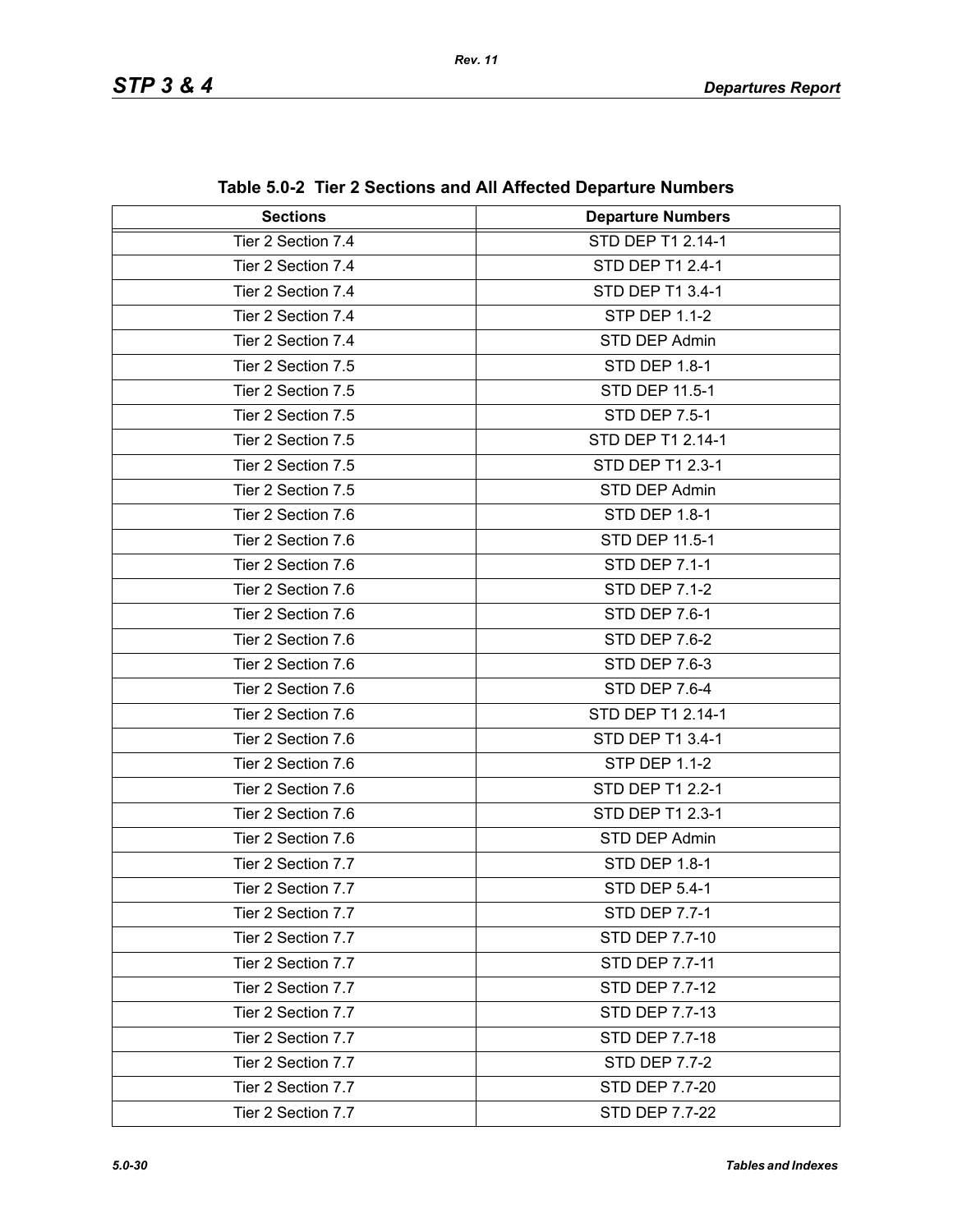| <b>Sections</b>    | <b>Departure Numbers</b> |
|--------------------|--------------------------|
| Tier 2 Section 7.7 | STD DEP 7.7-23           |
| Tier 2 Section 7.7 | <b>STD DEP 7.7-24</b>    |
| Tier 2 Section 7.7 | <b>STD DEP 7.7-27</b>    |
| Tier 2 Section 7.7 | <b>STD DEP 7.7-3</b>     |
| Tier 2 Section 7.7 | <b>STD DEP 7.7-4</b>     |
| Tier 2 Section 7.7 | <b>STD DEP 7.7-5</b>     |
| Tier 2 Section 7.7 | <b>STD DEP 7.7-6</b>     |
| Tier 2 Section 7.7 | <b>STD DEP 7.7-7</b>     |
| Tier 2 Section 7.7 | <b>STD DEP 7.7-9</b>     |
| Tier 2 Section 7.7 | STD DEP 8.3-1            |
| Tier 2 Section 7.7 | <b>STD DEP 9.5-3</b>     |
| Tier 2 Section 7.7 | STD DEP T1 3.4-1         |
| Tier 2 Section 7.7 | <b>STD DEP 10.4-5</b>    |
| Tier 2 Section 7.7 | STD DEP Admin            |
| Tier 2 Section 7.8 | STD DEP T1 3.4-1         |
| Tier 2 Appendix 7A | STD DEP 1.8-1            |
| Tier 2 Appendix 7A | <b>STD DEP 7.7-1</b>     |
| Tier 2 Appendix 7A | STD DEP T1 3.4-1         |
| Tier 2 Appendix 7A | STD DEP T1 2.14-1        |
| Tier 2 Appendix 7A | STD DEP Admin            |
| Tier 2 Appendix 7C | STD DEP T1 3.4-1         |
| Tier 2 Appendix 7C | STD DEP Admin            |
| Tier 2 Section 8.1 | STD DEP 8.3-1            |
| Tier 2 Section 8.1 | STD DEP T1 2.12-2        |
| Tier 2 Section 8.1 | STD DEP T1 2.4-2         |
| Tier 2 Section 8.1 | <b>STP DEP 1.1-2</b>     |
| Tier 2 Section 8.1 | STD DEP 9.5-1            |
| Tier 2 Section 8.2 | <b>STD DEP 8.3-1</b>     |
| Tier 2 Section 8.2 | <b>STP DEP 1.1-2</b>     |
| Tier 2 Section 8.2 | <b>STP DEP 8.2-1</b>     |
| Tier 2 Section 8.3 | STD DEP 8.3-1            |
| Tier 2 Section 8.3 | STP DEP 10.2-1           |
| Tier 2 Section 8.3 | STD DEP T1 2.12-2        |
| Tier 2 Section 8.3 | STD DEP T1 2.4-2         |
| Tier 2 Section 8.3 | STD DEP T1 2.14-1        |
| Tier 2 Section 8.3 | <b>STP DEP 1.1-2</b>     |

**Table 5.0-2 Tier 2 Sections and All Affected Departure Numbers**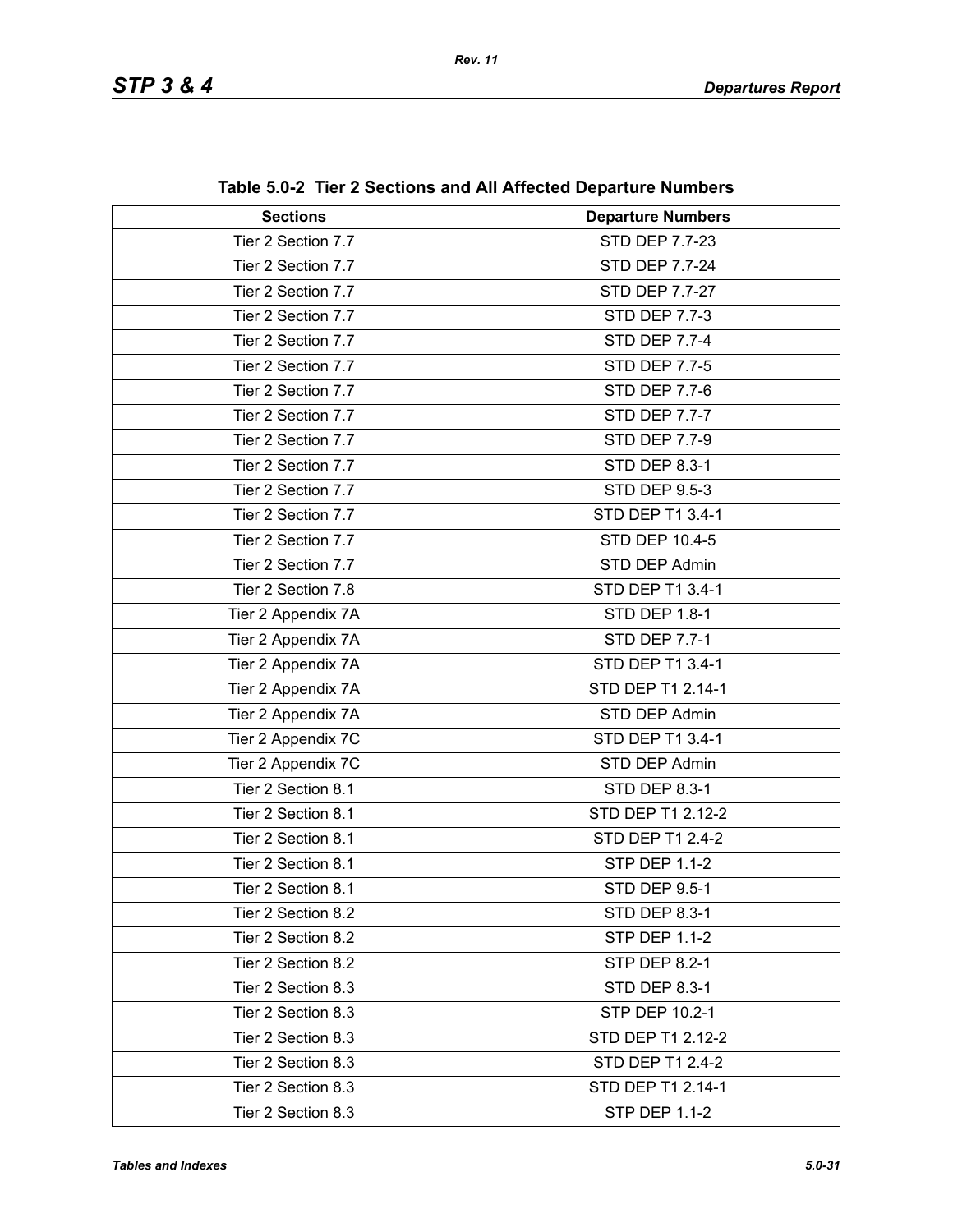| <b>Sections</b>    | <b>Departure Numbers</b> |
|--------------------|--------------------------|
| Tier 2 Section 8.3 | STP DEP 8.3-3            |
| Tier 2 Section 8.3 | <b>STD DEP 9.5-1</b>     |
| Tier 2 Appendix 8A | STD DEP 8A.1-1           |
| Tier 2 Appendix 8A | <b>STP DEP 1.1-2</b>     |
| Tier 2 Section 9.1 | <b>STD DEP 9.1-1</b>     |
| Tier 2 Section 9.1 | STD DEP T1 2.4-1         |
| Tier 2 Section 9.1 | STP DEP T1 2.5-1         |
| Tier 2 Section 9.2 | <b>STD DEP 9.2-1</b>     |
| Tier 2 Section 9.2 | <b>STD DEP 9.2-7</b>     |
| Tier 2 Section 9.2 | STD DEP 9.4-7            |
| Tier 2 Section 9.2 | STD DEP T1 2.14-1        |
| Tier 2 Section 9.2 | <b>STP DEP 1.1-2</b>     |
| Tier 2 Section 9.2 | STD DEP 1.8-1            |
| Tier 2 Section 9.2 | <b>STP DEP 9.2-2</b>     |
| Tier 2 Section 9.2 | <b>STP DEP 9.2-3</b>     |
| Tier 2 Section 9.2 | <b>STP DEP 9.2-5</b>     |
| Tier 2 Section 9.2 | <b>STP DEP 9.2-8</b>     |
| Tier 2 Section 9.2 | <b>STD DEP 9.2-9</b>     |
| Tier 2 Section 9.2 | STP DEP 9.2-10           |
| Tier 2 Section 9.2 | STD DEP 9.4-4            |
| Tier 2 Section 9.2 | <b>STP DEP 9.4-8</b>     |
| Tier 2 Section 9.3 | <b>STP DEP 1.1-2</b>     |
| Tier 2 Section 9.3 | STD DEP 9.3-1            |
| Tier 2 Section 9.3 | <b>STD DEP 9.3-2</b>     |
| Tier 2 Section 9.3 | STP DEP 9.3-3            |
| Tier 2 Section 9.4 | STP DEP 9.4-1            |
| Tier 2 Section 9.4 | <b>STD DEP 9.4-2</b>     |
| Tier 2 Section 9.4 | STP DEP 9.4-3            |
| Tier 2 Section 9.4 | <b>STD DEP 9.2-7</b>     |
| Tier 2 Section 9.4 | <b>STD DEP 9.2-9</b>     |
| Tier 2 Section 9.4 | STD DEP 9.4-4            |
| Tier 2 Section 9.4 | <b>STD DEP 9.4-5</b>     |
| Tier 2 Section 9.4 | STD DEP 9.4-7            |
| Tier 2 Section 9.4 | STD DEP 9.4-6            |
| Tier 2 Section 9.4 | STD DEP 9.4-9            |
| Tier 2 Section 9.4 | STD DEP T1 2.14-1        |

**Table 5.0-2 Tier 2 Sections and All Affected Departure Numbers**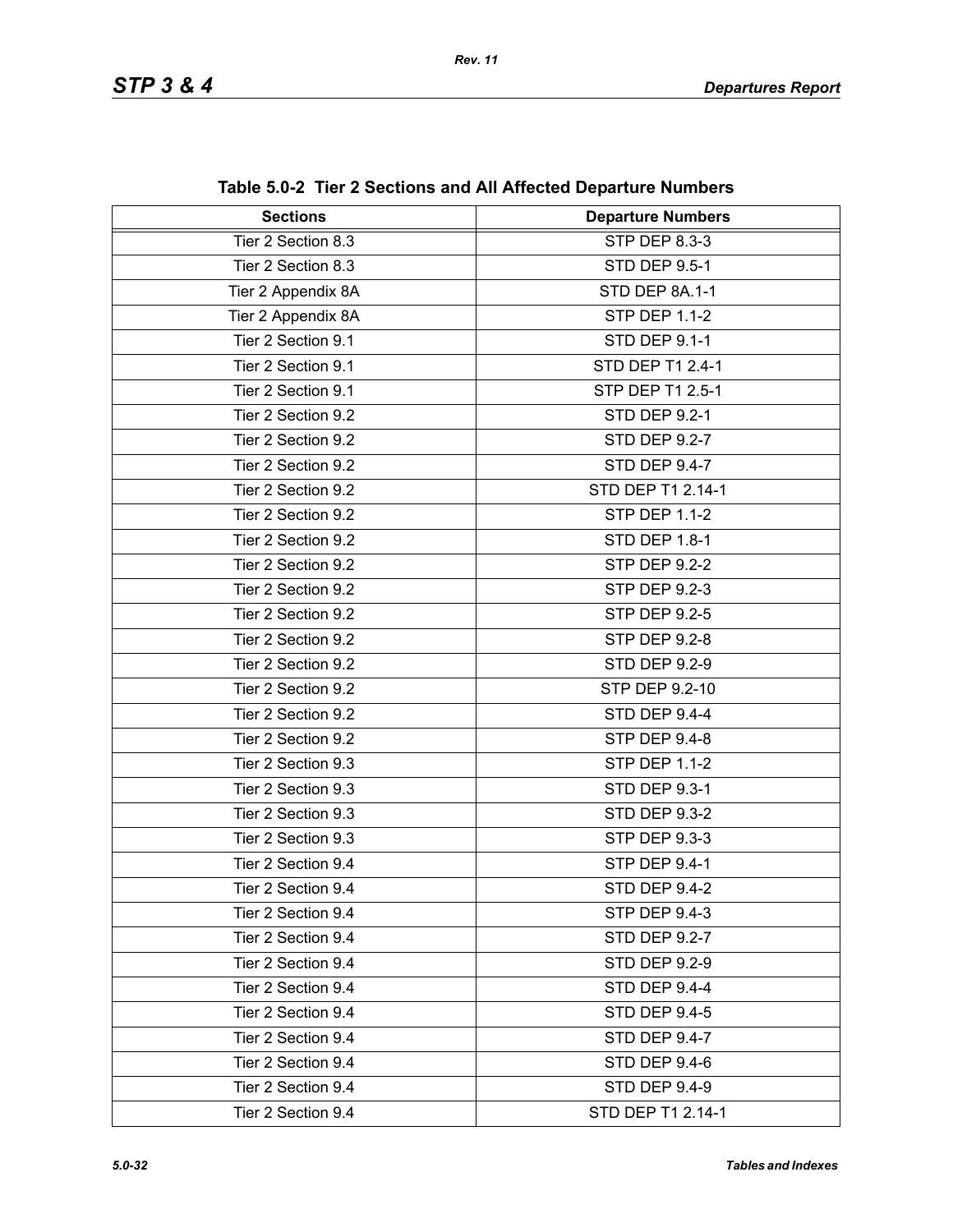| <b>Sections</b>     | <b>Departure Numbers</b> |
|---------------------|--------------------------|
| Tier 2 Section 9.4  | STD DEP T1 2.15-2        |
| Tier 2 Section 9.4  | STP DEP T1 5.0-1         |
| Tier 2 Section 9.4  | <b>STP DEP 9.4-8</b>     |
| Tier 2 Section 9.5  | STD DEP T1 3.4-1         |
| Tier 2 Section 9.5  | STD DEP 8.3-1            |
| Tier 2 Section 9.5  | STD DEP 9.4-2            |
| Tier 2 Section 9.5  | <b>STD DEP 9.5-1</b>     |
| Tier 2 Section 9.5  | <b>STD DEP 9.5-2</b>     |
| Tier 2 Section 9.5  | <b>STD DEP 9.5-3</b>     |
| Tier 2 Section 9.5  | <b>STD DEP 9.5-4</b>     |
| Tier 2 Section 9.5  | <b>STP DEP 1.1-2</b>     |
| Tier 2 Section 9.5  | <b>STP DEP 9.5-6</b>     |
| Tier 2 Section 9.5  | <b>STP DEP 9.5-7</b>     |
| Tier 2 Appendix 9A  | <b>STP DEP 1.2-1</b>     |
| Tier 2 Appendix 9A  | STD DEP 3.8-1            |
| Tier 2 Appendix 9A  | STD DEP T1 2.4-1         |
| Tier 2 Appendix 9A  | STD DEP T1 2.14-1        |
| Tier 2 Appendix 9A  | STP DEP 11.5-1           |
| Tier 2 Appendix 9A  | <b>STP DEP 1.2-2</b>     |
| Tier 2 Appendix 9A  | STD DEP T1 2.4-3         |
| Tier 2 Appendix 9A  | STD DEP T1 3.4-1         |
| Tier 2 Appendix 9B  | STD DEP T1 3.4-1         |
| Tier 2 Appendix 9C  | <b>STD DEP 1.8.1</b>     |
| Tier 2 Section 10.1 | STD DEP T1 3.4-1         |
| Tier 2 Section 10.1 | <b>STD DEP 9.2-3</b>     |
| Tier 2 Section 10.1 | STP DEP 10.1-1           |
| Tier 2 Section 10.1 | STP DEP 10.1-2           |
| Tier 2 Section 10.1 | <b>STP DEP 10.1-3</b>    |
| Tier 2 Section 10.1 | <b>STP DEP 10.1-4</b>    |
| Tier 2 Section 10.1 | STP DEP 10.2-1           |
| Tier 2 Section 10.1 | <b>STP DEP 10.4-2</b>    |
| Tier 2 Section 10.1 | STP DEP 10.4-5           |
| Tier 2 Section 10.2 | <b>STD DEP T1 2.4-2</b>  |
| Tier 2 Section 10.2 | <b>STP DEP 1.1-2</b>     |
| Tier 2 Section 10.2 | STP DEP 10.2-1           |
| Tier 2 Section 10.2 | STP DEP 10.2-2           |

**Table 5.0-2 Tier 2 Sections and All Affected Departure Numbers**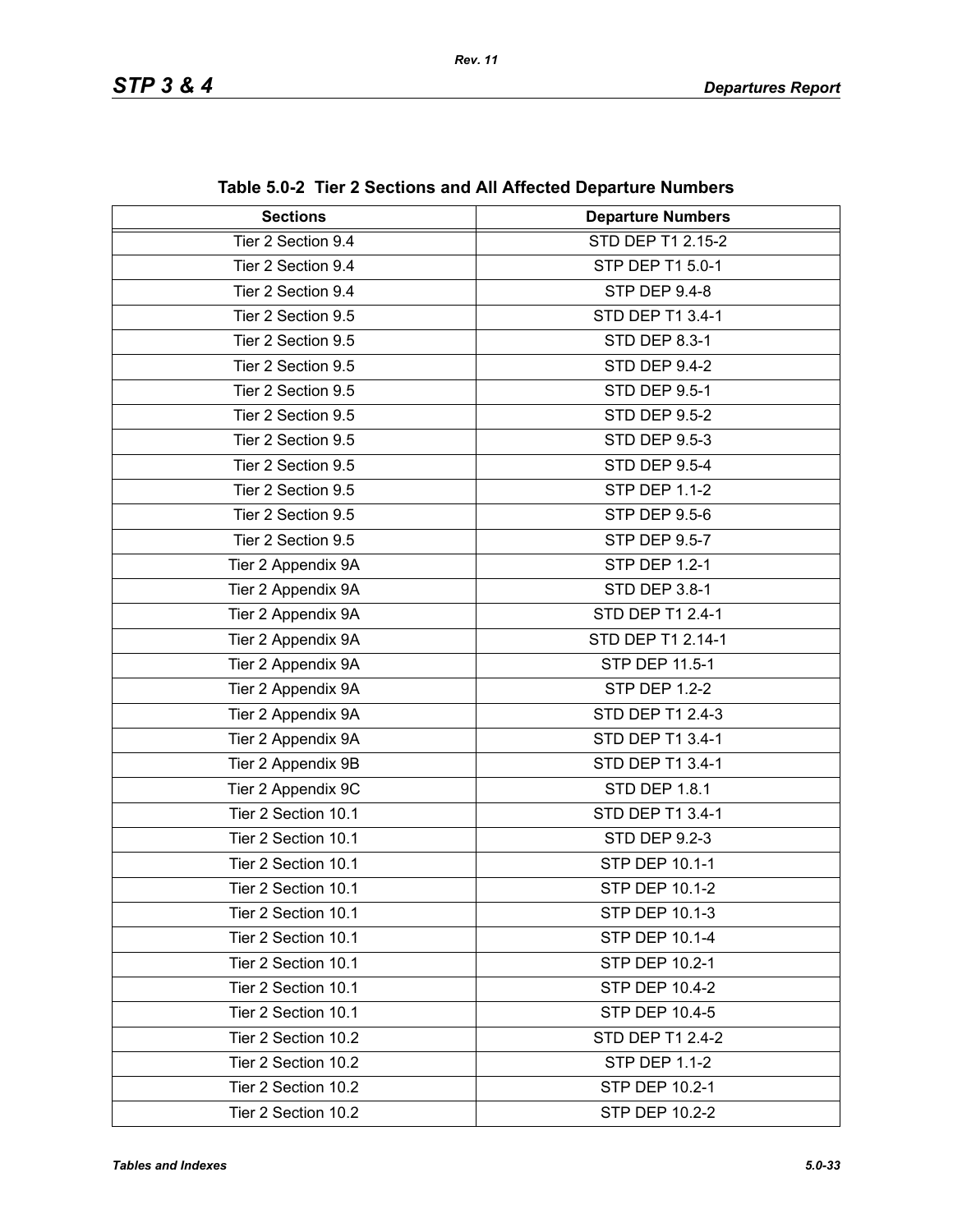| <b>Sections</b>     | <b>Departure Numbers</b> |  |
|---------------------|--------------------------|--|
| Tier 2 Section 10.2 | STP DEP 10.2-3           |  |
| Tier 2 Section 10.2 | STP DEP 10.2-4           |  |
| Tier 2 Section 10.3 | STP DEP 10.2-1           |  |
| Tier 2 Section 10.3 | STD DEP 10.3-1           |  |
| Tier 2 Section 10.3 | STP DEP 10.4-1           |  |
| Tier 2 Section 10.3 | STP DEP 10.4-3           |  |
| Tier 2 Section 10.4 | <b>STP DEP 1.2-2</b>     |  |
| Tier 2 Section 10.4 | <b>STD DEP 7.7-3</b>     |  |
| Tier 2 Section 10.4 | STD DEP 10.4-6           |  |
| Tier 2 Section 10.4 | STD DEP 10.4-7           |  |
| Tier 2 Section 10.4 | STD DEP T1 3.4-1         |  |
| Tier 2 Section 10.4 | <b>STD DEP 9.2-3</b>     |  |
| Tier 2 Section 10.4 | STP DEP 10.4-1           |  |
| Tier 2 Section 10.4 | STP DEP 10.4-2           |  |
| Tier 2 Section 10.4 | STP DEP 10.4-3           |  |
| Tier 2 Section 10.4 | STP DEP 10.4-5           |  |
| Tier 2 Section 11.1 | <b>STP DEP 10.1-3</b>    |  |
| Tier 2 Section 11.2 | STD DEP 11.2-1           |  |
| Tier 2 Section 11.3 | STD DEP 10.4-5           |  |
| Tier 2 Section 11.3 | <b>STD DEP 11.3-1</b>    |  |
| Tier 2 Section 11.3 | <b>STP DEP 10.4-3</b>    |  |
| Tier 2 Section 11.4 | STD DEP 11.4-1           |  |
| Tier 2 Section 11.5 | STD DEP 11.5-1           |  |
| Tier 2 Section 11.5 | <b>STD DEP 7.1-1</b>     |  |
| Tier 2 Section 11.5 | STD DEP T1 3.4-1         |  |
| Tier 2 Section 11.5 | STD DEP T1 2.3-1         |  |
| Tier 2 Section 12.2 | STD DEP 11.2-1           |  |
| Tier 2 Section 12.2 | STD DEP 11.4-1           |  |
| Tier 2 Section 12.2 | STD DEP 5.4-1            |  |
| Tier 2 Section 12.2 | STD DEP T1 2.15-1        |  |
| Tier 2 Section 12.2 | STD DEP 12.2-1           |  |
| Tier 2 Section 12.3 | <b>STD DEP 1.8-1</b>     |  |
| Tier 2 Section 12.3 | STP DEP 11.5-1           |  |
| Tier 2 Section 12.3 | STD DEP T1 2.14-1        |  |
| Tier 2 Section 12.3 | STD DEP 12.3-1           |  |
| Tier 2 Section 12.3 | STD DEP 12.3-3           |  |

**Table 5.0-2 Tier 2 Sections and All Affected Departure Numbers**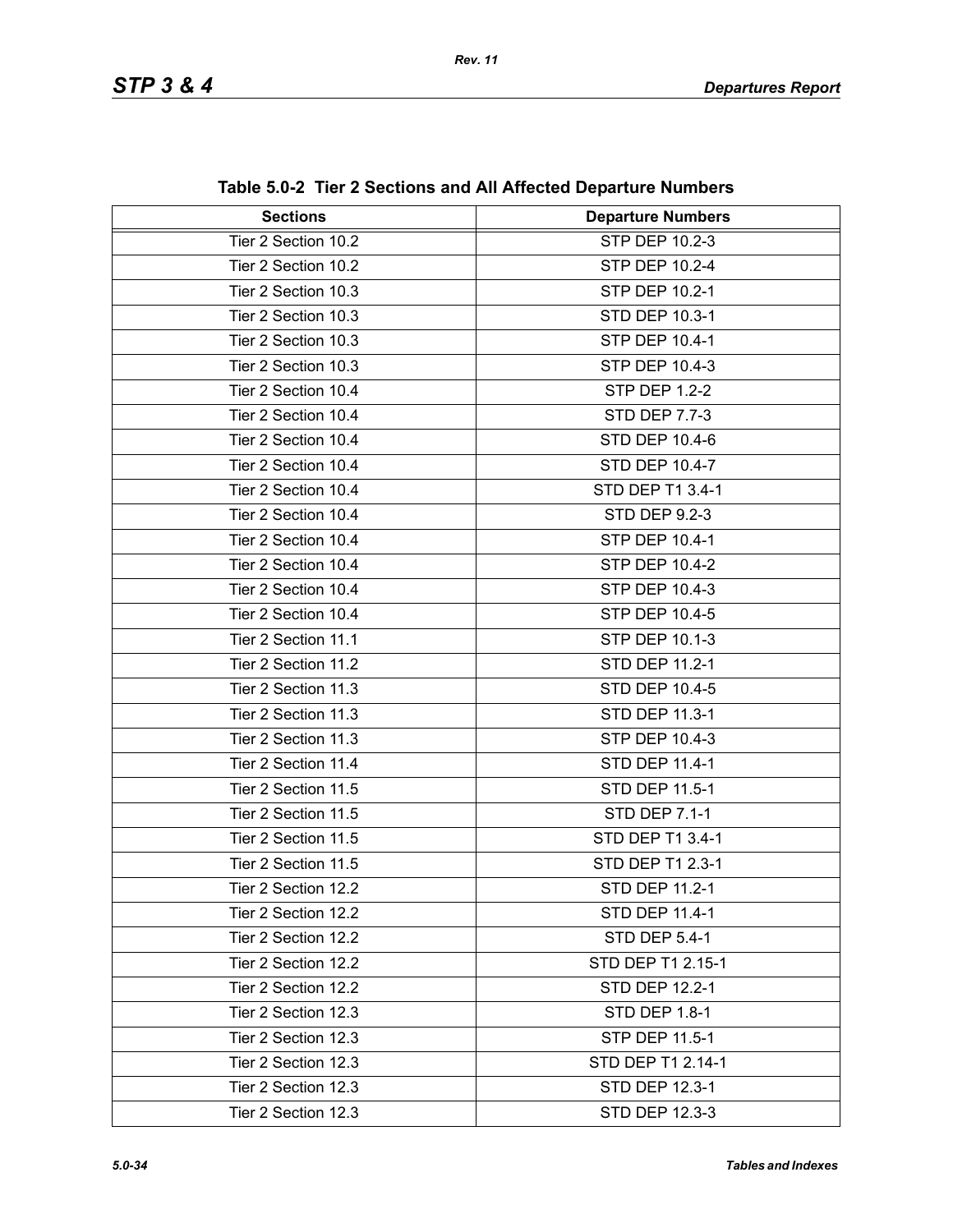| <b>Sections</b>           | <b>Departure Numbers</b> |  |
|---------------------------|--------------------------|--|
| Tier 2 Section 12.3       | STD DEP 12.3-4           |  |
| Tier 2 Section 12.3       | STD DEP 3.8-1            |  |
| Tier 2 Section 12.3       | STD DEP T1 3.4-1         |  |
| Tier 2 Section 12.3       | <b>STP DEP 1.2-2</b>     |  |
| Tier 2 Section 12.3       | STP DEP 9.4-1            |  |
| Tier 2 Section 12.3       | STP DEP T1 2.5-1         |  |
| Tier 2 Section 12.4       | STD DEP 11.2-1           |  |
| Tier 2 Section 12.4       | <b>STD DEP 9.1-1</b>     |  |
| Tier 2 Section 13.5       | STD DEP T1 2.14-1        |  |
| Tier 2 Section 14.2       | STP DEP 10.2-1           |  |
| Tier 2 Section 14.2       | STD DEP 11.2-1           |  |
| Tier 2 Section 14.2       | STD DEP 11.4-1           |  |
| Tier 2 Section 14.2       | STD DEP 14.2-1           |  |
| Tier 2 Section 14.2       | STD DEP 8.3-1            |  |
| Tier 2 Section 14.2       | <b>STD DEP 9.1-1</b>     |  |
| Tier 2 Section 14.2       | STD DEP T1 2.14-1        |  |
| Tier 2 Section 14.2       | STD DEP T1 2.4-3         |  |
| Tier 2 Section 14.2       | STD DEP T1 2.4-4         |  |
| Tier 2 Section 14.2       | STD DEP T1 3.4-1         |  |
| Tier 2 Section 14.2       | <b>STD DEP 9.5-1</b>     |  |
| Tier 2 Section 14.2       | STD DEP 4.6-1            |  |
| Tier 2 Section 14.3       | STD DEP T1 2.15-1        |  |
| Tier 2 Section 15.2       | <b>STD DEP 8.3-1</b>     |  |
| Tier 2 Section 15.2       | STD DEP T1 2.3-1         |  |
| Tier 2 Section 15.6       | STD DEP 15.6-1           |  |
| Tier 2 Section 15.7       | STD DEP 11.3-1           |  |
| Tier 2 Section 15.7       | STD DEP T1 2.15-1        |  |
| Tier 2 Appendix 15A       | STD DEP T1 2.14-1        |  |
| Tier 2 Appendix 15B       | <b>STD DEP 7.7-1</b>     |  |
| Tier 2 Appendix 15B       | STD DEP T1 3.4-1         |  |
| Tier 2 Appendix 15E       | STD DEP T1 3.4-1         |  |
| Tier 2 Section 16.1.0     | STD DEP T1 3.4-1         |  |
| Tier 2 Section 16.2.0     | <b>STD DEP 16.2-1</b>    |  |
| Tier 2 Section 16.3.0     | STD DEP 16.3-1           |  |
| Tier 2 Section 16.3.2.3   | STD DEP 16.3-95          |  |
| Tier 2 Section 16.3.3.1.1 | STD DEP 16.3-84          |  |

**Table 5.0-2 Tier 2 Sections and All Affected Departure Numbers**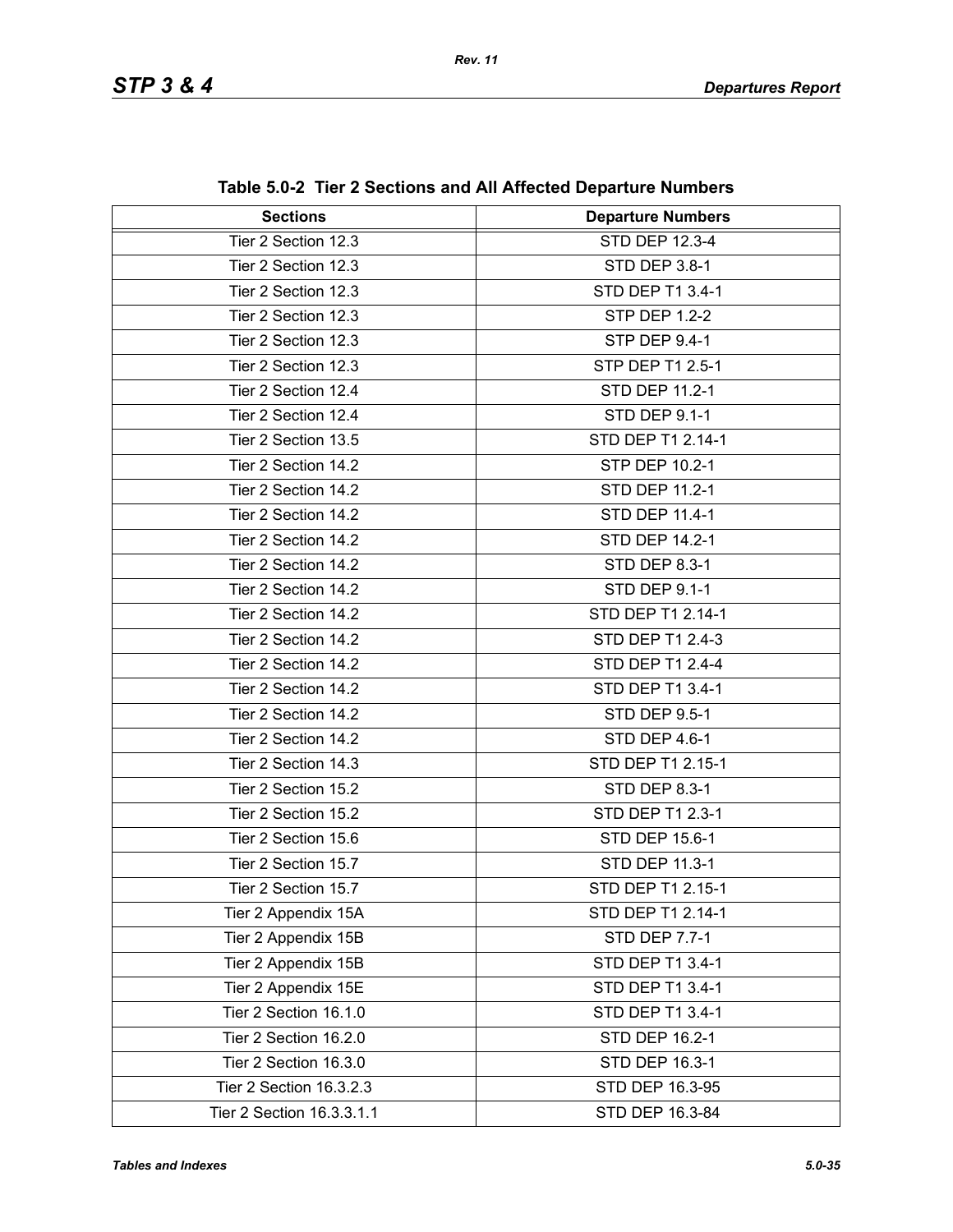| <b>Sections</b>           | <b>Departure Numbers</b> |  |
|---------------------------|--------------------------|--|
| Tier 2 Section 16.3.3.1.1 | STD DEP T1 2.3-1         |  |
| Tier 2 Section 16.3.3.1.1 | STD DEP T1 2.4-2         |  |
| Tier 2 Section 16.3.3.1.1 | STD DEP T1 2.4-3         |  |
| Tier 2 Section 16.3.3.1.2 | STD DEP 16.3-81          |  |
| Tier 2 Section 16.3.3.1.4 | STD DEP 16.3-50          |  |
| Tier 2 Section 16.3.3.1.4 | STD DEP 16.3-86          |  |
| Tier 2 Section 16.3.3.1.4 | STD DEP 16.3-94          |  |
| Tier 2 Section 16.3.3.1.4 | STD DEP 16.3-98          |  |
| Tier 2 Section 16.3.3.1.4 | STD DEP 8.3-1            |  |
| Tier 2 Section 16.3.3.1.4 | STD DEP T1 2.4-2         |  |
| Tier 2 Section 16.3.3.1.4 | STD DEP T1 2.4-3         |  |
| Tier 2 Section 16.3.3.1.4 | STD DEP T1 3.4-1         |  |
| Tier 2 Section 16.3.3.3.1 | STD DEP T1 3.4-1         |  |
| Tier 2 Section 16.3.3.5.1 | STD DEP 16.3-64          |  |
| Tier 2 Section 16.3.3.5.1 | STD DEP 16.3-65          |  |
| Tier 2 Section 16.3.3.6.1 | STD DEP 16.3-78          |  |
| Tier 2 Section 16.3.3.6.1 | STD DEP 7.5-1            |  |
| Tier 2 Section 16.3.3.6.1 | STD DEP T1 2.14-1        |  |
| Tier 2 Section 16.3.3.6.1 | STD DEP T1 2.3-1         |  |
| Tier 2 Section 16.3.3.6.2 | STD DEP 16.3-59          |  |
| Tier 2 Section 16.3.3.6.2 | STD DEP 16.3-60          |  |
| Tier 2 Section 16.3.3.6.2 | STD DEP T1 2.14-1        |  |
| Tier 2 Section 16.3.3.7.1 | STD DEP 16.3-61          |  |
| Tier 2 Section 16.3.4.1   | STD DEP 16.3-5           |  |
| Tier 2 Section 16.3.4.1   | STD DEP 16.3-96          |  |
| Tier 2 Section 16.3.4.3   | STD DEP 7.3-12           |  |
| Tier 2 Section 16.3.5.1   | STD DEP 8.3-1            |  |
| Tier 2 Section 16.3.6.1.2 | STD DEP 16.3-69          |  |
| Tier 2 Section 16.3.6.2.1 | STD DEP 16.3-32          |  |
| Tier 2 Section 16.3.6.3.1 | STD DEP T1 2.14-1        |  |
| Tier 2 Section 16.3.6.4.1 | STD DEP 16.3-29          |  |
| Tier 2 Section 16.3.7.1   | STD DEP 16.3-16          |  |
| Tier 2 Section 16.3.7.2   | STD DEP 16.3-16          |  |
| Tier 2 Section 16.3.7.2   | STD DEP 16.3-46          |  |
| Tier 2 Section 16.3.7.3   | STD DEP 16.3-16          |  |
| Tier 2 Section 16.3.7.3   | STD DEP 16.3-46          |  |

**Table 5.0-2 Tier 2 Sections and All Affected Departure Numbers**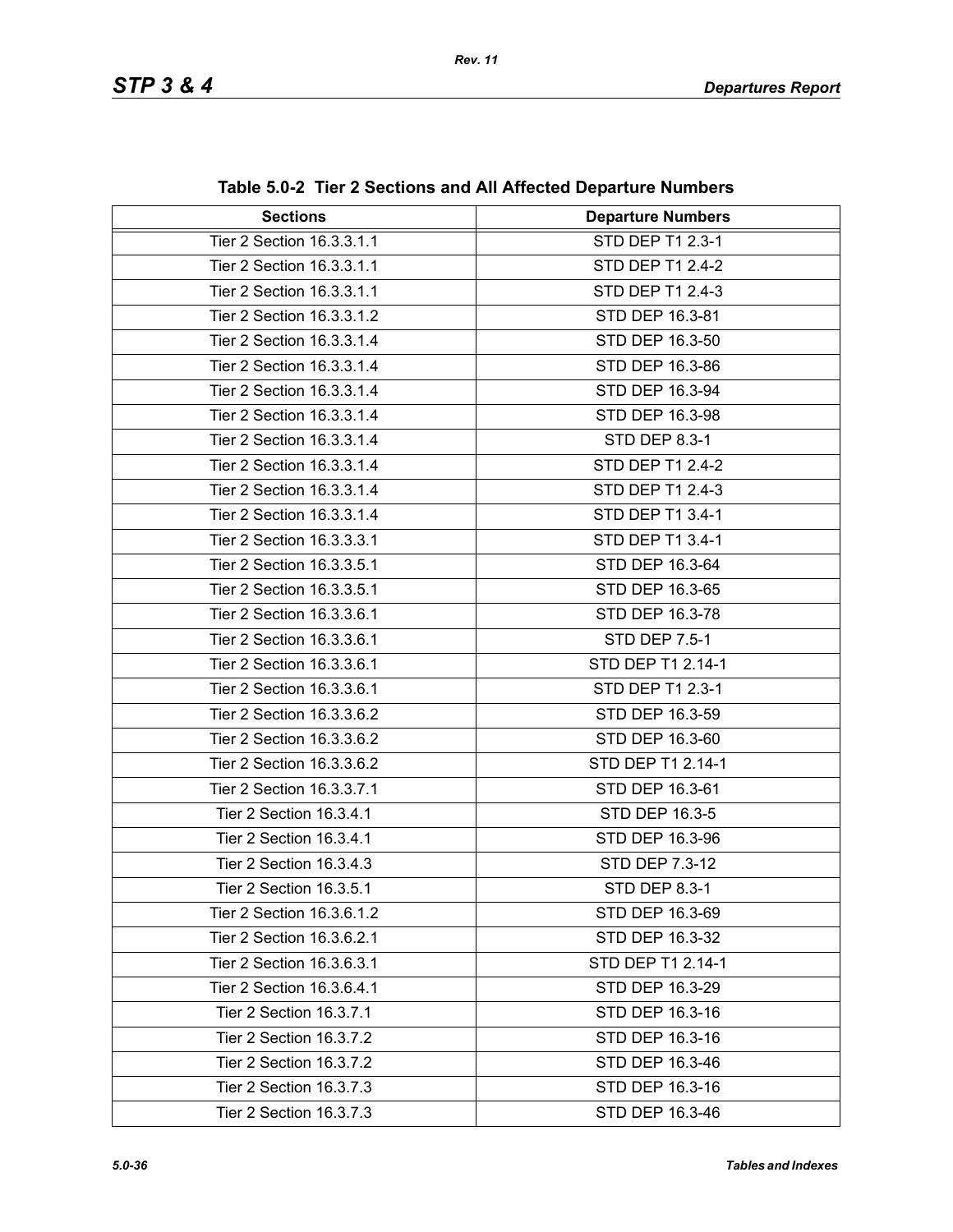| <b>Sections</b>            | <b>Departure Numbers</b> |  |
|----------------------------|--------------------------|--|
| Tier 2 Section 16.3.7.4    | STD DEP 16.3-47          |  |
| Tier 2 Section 16.3.8.1    | STD DEP 16.3-49          |  |
| Tier 2 Section 16.3.8.1    | STD DEP 16.3-103         |  |
| Tier 2 Section 16.3.8.1    | STD DEP 8.3-1            |  |
| Tier 2 Section 16.3.8.2    | STD DEP 16.3-41          |  |
| Tier 2 Section 16.3.8.3    | STD DEP 16.3-51          |  |
| Tier 2 Section 16.3.8.4    | STD DEP 8.3-1            |  |
| Tier 2 Section 16.3.8.6    | STD DEP 16.3-58          |  |
| Tier 2 Section 16.3.8.9    | STD DEP 8.3-1            |  |
| Tier 2 Section 16.3.8.11   | STD DEP 8.3-1            |  |
| Tier 2 Section 16.3.9.1    | STD DEP 16.3-25          |  |
| Tier 2 Section 16.3.9.5    | STD DEP 16.3-15          |  |
| Tier 2 Section 16.3.10.12  | STD DEP 16.3-17          |  |
| Tier 2 Section 16.3.10.4   | STD DEP 16.3-19          |  |
| Tier 2 Section 16.3.10.5   | STD DEP 16.3-21          |  |
| Tier 2 Section 16.3.10.7   | STD DEP 16.3-4           |  |
| Tier 2 Section 16.4.3.1.2  | STP DEP T1 2.5-1         |  |
| Tier 2 Section 16.5.0      | STD DEP 16.3-100         |  |
| Tier 2 Section 16.5.0      | STD DEP 16.5-1           |  |
| Tier 2 Section 16.5.0      | STD DEP 16.5-2           |  |
| Tier 2 Section 16.5.0      | STD DEP 16.5-3           |  |
| Tier 2 Section 16.5.0      | STD DEP 16.5-4           |  |
| Tier 2 Section 16.5.0      | STD DEP 16.5-5           |  |
| Tier 2 Section 16.5.0      | STD DEP 16.5-6           |  |
| Tier 2 Section 16.5.0      | STD DEP T1 2.14-1        |  |
| Tier 2 Section 16.5.0      | STD DEP T1 2.14-1        |  |
| Tier 2 Section 16.5.0      | STD DEP T1 3.4-1         |  |
| Tier 2 Section 16B.2.0     | STD DEP 16.2-1           |  |
| Tier 2 Section 16B.2.0     | STD DEP 16.2-2           |  |
| Tier 2 Section 16B.3.0     | <b>STD DEP 16.3-1</b>    |  |
| Tier 2 Section 16B.3.0     | STD DEP 16.3-2           |  |
| Tier 2 Section 16B.3.1.1   | STD DEP 16.3-4           |  |
| Tier 2 Section 16B.3.2.3   | STD DEP 16.3-95          |  |
| Tier 2 Section 16B.3.3.1.1 | STD DEP 16.3-85          |  |
| Tier 2 Section 16B.3.3.1.1 | STD DEP 16.3-91          |  |
| Tier 2 Section 16B.3.3.1.1 | STD DEP 16.3-92          |  |

**Table 5.0-2 Tier 2 Sections and All Affected Departure Numbers**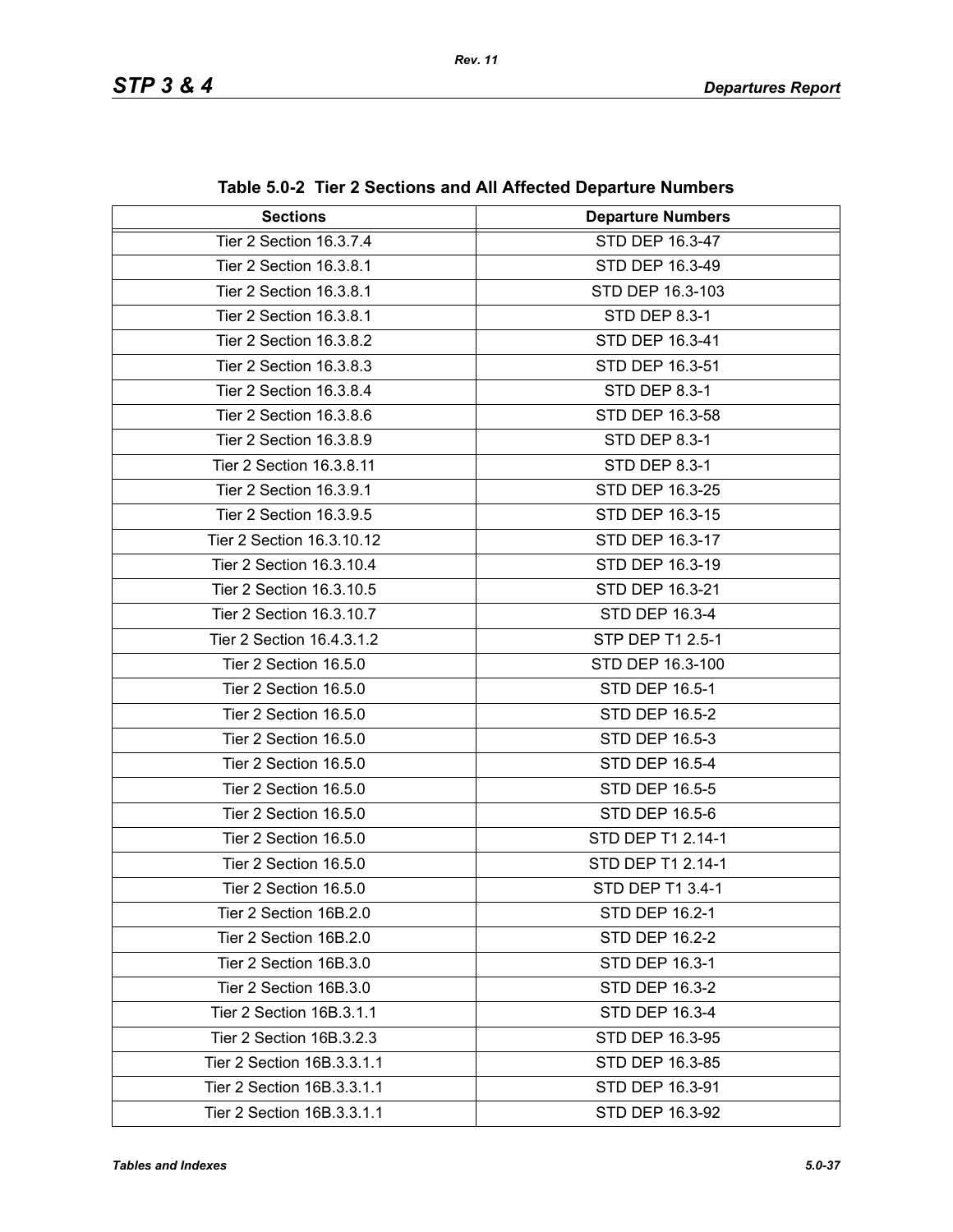| <b>Sections</b>            | <b>Departure Numbers</b> |  |
|----------------------------|--------------------------|--|
| Tier 2 Section 16B.3.3.1.1 | STD DEP 16.3-93          |  |
| Tier 2 Section 16B.3.3.1.1 | STD DEP 16.3-99          |  |
| Tier 2 Section 16B.3.3.1.1 | <b>STD DEP 8.3-1</b>     |  |
| Tier 2 Section 16B.3.3.1.1 | STD DEP T1 2.3-1         |  |
| Tier 2 Section 16B.3.3.1.1 | STD DEP T1 2.4-2         |  |
| Tier 2 Section 16B.3.3.1.1 | STD DEP T1 2.4-3         |  |
| Tier 2 Section 16B.3.3.1.1 | STD DEP T1 3.4-1         |  |
| Tier 2 Section 16B.3.3.1.2 | STD DEP 16.3-57          |  |
| Tier 2 Section 16B.3.3.1.2 | STD DEP 16.3-81          |  |
| Tier 2 Section 16B.3.3.1.2 | STD DEP 16.3-82          |  |
| Tier 2 Section 16B.3.3.1.2 | STD DEP T1 3.4-1         |  |
| Tier 2 Section 16B.3.3.1.3 | STD DEP 16.3-83          |  |
| Tier 2 Section 16B.3.3.1.4 | STD DEP 16.3-87          |  |
| Tier 2 Section 16B.3.3.1.4 | STD DEP 16.3-98          |  |
| Tier 2 Section 16B.3.3.1.4 | STD DEP 16.3-99          |  |
| Tier 2 Section 16B.3.3.1.4 | STD DEP 7.3-17           |  |
| Tier 2 Section 16B.3.3.1.4 | STD DEP 8.3-1            |  |
| Tier 2 Section 16B.3.3.1.4 | STD DEP T1 2.4-2         |  |
| Tier 2 Section 16B.3.3.1.4 | STD DEP T1 2.4-3         |  |
| Tier 2 Section 16B.3.3.1.4 | STD DEP T1 3.4-1         |  |
| Tier 2 Section 16B.3.3.3.1 | STD DEP T1 3.4-1         |  |
| Tier 2 Section 16B.3.3.4.1 | STD DEP 16.3-55          |  |
| Tier 2 Section 16B.3.3.4.1 | STD DEP 16.3-99          |  |
| Tier 2 Section 16B.3.3.4.1 | STD DEP T1 3.4-1         |  |
| Tier 2 Section 16B.3.3.4.2 | STD DEP 16.3-99          |  |
| Tier 2 Section 16B.3.3.4.2 | STD DEP 16.3-104         |  |
| Tier 2 Section 16B.3.3.4.2 | STP DEP 10.4-5           |  |
| Tier 2 Section 16B.3.3.5.1 | STD DEP 16.3-66          |  |
| Tier 2 Section 16B.3.3.5.1 | STD DEP 16.3-67          |  |
| Tier 2 Section 16B.3.3.5.1 | STD DEP 16.3-99          |  |
| Tier 2 Section 16B.3.3.5.1 | STD DEP 16.3-101         |  |
| Tier 2 Section 16B.3.3.5.1 | STD DEP 16.3-102         |  |
| Tier 2 Section 16B.3.3.5.1 | STD DEP T1 3.4-1         |  |
| Tier 2 Section 16B.3.3.6.1 | STD DEP 16.3-77          |  |
| Tier 2 Section 16B.3.3.6.1 | STD DEP 16.3-78          |  |
| Tier 2 Section 16B.3.3.6.1 | STD DEP 7.5-1            |  |

**Table 5.0-2 Tier 2 Sections and All Affected Departure Numbers**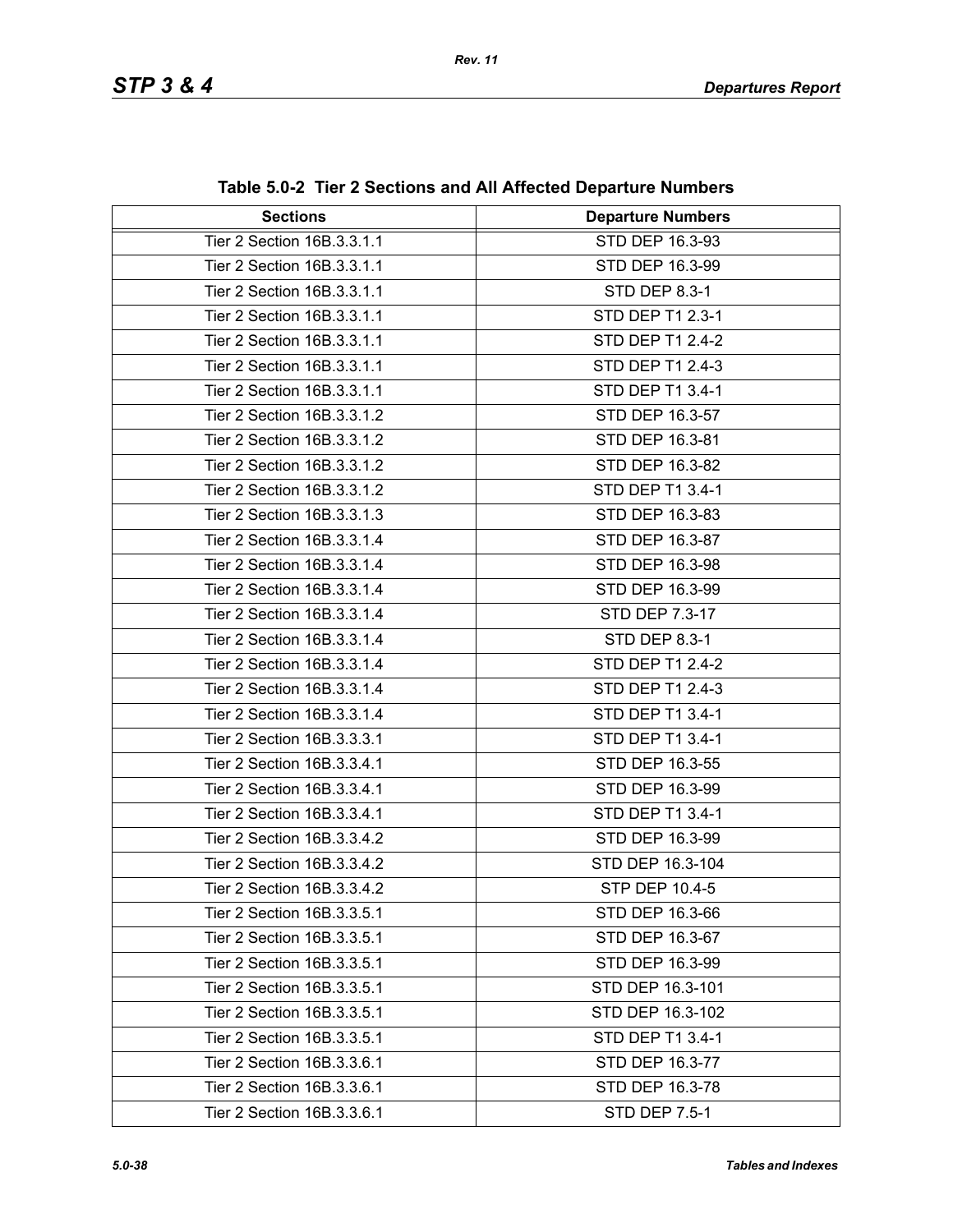| <b>Sections</b>            | <b>Departure Numbers</b> |  |
|----------------------------|--------------------------|--|
| Tier 2 Section 16B.3.3.6.1 | STD DEP T1 2.14-1        |  |
| Tier 2 Section 16B.3.3.6.1 | STD DEP T1 2.3-1         |  |
| Tier 2 Section 16B.3.3.6.1 | STD DEP T1 3.4-1         |  |
| Tier 2 Section 16B.3.3.6.2 | STD DEP 16.3-59          |  |
| Tier 2 Section 16B.3.3.6.2 | STD DEP 16.3-60          |  |
| Tier 2 Section 16B.3.3.6.2 | STD DEP T1 2.14-1        |  |
| Tier 2 Section 16B.3.3.6.2 | STD DEP T1 3.4-1         |  |
| Tier 2 Section 16B.3.3.6.2 | <b>STD DEP 8.3-1</b>     |  |
| Tier 2 Section 16B.3.3.7.1 | STD DEP 16.3-99          |  |
| Tier 2 Section 16B.3.3.8.1 | STD DEP 16.3-62          |  |
| Tier 2 Section 16B.3.3.8.2 | STD DEP 16.3-63          |  |
| Tier 2 Section 16B.3.4.1   | STD DEP 16.3-5           |  |
| Tier 2 Section 16B.3.4.1   | STD DEP 16.3-6           |  |
| Tier 2 Section 16B.3.4.1   | STD DEP 16.3-96          |  |
| Tier 2 Section 16B.3.4.2   | STD DEP 16.3-7           |  |
| Tier 2 Section 16B.3.4.3   | STD DEP 16.3-11          |  |
| Tier 2 Section 16B.3.4.3   | STD DEP 7.3-12           |  |
| Tier 2 Section 16B.3.4.7   | STD DEP 16.3-9           |  |
| Tier 2 Section 16B.3.4.8   | STD DEP 16.3-9           |  |
| Tier 2 Section 16B.3.4.9   | STD DEP 16.3-8           |  |
| Tier 2 Section 16B.3.5.1   | STD DEP 16.3-10          |  |
| Tier 2 Section 16B.3.6.1.1 | STD DEP 16.3-43          |  |
| Tier 2 Section 16B.3.6.1.1 | STD DEP 16.3-45          |  |
| Tier 2 Section 16B.3.6.1.1 | STD DEP 6.2-2            |  |
| Tier 2 Section 16B.3.6.1.2 | STD DEP 16.3-70          |  |
| Tier 2 Section 16B.3.6.1.2 | STD DEP 6.2-2            |  |
| Tier 2 Section 16B.3.6.1.3 | STD DEP 16.3-73          |  |
| Tier 2 Section 16B.3.6.1.3 | STD DEP 16.3-74          |  |
| Tier 2 Section 16B.3.6.1.4 | STD DEP 6.2-2            |  |
| Tier 2 Section 16B.3.6.1.6 | STD DEP 16.3-34          |  |
| Tier 2 Section 16B.3.6.2.1 | STD DEP 16.3-32          |  |
| Tier 2 Section 16B.3.6.2.1 | STD DEP 16.3-33          |  |
| Tier 2 Section 16B.3.6.2.3 | STD DEP 16.3-36          |  |
| Tier 2 Section 16B.3.6.2.3 | STD DEP 16.3-37          |  |
| Tier 2 Section 16B.3.6.3.1 | STD DEP T1 2.14-1        |  |
| Tier 2 Section 16B.3.6.3.2 | STD DEP T1 2.14-1        |  |

|  |  | Table 5.0-2 Tier 2 Sections and All Affected Departure Numbers |  |  |
|--|--|----------------------------------------------------------------|--|--|
|--|--|----------------------------------------------------------------|--|--|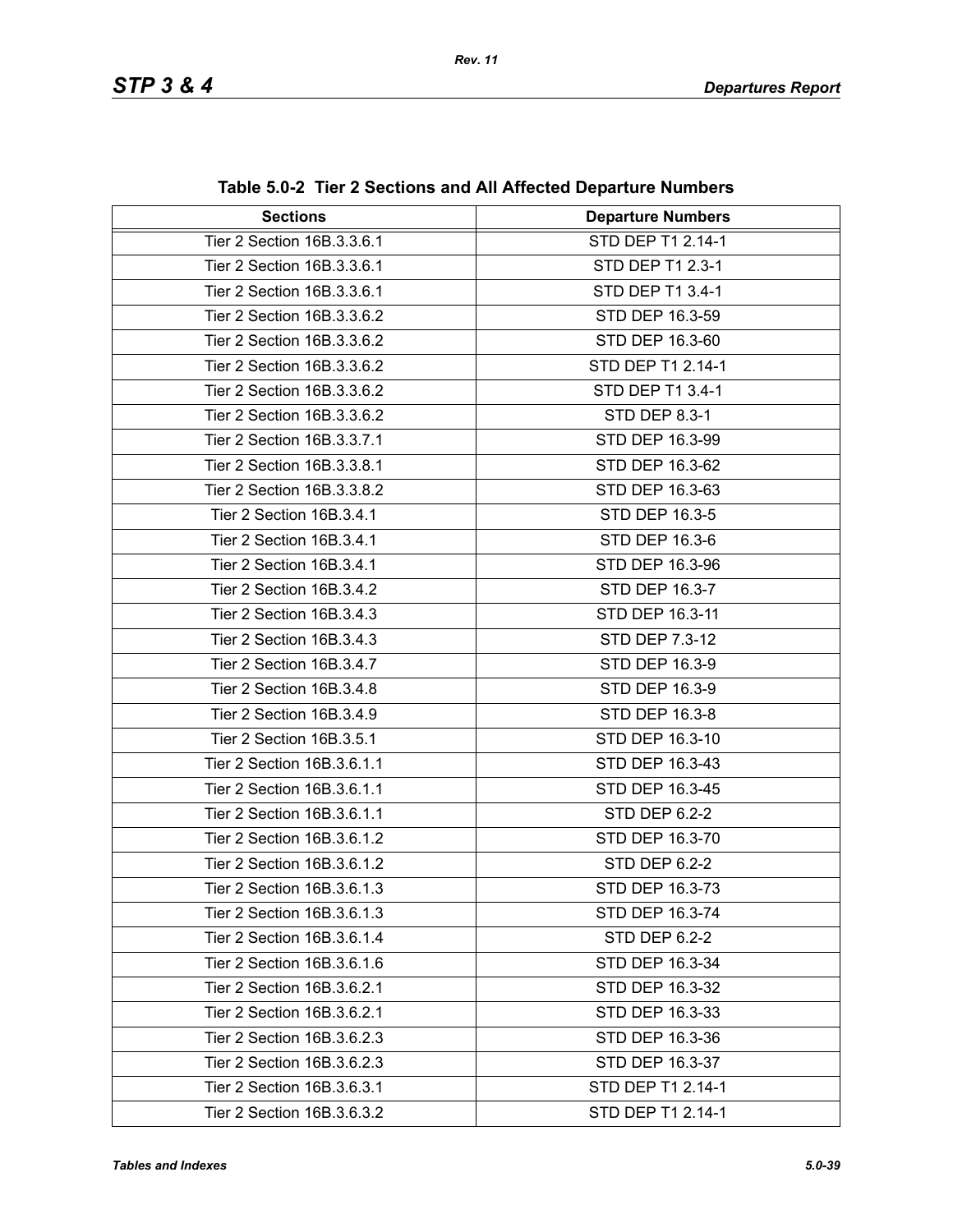| <b>Sections</b>            | <b>Departure Numbers</b> |  |
|----------------------------|--------------------------|--|
| Tier 2 Section 16B.3.6.4.1 | STD DEP 16.3-29          |  |
| Tier 2 Section 16B.3.6.4.1 | STD DEP 16.3-30          |  |
| Tier 2 Section 16B.3.6.4.3 | STD DEP 16.3-31          |  |
| Tier 2 Section 16B.3.7.1   | STD DEP 16.3-16          |  |
| Tier 2 Section 16B.3.7.2   | STD DEP 16.3-16          |  |
| Tier 2 Section 16B.3.7.2   | STD DEP 16.3-46          |  |
| Tier 2 Section 16B.3.7.3   | STD DEP 16.3-16          |  |
| Tier 2 Section 16B.3.7.3   | STD DEP 16.3-46          |  |
| Tier 2 Section 16B.3.7.4   | STD DEP 16.3-47          |  |
|                            |                          |  |
| Tier 2 Section 16B.3.7.4   | STD DEP 16.3-48          |  |
| Tier 2 Section 16B.3.7.5   | STD DEP 16.3-76          |  |
| Tier 2 Section 16B.3.7.6   | STD DEP 16.3-75          |  |
| Tier 2 Section 16B.3.8.1   | STD DEP 16.3-80          |  |
| Tier 2 Section 16B.3.8.1   | STD DEP 8.3-1            |  |
| Tier 2 Section 16B.3.8.2   | STD DEP 16.3-40          |  |
| Tier 2 Section 16B.3.8.2   | STD DEP 8.3-1            |  |
| Tier 2 Section 16B.3.8.3   | STD DEP 16.3-51          |  |
| Tier 2 Section 16B.3.8.4   | STD DEP 16.3-42          |  |
| Tier 2 Section 16B.3.8.4   | STD DEP T1 3.4-1         |  |
| Tier 2 Section 16B.3.8.7   | STD DEP 8.3-1            |  |
| Tier 2 Section 16B.3.8.8   | STD DEP 16.3-52          |  |
| Tier 2 Section 16B.3.8.8   | <b>STD DEP 8.3-1</b>     |  |
| Tier 2 Section 16B.3.8.9   | STD DEP 8.3-1            |  |
| Tier 2 Section 16B.3.8.9   | STD DEP T1 2.12-2        |  |
| Tier 2 Section 16B.3.8.9   | STP DEP 8.3-3            |  |
| Tier 2 Section 16B.3.8.11  | <b>STD DEP 8.3-1</b>     |  |
| Tier 2 Section 16B.3.9.1   | STD DEP 16.3-25          |  |
| Tier 2 Section 16B.3.9.2   | STD DEP 16.3-14          |  |
| Tier 2 Section 16B.3.9.3   | STD DEP 7.7-18           |  |
| Tier 2 Section 16B.3.9.4   | STD DEP 7.7-10           |  |
| Tier 2 Section 16B.3.9.6   | STD DEP 16.3-35          |  |
| Tier 2 Section 16B.3.9.7   | STD DEP 16.3-9           |  |
| Tier 2 Section 16B.3.9.8   | STD DEP 16.3-13          |  |
| Tier 2 Section 16B.3.9.8   | STD DEP 16.3-9           |  |
| Tier 2 Section 16B.3.10.1  | STD DEP 16.3-28          |  |
| Tier 2 Section 16B.3.10.2  | STD DEP 16.3-26          |  |

**Table 5.0-2 Tier 2 Sections and All Affected Departure Numbers**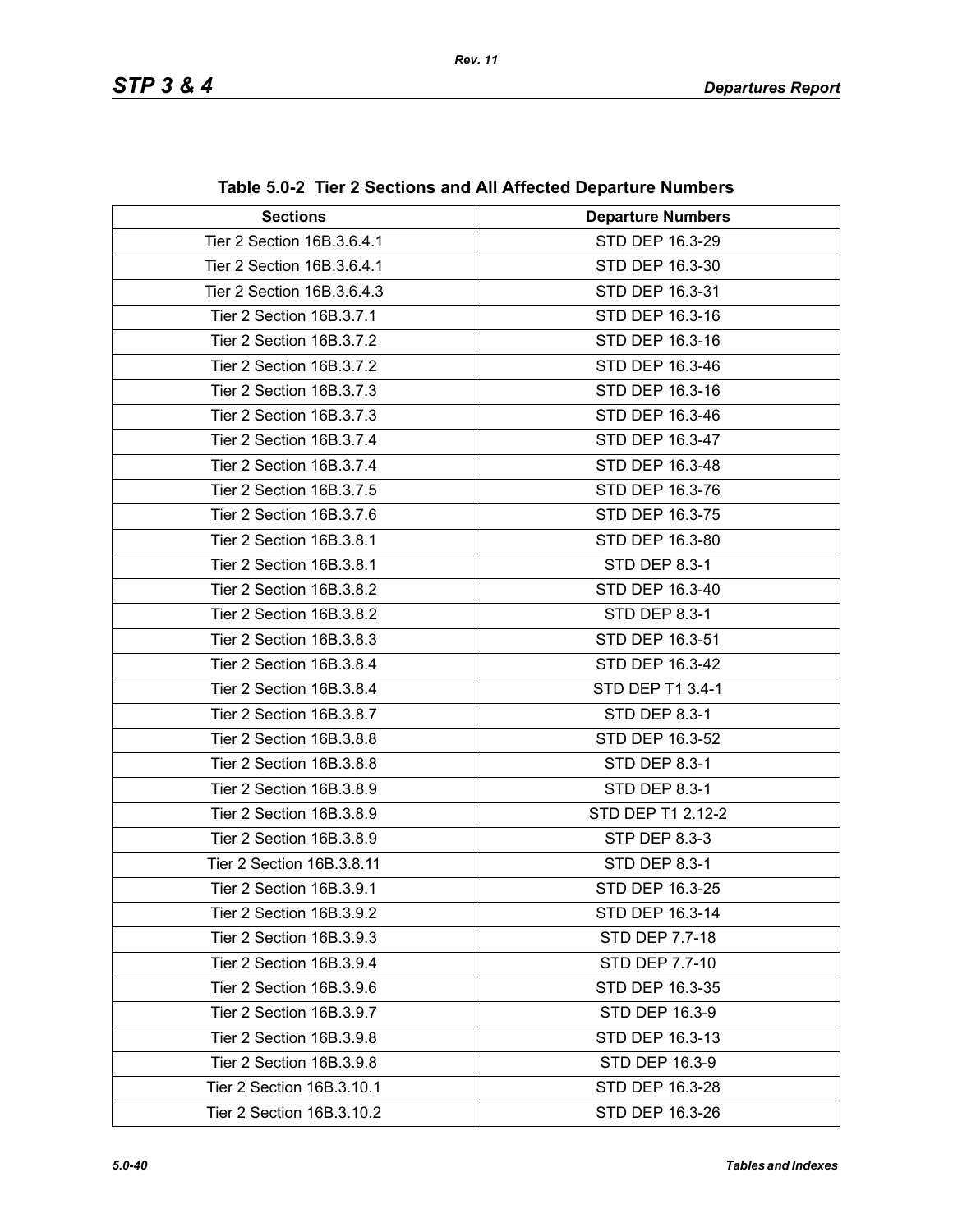| <b>Sections</b>            | <b>Departure Numbers</b> |  |
|----------------------------|--------------------------|--|
| Tier 2 Section 16B.3.10.2  | STD DEP 16.3-27          |  |
| Tier 2 Section 16B.3.10.3  | STD DEP 16.3-24          |  |
| Tier 2 Section 16B.3.10.3  | <b>STD DEP 7.7-18</b>    |  |
| Tier 2 Section 16B.3.10.4  | STD DEP 16.3-20          |  |
| Tier 2 Section 16B.3.10.4  | STD DEP 7.7-18           |  |
| Tier 2 Section 16B.3.10.5  | STD DEP 16.3-23          |  |
| Tier 2 Section 16B.3.10.5  | STD DEP 7.7-18           |  |
| Tier 2 Section 16B.3.10.7  | STD DEP 16.3-4           |  |
| Tier 2 Section 16B.3.10.8  | STD DEP 16.3-18          |  |
| Tier 2 Section 16B.3.10.12 | STD DEP 16.3-17          |  |
| Tier 2 Section 18.4        | STD DEP 18.4-1           |  |
| Tier 2 Section 18.4        | <b>STD DEP 7.5-1</b>     |  |
| Tier 2 Section 18.4        | STD DEP T1 3.4-1         |  |
| Tier 2 Section 18.6        | STD DEP T1 3.4-1         |  |
| Tier 2 Section 18.8        | STD DEP T1 3.4-1         |  |
| Tier 2 Appendix 18A        | STD DEP T1 2.14-1        |  |
| Tier 2 Appendix 18B        | STD DEP T1 2.14-1        |  |
| Tier 2 Appendix 18C        | STD DEP T1 3.4-1         |  |
| Tier 2 Appendix 18E        | STD DEP T1 2.3-1         |  |
| Tier 2 Appendix 18E        | STD DEP T1 3.4-1         |  |
| Tier 2 Appendix 18E        | STD DEP 1.8-1            |  |
| Tier 2 Appendix 18E        | STD DEP 10.4-5           |  |
| Tier 2 Appendix 18F        | STD DEP T1 2.14-1        |  |
| Tier 2 Appendix 18F        | STD DEP T1 2.3-1         |  |
| Tier 2 Appendix 18H        | STD DEP T1 2.3-1         |  |
| Tier 2 Appendix 18H        | STD DEP T1 2.14-1        |  |
| Tier 2 Appendix 18H        | STD DEP 10.4-5           |  |
| Tier 2 Section 19.1        | STD DEP T1 3.4-1         |  |
| Tier 2 Section 19.1        | STD DEP 10.4-5           |  |
| Tier 2 Section 19.3        | STD DEP T1 2.4-3         |  |
| Tier 2 Section 19.3        | STD DEP T1 3.4-1         |  |
| Tier 2 Section 19.3        | STP DEP T1 5.0-1         |  |
| Tier 2 Section 19.3        | <b>STD DEP 2.2-5</b>     |  |
| Tier 2 Section 19.3        | <b>STD DEP 8.3-1</b>     |  |
| Tier 2 Section 19.3        | <b>STP DEP 9.2-5</b>     |  |
| Tier 2 Section 19.3        | STD DEP 10.4-5           |  |

**Table 5.0-2 Tier 2 Sections and All Affected Departure Numbers**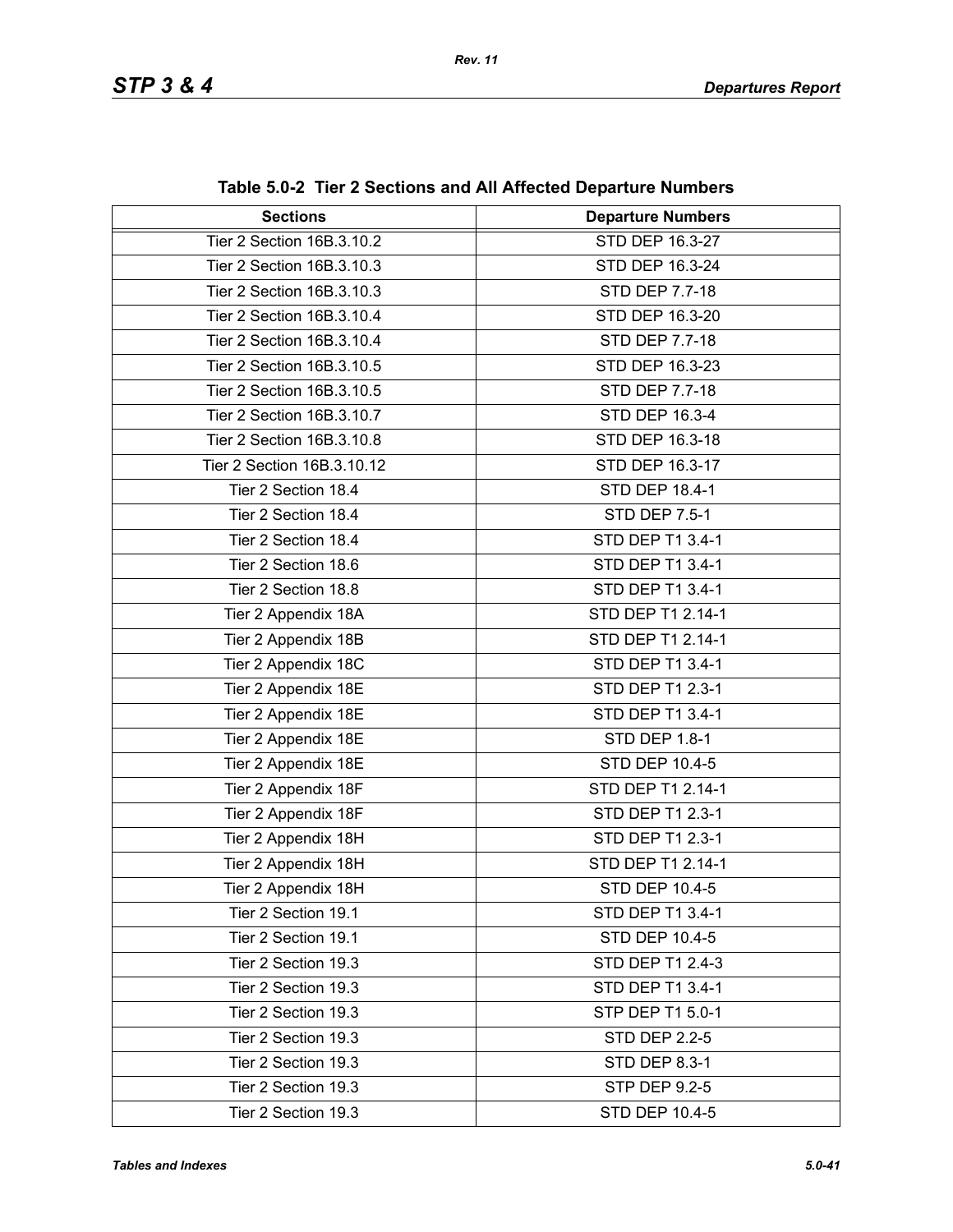| <b>Sections</b>      | <b>Departure Numbers</b> |  |
|----------------------|--------------------------|--|
| Tier 2 Section 19.3  | <b>STD DEP 19.3-1</b>    |  |
| Tier 2 Section 19.4  | STD DEP T1 2.15-1        |  |
| Tier 2 Section 19.7  | STD DEP T1 3.4-1         |  |
| Tier 2 Section 19.7  | <b>STD DEP 8.3-1</b>     |  |
| Tier 2 Section 19.7  | STD DEP 19.7-1           |  |
| Tier 2 Section 19.7  | STP DEP 19R-1            |  |
| Tier 2 Section 19.8  | STD DEP T1 3.4-1         |  |
| Tier 2 Section 19.8  | STP DEP T1 5.0-1         |  |
| Tier 2 Section 19.8  | STP DEP 19R-1            |  |
| Tier 2 Section 19.9  | STD DEP T1 2.4-3         |  |
| Tier 2 Section 19.9  | STD DEP T1 3.4-1         |  |
| Tier 2 Section 19.9  | STP DEP T1 5.0-1         |  |
| Tier 2 Section 19.9  | <b>STP DEP 9.2-5</b>     |  |
| Tier 2 Section 19.9  | <b>STD DEP 10.4-5</b>    |  |
| Tier 2 Section 19.9  | STP DEP 19R-1            |  |
| Tier 2 Section 19.10 | STP DEP 19R-1            |  |
| Tier 2 Section 19.11 | <b>STD DEP 8.3-1</b>     |  |
| Tier 2 Section 19.11 | STD DEP T1 2.4-3         |  |
| Tier 2 Section 19.11 | STD DEP T1 3.4-1         |  |
| Tier 2 Section 19.13 | STD DEP T1 3.4-1         |  |
| Tier 2 Section 19.13 | STP DEP T1 5.0-1         |  |
| Tier 2 Appendix 19A  | STD DEP T1 2.14-1        |  |
| Tier 2 Appendix 19B  | STD DEP T1 2.14-1        |  |
| Tier 2 Appendix 19B  | <b>STD DEP 1.1-2</b>     |  |
| Tier 2 Appendix 19B  | <b>STD DEP 8.3-1</b>     |  |
| Tier 2 Appendix 19E  | <b>STD DEP 2.2-5</b>     |  |
| Tier 2 Appendix 19E  | <b>STD DEP 9.5-2</b>     |  |
| Tier 2 Appendix 19E  | STD DEP T1 2.14-1        |  |
| Tier 2 Appendix 19H  | STD DEP T1 2.15-1        |  |
| Tier 2 Appendix 19I  | <b>STP DEP 1.1-2</b>     |  |
| Tier 2 Appendix 19I  | STD DEP 191.7-1          |  |
| Tier 2 Appendix 19K  | STD DEP 8.3-1            |  |
| Tier 2 Appendix 19K  | STD DEP T1 2.4-3         |  |
| Tier 2 Appendix 19K  | STD DEP T1 3.4-1         |  |
| Tier 2 Appendix 19K  | <b>STP DEP 9.2-5</b>     |  |
| Tier 2 Appendix 19K  | STP DEP T1 5.0-1         |  |

**Table 5.0-2 Tier 2 Sections and All Affected Departure Numbers**